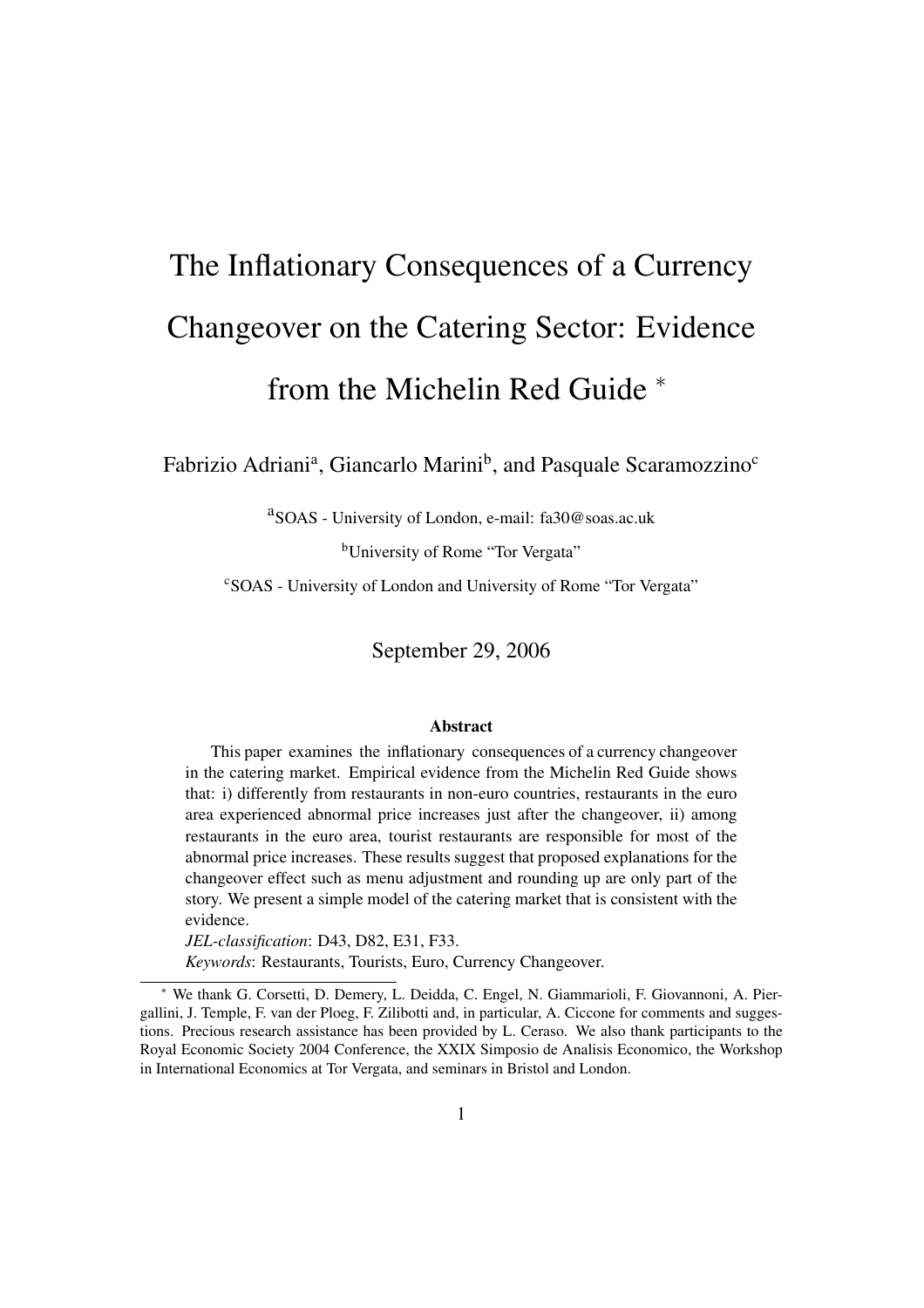# 1 Introduction

The introduction of the Euro notes and coins on 1st January 2002 to replace national currencies has sparked off an intense debate on the economic consequences of the changeover. According to a conventional view, the change of currency should not have any effects on relative prices, since money is simply a "veil". The main direct consequence of the changeover should be the reduction in transaction costs associated to a variety of currencies in the European Union. The adoption of a common currency among a large number of European countries generates economies of scale and promotes a greater degree of efficiency in production. The reduction in price uncertainty would increase welfare through the improvements in the allocation of resources. Increased transparency of prices would also enhance competition both across and within countries.

On the other hand, a much feared cost in the public opinion, often reported by the media, is the possibility of generalized price inflation triggered by the currency changeover. Price increases in restaurants and in the service sector have indeed taken place following the introduction of the Euro. These increases have initially been attributed to the dynamics of costs in the food sector due to inclement weather conditions (European Central Bank [March 2002], pp. 31-32; European Central Bank [April 2002], p. 19). It has been argued that "the extent of the cash changeover effect has been relatively limited, and should be temporary" (European Central Bank [July 2002], p. 22).

Although price increases might have been *una tantum* with no long-run effect on the inflation rate, the change in relative prices may well have been permanent. This paper provides support for the layman's view that the changeover resulted in a permanent change in relative prices.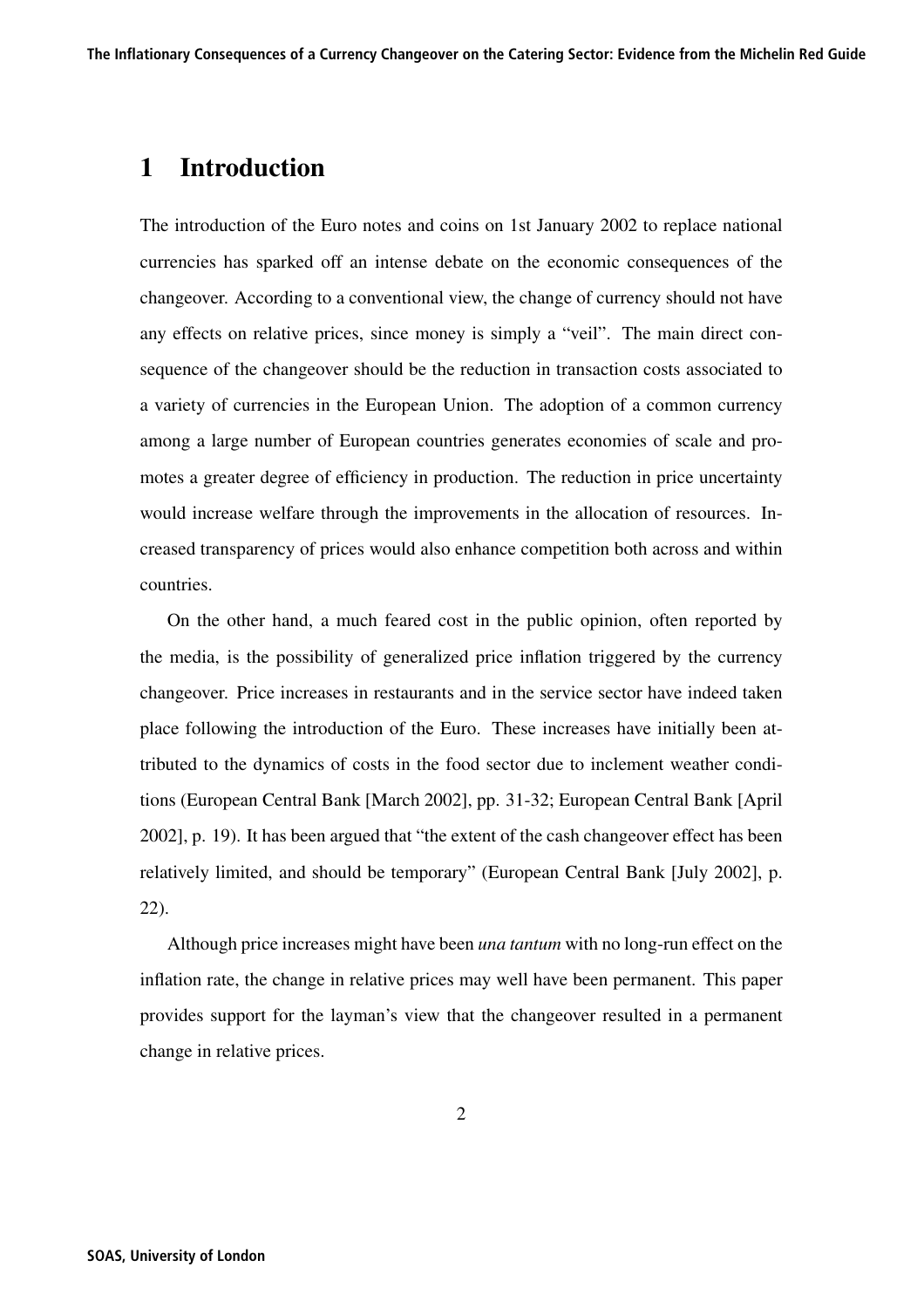**Discussion Paper 64**

What has triggered the price increases that followed the changeover? Several possible explanations have been suggested: (i) pre-existing inflation trends, (ii) increase in food costs due to bad weather, (iii) delayed and overdue adjustments of menus (Hobijn et al. [2006]), and (iv) rounding-up of prices in the new currency. To these, we add a further explanation (v): the switch from national currencies to the Euro may have acted as a device that led firms to co-ordinate their expectations on pricing behaviour. The exogenous change in cash denomination has thus shifted the industry to a higher-price equilibrium. In other words, the widespread concerns about possible generalized price increases associated with the introduction of the new currency have generated selffulfilling inflationary expectations. In this respect, the introduction of the single currency provides an interesting natural experiment. Laboratory evidence suggests that, in the presence of multiple equilibria, the nominal denomination of individuals' payoffs may determine which equilibrium is selected. Fehr and Tyran [2001] find that subjects react differently to monetary shocks depending on whether they receive payoff information in real or nominal terms. Also, Fehr and Tyran [2004] show that agents may coordinate on different equilibria when they face nominal payoffs rather than real payoffs. It is therefore interesting to assess whether the effects observed at lab level are consistent with the evidence from a natural experiment.<sup>1</sup>

We develop a simple model where customers have heterogeneous information sets. There are informed agents (locals) who know the quality of individual restaurants and uninformed agents (tourists) who do not. Restaurants choose whether to specialize in dealing only with a single type of customers or to attract both types. Low quality restaurants and restaurants located in tourist areas are more tempted to set a price that leaves

<sup>&</sup>lt;sup>1</sup>Other works make use of the natural experiment produced by the changeover to the euro. Cannon and Cipriani [2003] compare church collections before and after the Euro in Italy and Republic of Ireland. They find evidence of an increase of church giving for both countries. Another paper on donations in churches around the Euro-introduction is Soetevent [2005].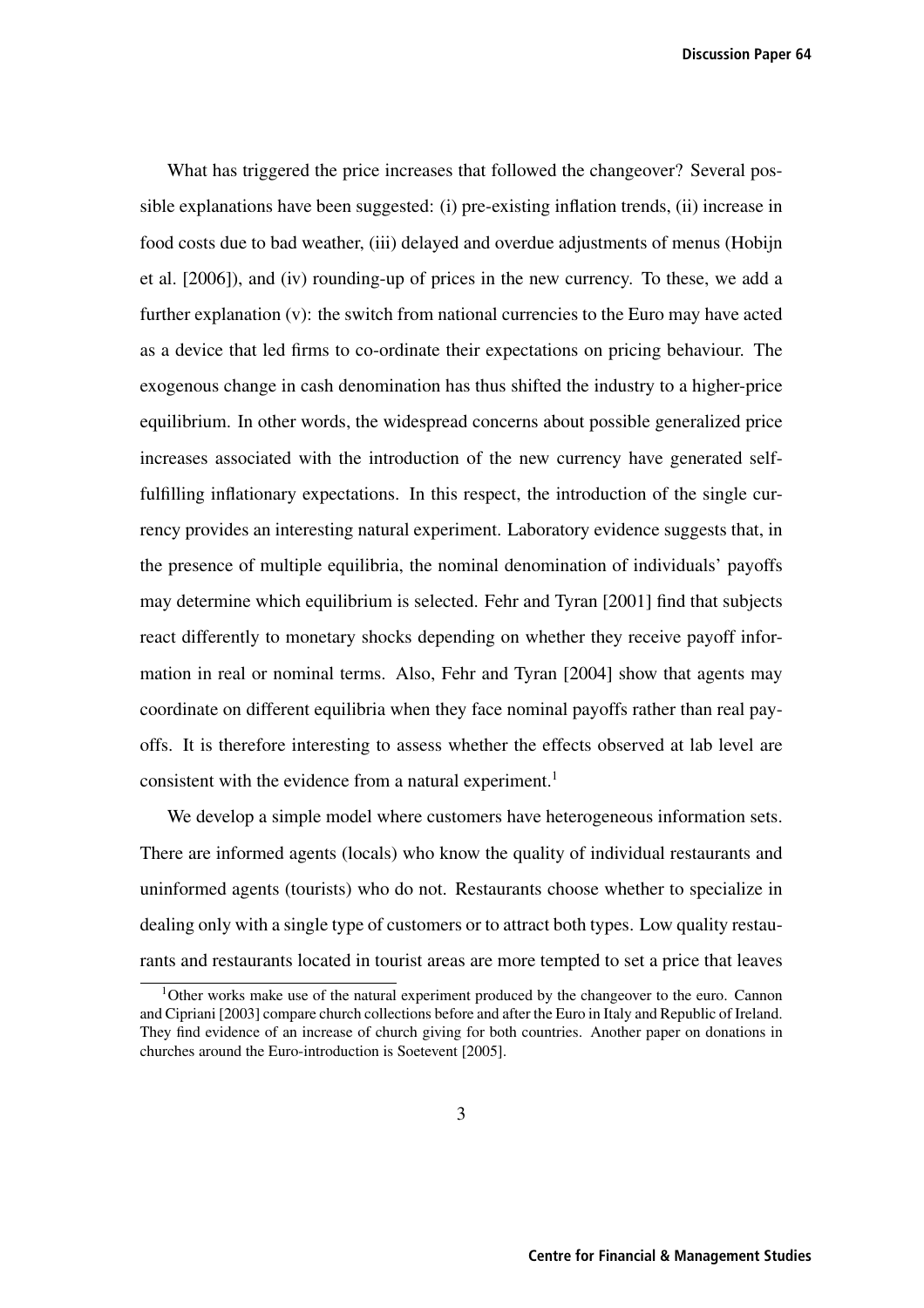negative surplus to their customers, exploiting the imperfect information of tourists. This is traded off by the cost of losing potential local customers. The model predicts that, in the presence of an upward shift of the equilibrium price, restaurants which have a comparative advantage in attracting tourists will experience larger price increases.

The empirical part of the paper aims at discriminating among the possible explanations by using data on individual restaurants obtained from the Michelin Red Guide. The Guide, which has the merit to provide information about restaurants according to consistent and rigorous criteria, is a rich collection of valuable data that have hitherto not been utilised for exploring the determinants of price changes over time. By looking at restaurants both inside and outside the Euro area, we can test the hypothesis that the price increases were specific to countries which experienced the changeover. By combining pre-changeover and post-changeover data, we are able to assess whether the changeover resulted in abnormal increases in prices. Finally, by exploiting the heterogeneity in the determinants of restaurants' equilibrium strategies we are able to discriminate between our model and all the competing explanations. The prediction that price increases will mainly occur in tourist locations enables us to reject explanations based on production factors, menu costs, and rounding up, that would instead apply independently of the ability to attract tourists.

It is worth noting that restaurants included by the guide are selected on the basis of the price-quality combination offered to their customers. This suggests that our results might underestimate the real impact of the changeover. Nevertheless, the evidence indicates that the changeover did trigger abnormal price increases in the euro area. As predicted by the model, tourist restaurants appear to be responsible for most of the abnormal inflation. This supports the expectation-driven view of price inflation following the changeover, against all competing alternatives. Hence, a permanent change in rel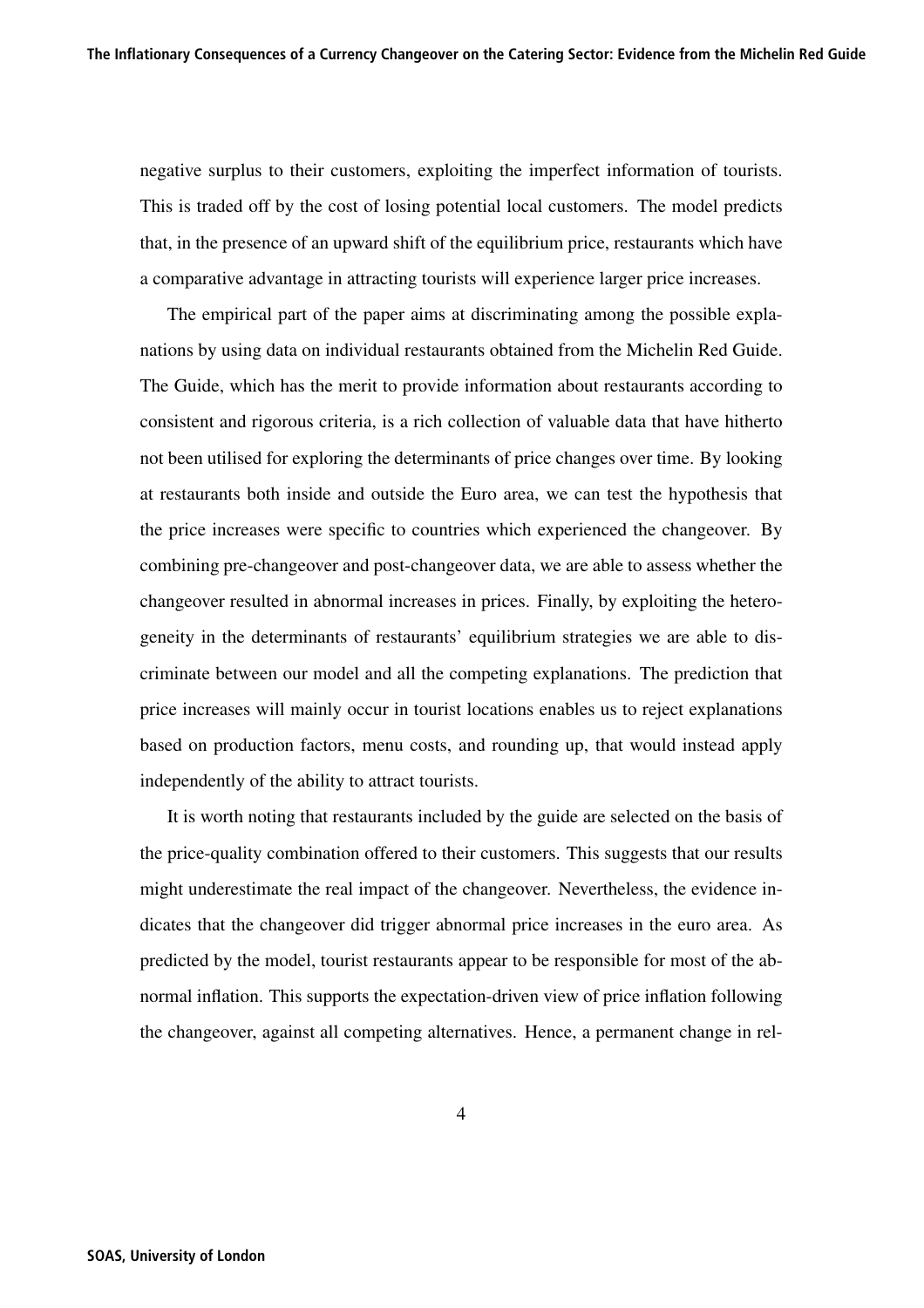ative prices has occurred with the introduction of the Euro, with clear redistributional consequences.

The plan of the paper is as follows. Section 2 sets up the stage for the discussion and outlines the main rationales for the price increases. Section 3 describes the data. Section 4 presents the specification and describes the empirical results. Section 5 outlines the theoretical model, which is fully derived in the Appendix. Section 6 concludes.

## 2 Currency Changeovers and Restaurant Prices

The possible explanations for higher restaurant inflation in the euro area can be grouped into explanations that are independent of the changeover and explanations that identify the changeover as the main source of price increases. Among the first group are:

- a Pre-existing trends of inflation. According to this story, cross-country differences in post-changeover inflation levels are the results of different inflation trends in the pre-changeover period.
- b Production factors. According to this explanation, the increase in restaurant prices is merely the result of an increase in the price of productions factors. In particular, bad weather during the changeover period might have damaged crops and increased the cost of ingredients.

Among the explanations that identify the changeover as the source of restaurant inflation are:

c Rounding up. With the arrival of the new currency, old currency prices of all goods had to be rounded up to the nearest cent of euro. This story suggests that the rounding up might have been exploited by the sellers to increase prices.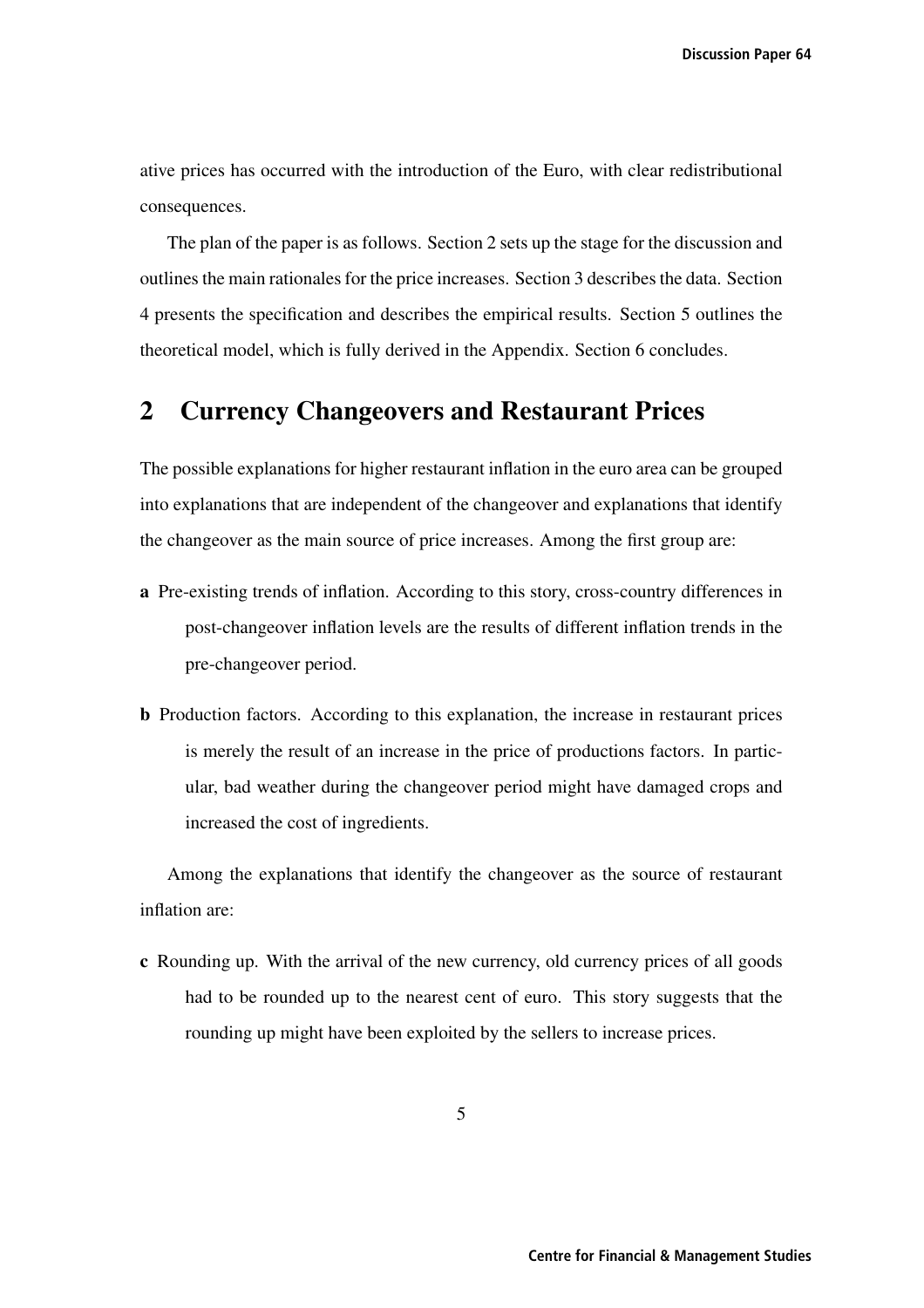d Menu adjustment. Knowing that menus had to be reprinted with the introduction of notes denominated in the new currency, restaurants delayed the update of their menus in the months preceding the changeover. According to this story, the simultaneous menu adjustment caused the price increases.

In addition to these explanations, we consider the possibility that the changeover effect may have been the result of an expectation driven shift in the equilibrium price of restaurants within the euro area. In section 4, we outline a simple model of the catering market based on imperfect information and market segmentation. The main appeal of the model is that it provides predictions which are alternative to the explanations hitherto described. We assume that restaurants attract two types of customers endowed with different information sets: regular customers who know the quality of a restaurant in advance ("locals") and all other customers ("tourists"). Restaurants differ both in the quality of their meals and in the probability to be visited by tourists. Establishments situated in more strategic locations are likely to attract more tourists than local customers.<sup>2</sup>

Our focus is on how restaurants' choice of whether to rip off or to be "honest" depends on the likelihood to be matched with uninformed consumers and on market prices. Strategic interaction between restaurants and customers eventually leads to selffulfilling prophecies. The changeover can trigger a revision in expectations and, consequently, a change in the equilibrium prices. $3 \text{ In this case, the effect of the change over }$ would be asymmetric across locations. Prices of restaurants in tourist locations would permanently increase whereas prices of restaurants in non-tourist locations would only temporarily be affected and would revert back to their normal levels. This result applies

<sup>&</sup>lt;sup>2</sup>Models with informed and uninformed consumers have been widely considered in the literature. An extensive survey of the literature is beyond the scope of this paper. Among the seminal contributions are Milgrom and Roberts [1986], Bagwell and Riordan [1991], and Cooper and Ross [1984].

 $3$ An informal discussion of how the changeover can alter the equilibrium is contained in section 4.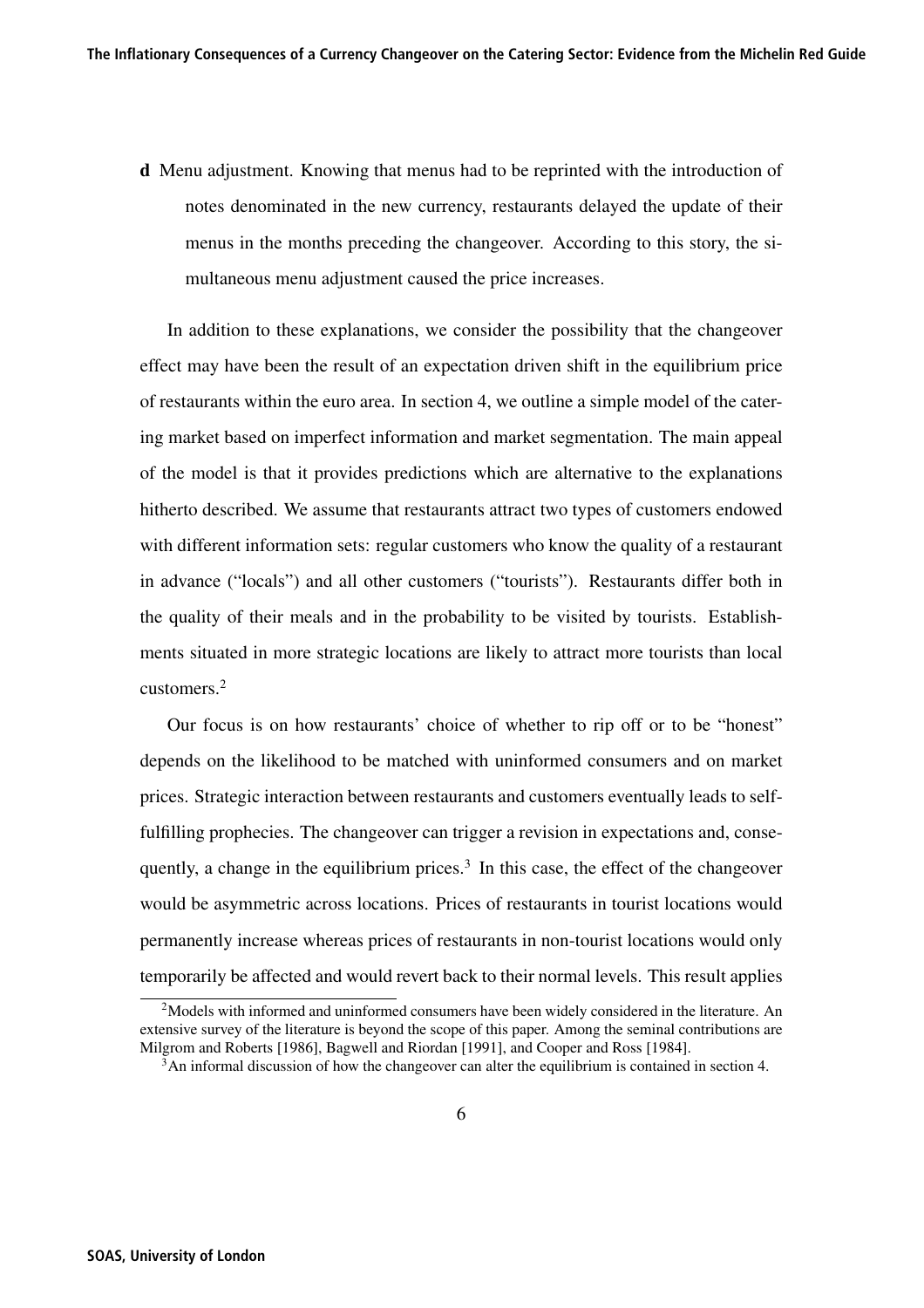**Discussion Paper 64**

to restaurants in "extreme" locations, i.e. restaurants which have a clear comparative advantage in attracting either tourists or locals. The impact of the changeover on restaurants which are potentially attractive both for tourists and for locals is non-homogenous. Restaurants in this group might increase, keep unchanged, or even lower their prices.

As a result of the change in the equilibrium price, tourists generally face price increases. Locals could also face price increases when matched with restaurants catering for both types of customers. This helps to explain the casual evidence that many complaints about price increases actually came from locals. If faced with higher prices, locals have more readily available evidence, such as memory of past bills, to back their complaints. Thus, it is not surprising that locals were the first to start the fuss.

A natural way to discriminate among the various alternatives is to consider the dynamics of the inflation differential between restaurants in the euro area and restaurants outside the euro area which have not experienced the changeover. The comparison of the inflation differential before and after the changeover permits to assess the hypothesis that the "changeover effect" be just the result of different trends of inflation between euro countries and other EU countries. An increase of the inflation differential after the changeover would in fact reject this hypothesis. It would also cast doubts on the hypothesis that the price increases were due to an increase in the cost of production factors (e.g. ingredients), since this would likely affect euro and non euro countries alike. On the other hand, it is still possible that European regions had been affected by adverse whether conditions in an asymmetric fashion and that, due to transportation costs and other barriers to trade, the increase in the price of food had been heterogenous across Europe. Moreover, a mere analysis of the inflation differential over time would be of no help in discriminating between the rounding up hypothesis, the menu adjustment hypothesis, and the hypothesis of an expectation driven change in the equilibrium price.

7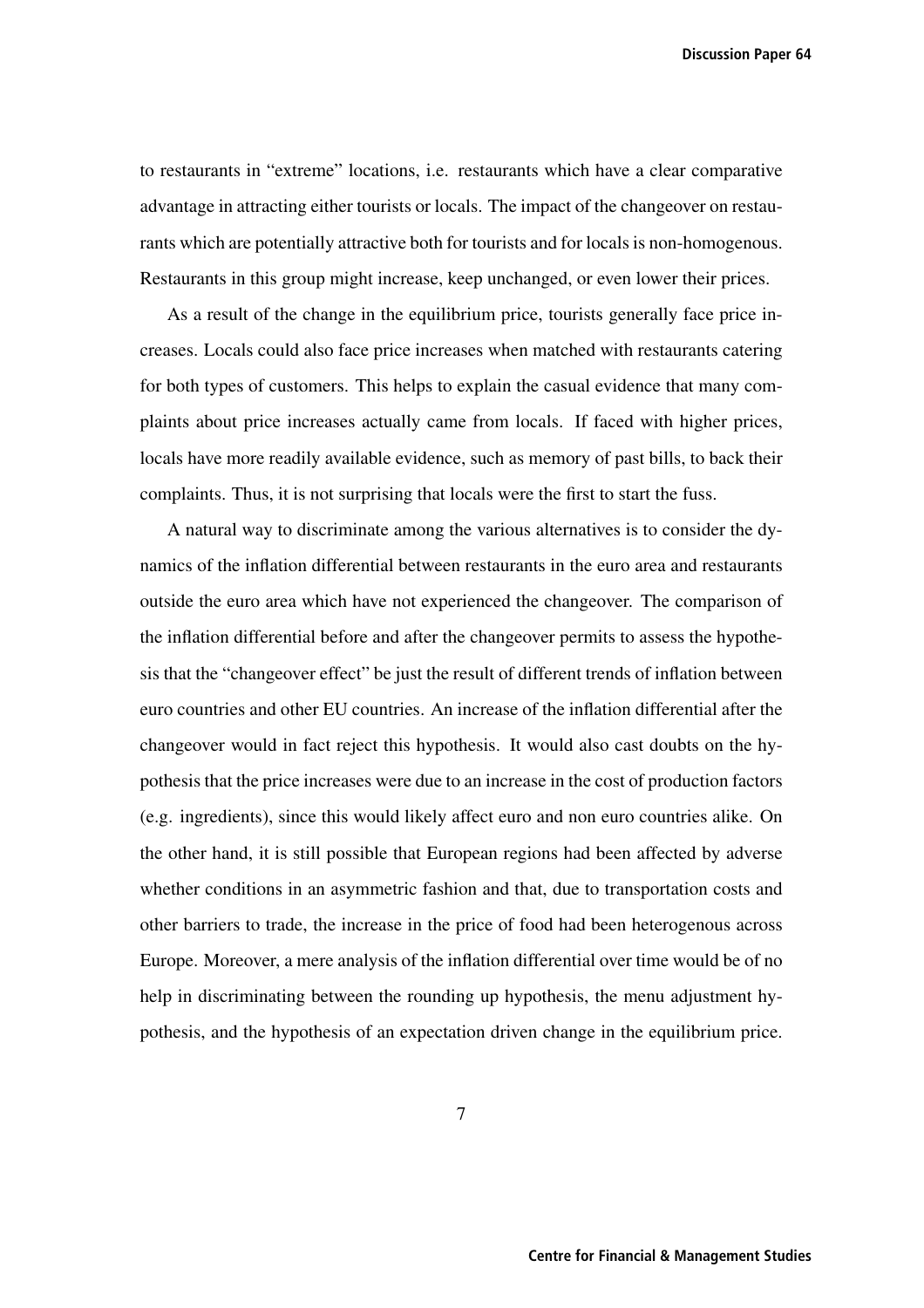All these stories are compatible with an increase of the inflation differential during the changeover.

In order to identify the most likely explanation, the changeover effect must be conditioned on restaurants' individual characteristics. To this aim, we consider whether the effect of the euro varies with the potential for attracting tourists. We refer to this potential as "location". The hypotheses of menu costs, of rounding up, and of an increase in the cost of ingredients do not predict that the changeover should be conditional on location. *A priori*, their impact should be homogenous across tourist and non-tourist locations. By converse, the hypothesis of an expectation driven shift in the equilibrium put forward by the model suggests that restaurants in tourist locations increased their prices more than restaurants facing a clientele of locals.

#### 2.1 Data Description

We collected data from the Michelin Guide [2000, 2001, 2002, and 2003 editions] ("Main Cities of Europe") for six countries: Denmark, France, Germany, Italy, Sweden and UK. All the six countries are long-standing members of the European Union. France, Germany, and Italy have adopted the Euro as a new national currency since 2002.<sup>4</sup> Denmark, Sweden, and UK retained their national currencies. We consider restaurants for which observations are available for all four editions. Despite euro notes having been introduced since January 2002, the 2002-2003 period is the most appropriate to capture the effect of the changeover on prices for two reasons. First, the guide is published by the end of March each year and some countries experienced a double

<sup>&</sup>lt;sup>4</sup>The events leading to the introduction of the euro can be summarised as follows. In December 1998 fixed exchange rates between euro and national currencies were announced by the national central banks of the twelve countries joining the euro. Starting from January 1999, the euro became the official currency in these countries, although no notes were issued in euros. Since January 2002 notes in national currency started to be replaced by notes in euros. The replacement process was completed on different dates across the twelve countries.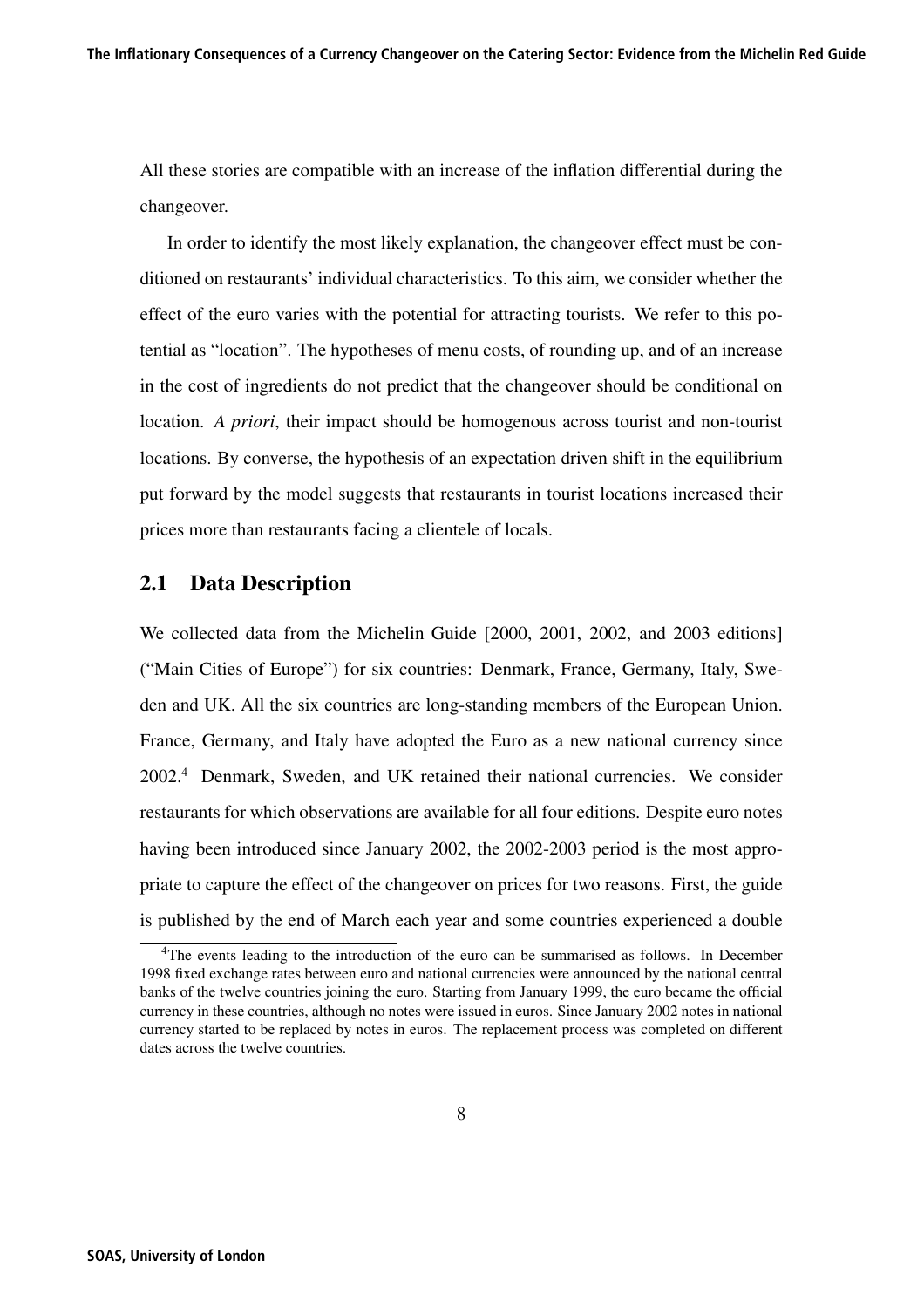**Discussion Paper 64**

currency regime for the first months of 2002. Secondly, during 2002 some local authorities have kept prices under strict monitoring in order to avoid unfair rounding up. For these reasons the impact of the changeover on the 2001-2002 period should be very limited. The analysis mainly focuses on the comparison between the post-changeover period 2002-2003 and pre-changeover period 2000-2001. However, for completeness, the estimates of the inflation differential for the 2001-2002 period are also presented.

The information about restaurants' ability to attract tourists is summarized by the following dummy variables: i)  $TL$  (tourist location), which takes value 1 if the restaurant is classified as a restaurant in a tourist location and zero otherwise; ii)  $PL$  (popular location), which takes value 1 if the restaurant is in a location with no clear bias toward tourists or locals; iii)  $LL$  (local customers location), which is 1 if the restaurant is classified as a restaurant in a non-tourist location.

In order to classify restaurants, we use the description in the guide. Restaurants classified as  $TL$  must satisfy at least one of the following conditions: a) restaurants for which the description explicitly states that their customers are mainly tourists, b) restaurants located in particular tourist areas, c) restaurants with a particular view, d) hotel restaurants. Restaurants classified as  $LL$  are: a) restaurants for which the description explicitly states that their customers are mainly regulars, b) restaurants for which the description uses the expression "out of tourist routes" or another equivalent expression, c) restaurants with some rare speciality. Restaurants which either a) fall in both previous classes, or b) fall in neither of the previous classes, are classified as  $PL$ , a residual category. The procedure used to build  $LL$ ,  $TL$  and  $PL$  can reasonably be assumed as exogenous in our short-term analysis. It relies on the exogenous capacity to attract tourists rather than on restaurants' short-term pricing strategies.

The guide has a measure of the perceived quality of cuisine, given by the number

9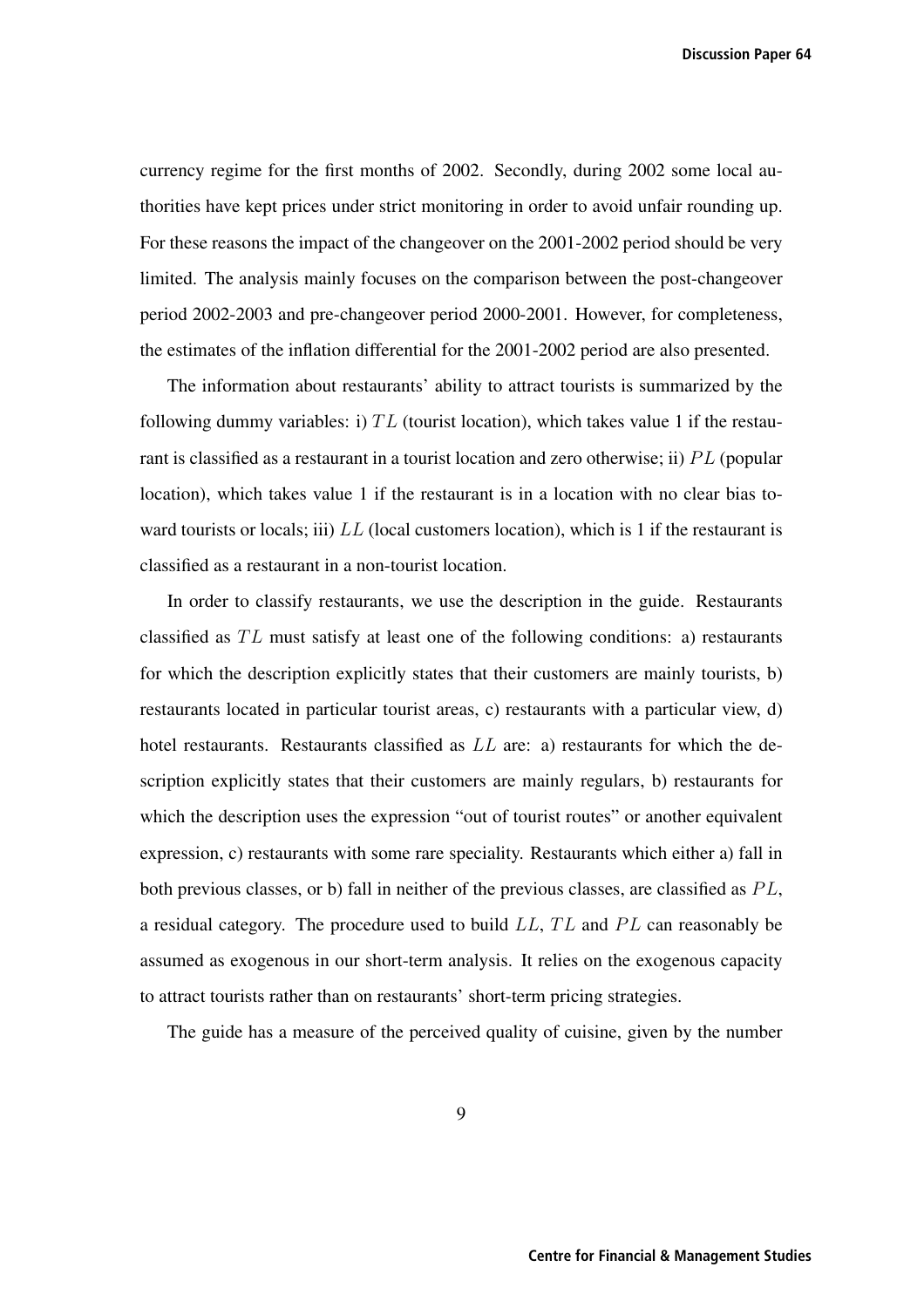of stars (which takes increasing values 0,1,2,3, according to the quality). Finally, the indication of whether booking is essential can be used as a proxy of the restaurant's capacity constraints.

Relative frequencies of restaurants' characteristics are reported in table 1. The table suggests that the euro and non-euro subsamples are very similar in terms of mix of locations and capacity constraints (BOOKING ESS.). The frequency of stars reported in the table is relative to the 2000 edition. Euro countries seem to slightly outperform noneuro countries in terms of stars awarded by the guide. UPGRADE and DOWNGRADE are binary variables which indicate whether the number of stars has respectively increased or decreased in the period considered. As the table suggests, upgrades and downgrades are relatively rare events.

As for prices, the measure of inflation is the logarithmic price change from the previous year. The guide reports a minimum and a maximum price for each restaurant. The minimum is meant to represent the price of a simple meal while the maximum is the price of an elaborate three-courses meal. We present the empirical results for both prices. It is worth noting that the main results of the analysis are unchanged by the use of a midpoint price.<sup>5</sup> Table 2 reports descriptive statistics for the dependent variables. Inspection of the percentiles reveal that the sample contains several potential outliers. For instance, in the first period (2000-2001) the top 1% of restaurants with highest change of the minimum price have experienced an increase of more than 69%. The other years display similar extreme increases and reductions, although slightly less marked. A symptom of the effect of outliers is that, as will be discussed in the next section, robust estimates tend to differ from OLS estimates.

Kernel density estimates for the log-change in the minimum and maximum prices are reported in Figures (1) and (2) respectively. Each section shows the estimated den-

<sup>5</sup>Results for the midpoint price are available upon requests.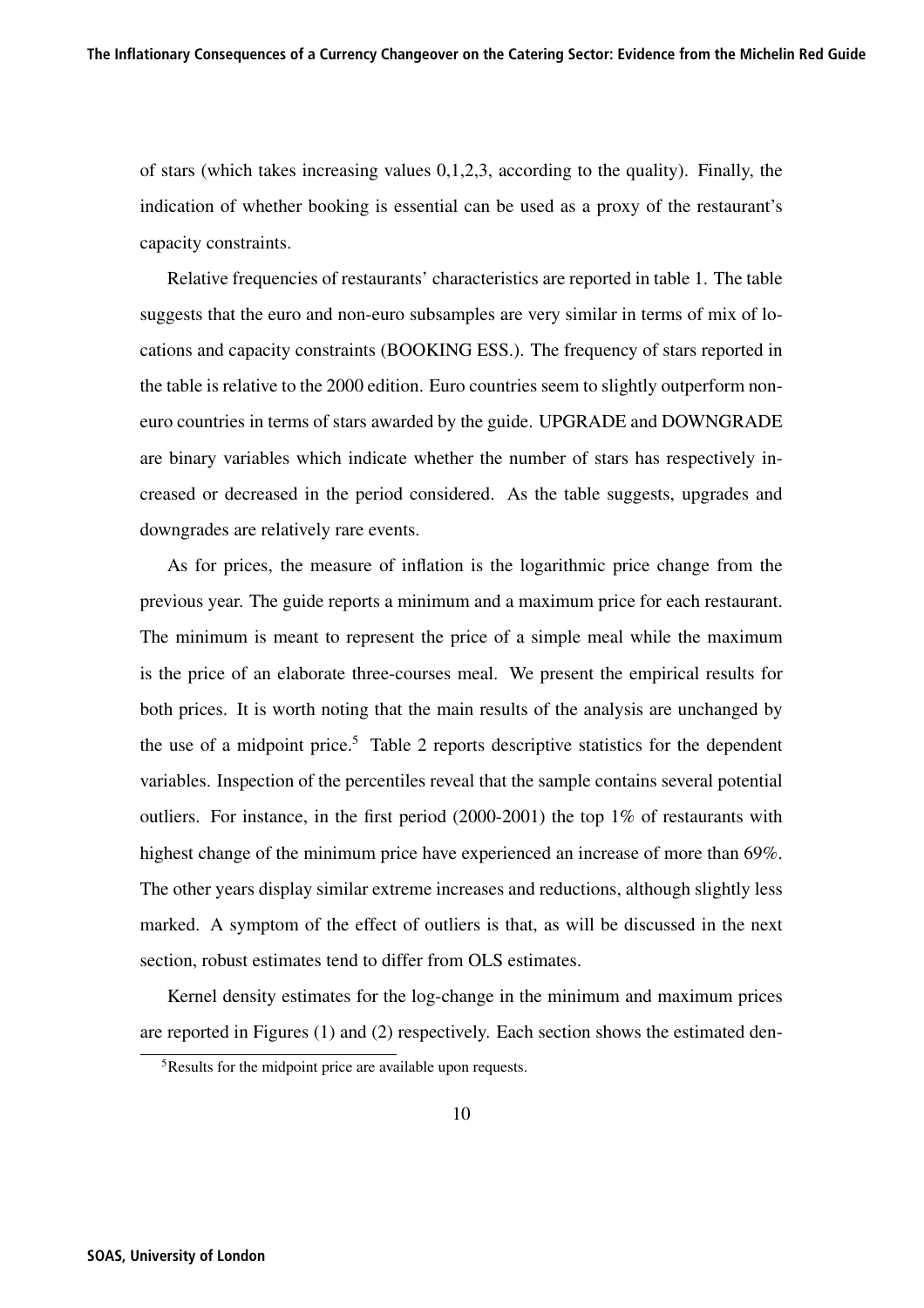**Discussion Paper 64**

sities for restaurants inside and outside the euro area for a given location (TL, LL, PL) before and after the changeover (left and right respectively). A comparison of the densities of restaurants in tourist locations suggests that the density of euro restaurants shifted to the right during the changeover. Other locations do not display a similar behaviour. For instance, the relative position of the densities of LL restaurants inside and outside the euro area is roughly the same before and after the changeover. This holds for the minimum price as well as for the maximum price. The kernel density estimates also suggest that the spread of the distribution is different between euro and non-euro restaurants, which, potentially, could introduce heteroscedasticity in our estimates.

## 3 Econometric Specification and Results

The baseline model comprises twenty control variables. The first eighteen capture all the interactions between restaurants' locations (TL, LL, PL), period dummies (2000- 01,2001-02, 2002-03), and a dummy for restaurants outside the euro area. The reason why we use a dummy for restaurants that are not in the euro area instead of its complement is that our sample contains a lower number of restaurants outside the euro area. Since both specifications are equivalent, we choose the one that is likely to lead to more accurate estimates. The remaining control variables account for changes in price that are not related to the changeover such as a downgrade or an upgrade in the assessment of the restaurant's quality. Omitting the subscript for individual restaurants, the baseline model is:

$$
\Delta P^j = b_{PL}^T D + b_{PL}^{*T} D \times D_{NE} + b_{TL}^T D \times TL + b_{TL}^{*T} D \times TL \times D_{NE} ++ b_{LL}^T D \times LL + b_{LL}^{*T} D \times LL \times D_{NE} + \delta^T Z + \epsilon
$$
 (1)

for  $j = min, max$ .  $D_{NE}$  is a dummy variable that takes value one if the restaurant *is not* in the euro area.  $TL$  and  $LL$  are location dummies.  $D$  is a vector of period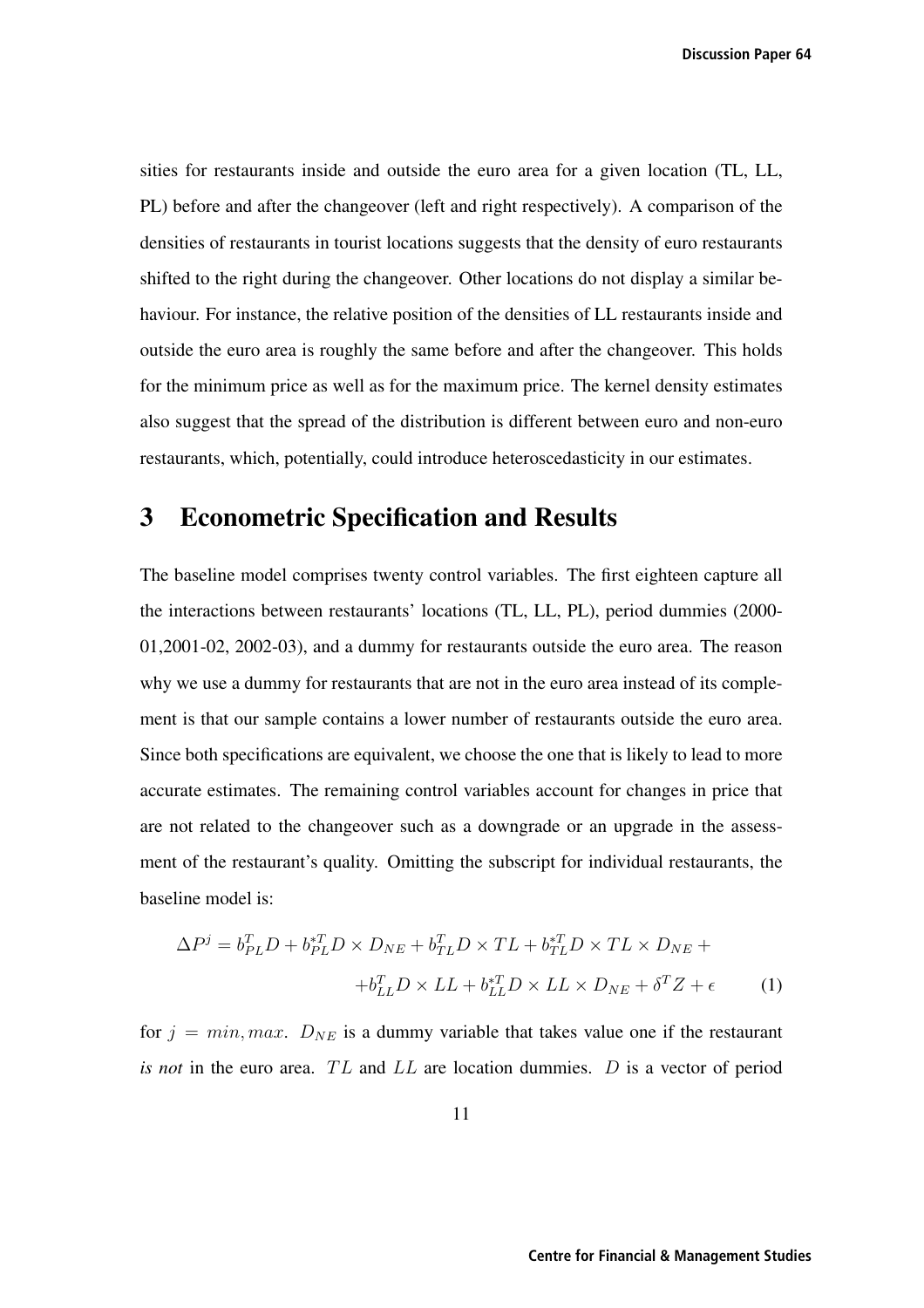dummies:

$$
D^T = (D_{00-01}, D_{01-02}, D_{02-03})
$$
 (2)

and

$$
b_k^T = (b_0^k, b_1^k, b_2^k); \ b_k^{*T} = (b_0^{*k}, b_1^{*k}, b_2^{*k}); \ k = PL, TL, LL
$$
 (3)

Z is a vector of control variables that should not interact with the changeover. Specifically, Z comprises a dummy variable (UPGRADE) taking value 1 if the restaurant received an upgrade by the guide in the previous year, and a dummy variable (DOWN-GRADE) taking value 1 if the restaurant received a downgrade.  $\delta^T = (\delta_1, \delta_2)$  is the relative vector of coefficients. Since upgrades and downgrades occur infrequently (see table 1), we assume constant coefficients over time. Finally,  $\epsilon$  is identically and independently distributed noise.

In the actual estimates, we slightly modify  $(1)$  to allow for a constant term. This is obtained by replacing the first period dummy for  $PL$  restaurants with a constant:

$$
\Delta P^j = \beta_{PL}^T \tilde{D} + \beta_{PL}^{*T} \tilde{D} \times D_{NE} + \beta_{TL}^T D \times TL + \beta_{TL}^{*T} D \times TL \times D_{NE} +
$$
  

$$
+ \beta_{LL}^T D \times LL + \beta_{LL}^{*T} D \times LL \times D_{NE} + \delta^T Z + \epsilon
$$
 (4)

where:

$$
\tilde{D}^T = (1, D_{01-02}, D_{02-03})
$$
\n(5)

$$
\beta_k^T = (\beta_0^k, \beta_1^k, \beta_2^k); \ \beta_k^{*T} = (\beta_0^{*k}, \beta_1^{*k}, \beta_2^{*k}); \ \ k = PL, \ TL, LL
$$
 (6)

From (4), the effect of the euro on inflation is captured by the difference in difference terms. These are equal to:  $-\beta_2^{P_L}$  for PL restaurants,  $-(\beta_2^{P_L} + \beta_2^{P_L} - \beta_0^{P_L})$  for TL restaurants, and  $-(\beta_2^{*PL} + \beta_2^{*LL} - \beta_0^{*LL})$  for LL restaurants.<sup>6</sup>

<sup>&</sup>lt;sup>6</sup>Given (4), the (post-changeover) difference between euro and non-euro restaurants when  $TL =$  $D_{02-03} = 1$  is  $-(\beta_0^*{}^{PL} + \beta_2^*{}^{PL} + \beta_2^*{}^{TL})$ . Similarly, the (pre-changeover) difference when  $TL =$  $D_{00-01} = 1$  is  $-(\beta_0^*{}^{\tilde{PL}} + \beta_0^*{}^{\tilde{TL}})$ . Hence, the difference in difference term for TL is  $-(\beta_2^*{}^{\tilde{PL}} + \beta_2^*{}^{\tilde{TL}} - \beta_0^*{}^{\tilde{TL}})$ . The difference in difference term for LL restaurants is derived in a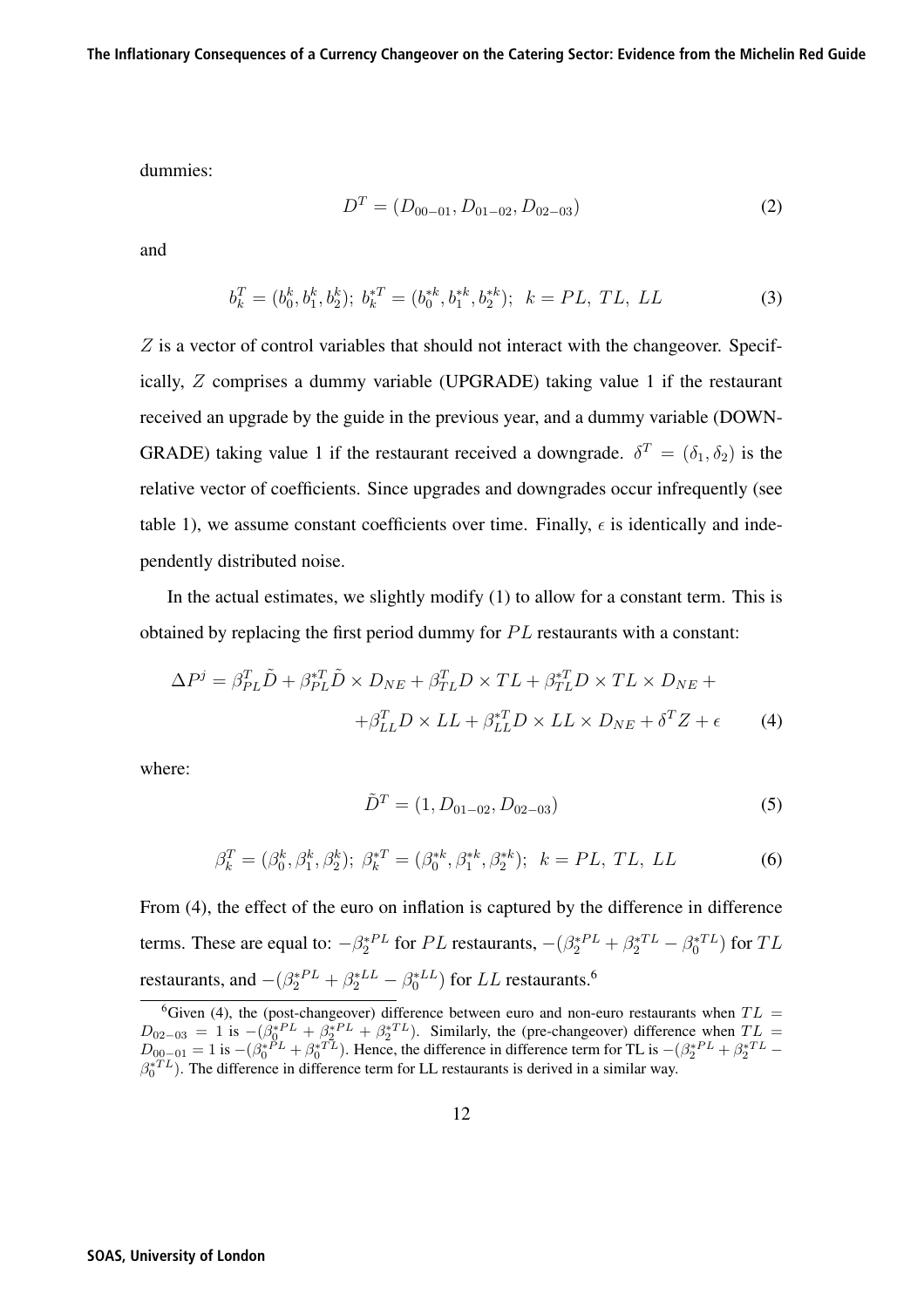**Discussion Paper 64**

As already mentioned, the data may present a number of outliers. For this reason we estimated the model using a robust regression approach.<sup>7</sup> Since heteroscedasticity may be a problem, we also ran OLS regressions with Huber-White robust standard errors. We present estimates based on the first approach. This is motivated by two considerations. First, OLS coefficients tend to be quite different depending on whether the minimum or maximum price is used. On the contrary, coefficients obtained from robust regression do not suffer from this problem. Second, OLS coefficients are different from robust coefficients. This is generally viewed as a symptom of the presence of outliers. We interpret these results as evidence that OLS coefficients are not fully reliable.

Results for the baseline model are presented in table 3. The first eighteen control variables are the interactions between time periods, locations, and currency areas. The coefficients that should capture the differences between non-euro and euro restaurants, in the bottom half of the table, are usually either zero or negative. This suggests that inflation is generally higher for euro restaurants. As for the other control variables, only UPGRADE is significant and with the expected sign and only when the minimum price is used as dependent variable. The low frequency of upgrades and downgrades is a likely explanation for this result.

In order to assess the effect of the changeover, it is necessary to compare postchangeover differences in inflation with pre-changeover differences. This is done in table 4 where the difference in difference terms are computed. The first row of table 4 shows, for each type of location, differences between euro and non-euro restaurants for the pre-changeover period 2000-01. These are generally small and homogeneous across locations. The second row shows the differences after the changeover. Here the differ-

 $7$ This is implemented by using the command rreg in STATA. It works as follows. First, Cook's D is computed and zero weight is given to each observation for which  $D > 1$ . Weights assigned to the other observations are based on absolute regression residuals. The procedure is iterated so that each time the regression is estimated, weights are computed, and a new regression is estimated using the new weights. Both Huber weights and biweights are used.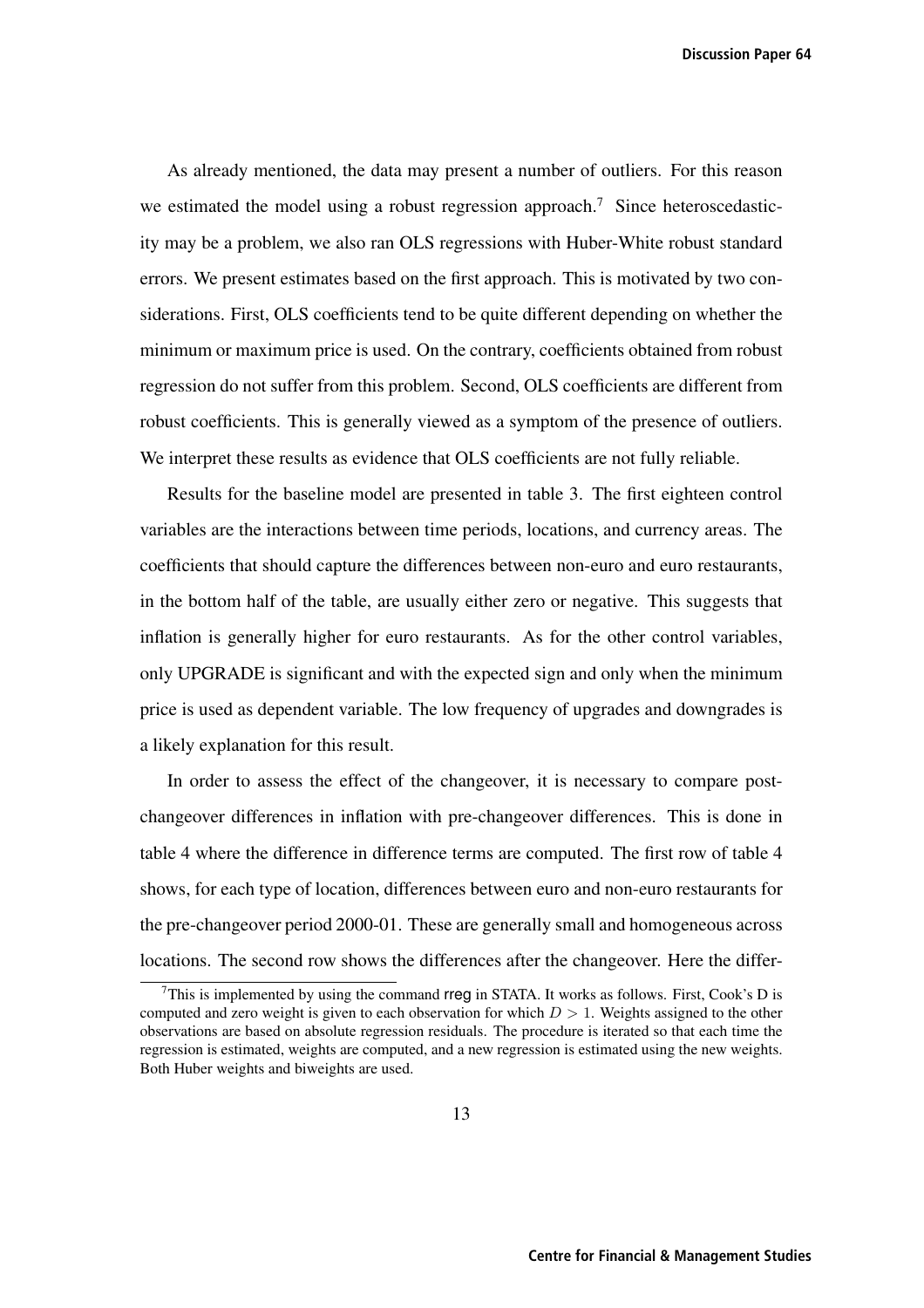ences appear more marked in tourist locations . The difference between the second and the first row (third row) measures the impact of the changeover. As the table suggests, most of the changeover effect has been concentrated in tourist restaurants. For these, the estimated effect is an abnormal price increase of about 8% when the maximum price is used and about 6% when the minimum price is used. These numbers are both economically and statistically significant (1% and 5% confidence levels respectively). For the other types, the effect is remarkably smaller and never significant.

The bottom part of table 4 presents the results obtained with a model in which restaurants' types of locations have been omitted. In other words, coefficients for all locations were constrained to be the same. The results show that the impact of the changeover is not significantly different from zero when the minimum price is used and is about 4.7 % when the maximum price is used. Although the effect for the maximum price is significantly positive, an abnormal increase of 4.7% is substantially different, from an economic perspective, from the 8% increase estimated for tourist restaurants. The comparison of the two models in table 4 thus suggests that, by omitting restaurants' characteristics, one might be tempted to belittle the economic relevance of the changeover for some categories of consumers and restaurants.

Having assessed the importance of restaurants' characteristics, we turn attention to robustness. Our results show that the impact of the euro has been stronger for tourist restaurants. However, one should verify that the location dummies do not capture the effect of omitted restaurant characteristics such as quality and potential capacity constraints. The procedure we adopt consists in choosing an additional characteristic and adding to the model all the possible interactions between the selected characteristic, the time periods, and the non-euro dummy. The first characteristic considered is a dummy variable that takes value 1 if advanced booking is necessary to eat at the restaurant.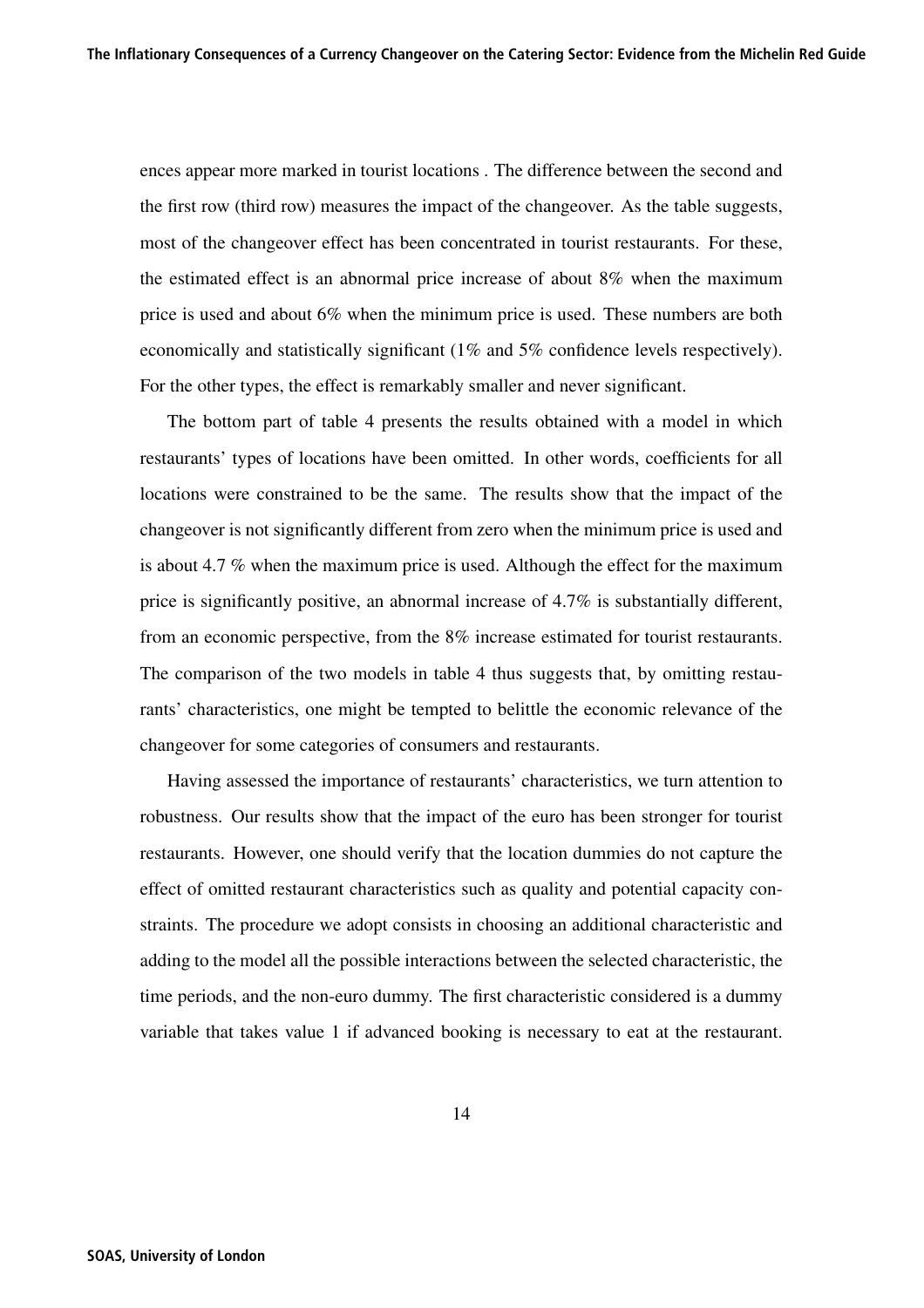**Discussion Paper 64**

This can be considered as a proxy for potential capacity constraints. Results are shown in the top part of table 5. The first row shows the difference in difference terms for restaurants for which booking is not essential. The third row shows the difference in difference term for restaurants for which booking is essential. As the table shows, BOOKING ESS. alters the effect of the changeover. Interestingly, for all types of locations, it magnifies the effect when the minimum price is used, and it reduces it when the maximum price is used. Although this result might appear puzzling, there is a relatively simple explanation for it. The changeover has reduced the spread (the difference between maximum and minimum price) for restaurants with capacity constrains and increased it for other restaurants. Ceteris paribus, a customer consuming a basic meal, i.e. one for which the minimum price is charged, represents a higher opportunity cost for a capacity constrained restaurant. This is because the customer is probably preventing some other customer, who in principle might be willing to spend more, from eating at the restaurant. On the other hand, if the restaurant has spare capacity, this opportunity cost is zero. This might explain why, in the presence of a coordinated increase in prices, restaurants with capacity constrains have sought to increase more the price of a basic meal whereas restaurants with spare capacity have tried to increase more the price of expensive meals. As for robustness, table 5 shows that, despite the inclusion of BOOKING ESS., the effect on tourist restaurants is always higher than the effect on other restaurants independently of whether booking is required or not. For tourist restaurants, the effect ranges from 5.7% to almost 9%. In comparison, the effect for LL ranges from 2.2% to 5.3%.

The second variable we consider is a proxy of quality: the number of stars awarded by the guide. In this case, considering the groups of restaurants with zero, one, two, and three stars as distinct groups is not a viable option. This would require the intro-

15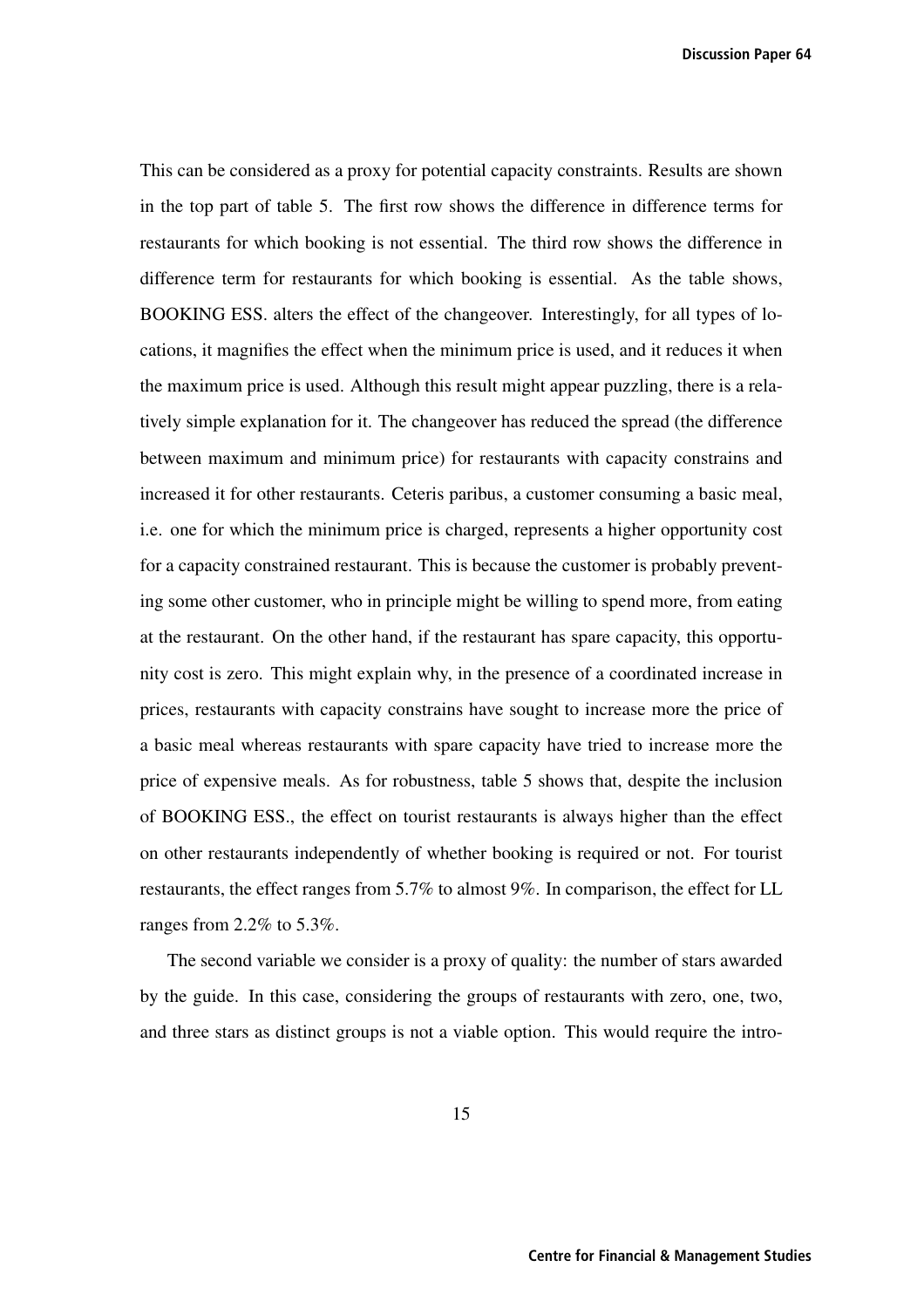duction of eighteen additional dummy variables in the baseline model. Therefore, we only separate the largest group, the restaurants with no stars, from the others. The results, showed in the bottom part of table 5 are very similar to those obtained with the introduction of BOOKING ESS. This is not surprising since the two characteristics are correlated. As before, while the variable has an effect on the impact of the changeover, the impact is still higher for restaurants in tourist locations. In summary, the inclusion of additional variables does not diminish the claim that the changeover effect mainly originates from restaurants in tourist locations.

Since specification (1) involves a fairly large number of control variables relative to the sample size, we also consider an alternative, more parsimonious specification. The main rationale for controlling for restaurants' characteristics is that the effect of the changeover is heterogenous. Therefore, a natural restriction is to assume that, in a given period, restaurants outside the euro area experienced the same level of inflation independently of their location. After all, they should not be affected by the changeover. Formally, this restriction is equivalent to assuming:

$$
\beta_{PL} + \beta_{PL}^* = \beta_{PL} + \beta_{PL}^* + \beta_{TL} + \beta_{TL}^* = \beta_{PL} + \beta_{PL}^* + \beta_{LL} + \beta_{LL}^* \equiv \kappa \tag{7}
$$

where  $\kappa^T$  is a three-parameters vector, each parameter relative to a given period. Before estimating the restricted model, restriction (7) is tested by computing an F-test for the joint hypotheses  $\beta_{TL} + \beta_{TL}^* = \beta_{LL} + \beta_{LL}^* = 0$ . As will be discussed, the main results obtained with this specification are quite similar for both maximum and minimum price. However, the restriction largely passes the test when the maximum price is the dependent variable, but is not accepted when the minimum is used instead. Thus, results for the minimum price should be taken with caution. Consistent with the restriction, specification (1) is changed by replacing  $\beta_{TL}^*$  and  $\beta_{PL}^*$  with  $-\beta_{TL}$  and  $-\beta_{PL}$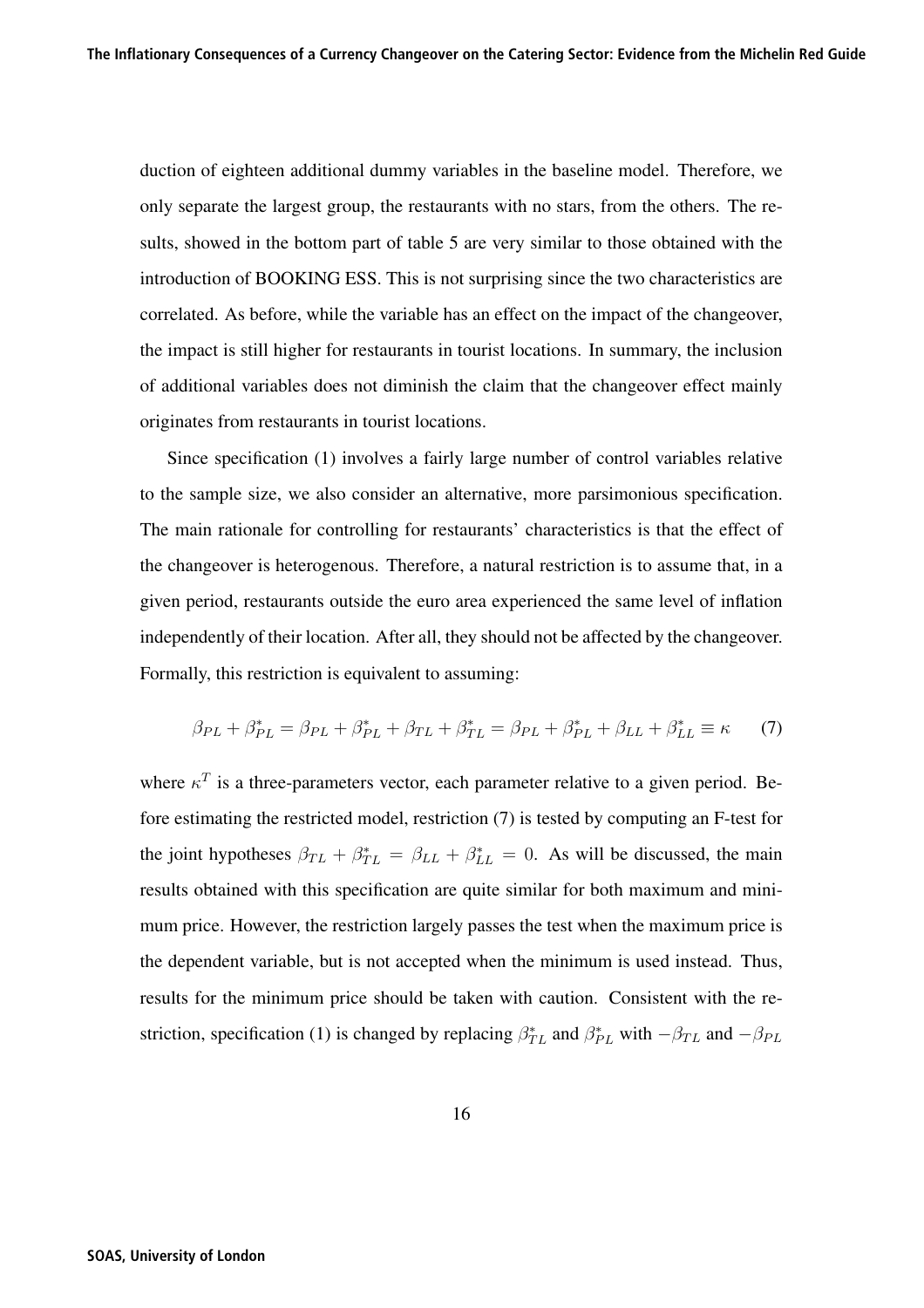respectively, while the components of  $\beta_{PL}^*$  are replaced by  $\kappa - \beta_{PL}$ :

$$
\Delta P^j = \beta_{PL}^T (1 - D_{NE}) \times \tilde{D} + \kappa D_{NE} \times \tilde{D} + \beta_{TL}^T (1 - D_{NE}) \times D \times TL ++\beta_{LL}^T (1 - D_{NE}) \times D \times LL + \delta^T Z + \epsilon
$$
 (8)

Setting  $D_E = 1 - D_{NE}$  and changing the parameters to allow for a constant term yields:

$$
\Delta P^j = \gamma_{NE}^T \times \tilde{D} + \gamma_{PL}^T \times D_E \times \tilde{D} + \gamma_{TL}^T D_E \times D \times TL + \n+ \gamma_{LL}^T D_E \times D \times LL + \delta^T Z + \epsilon
$$
\n(9)

In this way, the number of control variables reduces from twenty in (1) to fourteen in (9). Results are presented in table 6. The main difference between the models estimated with the maximum and with the minimum price lies in the results for the interim period 2001-02. When the maximum price is used, both restaurants classified as TL and as LL show positive coefficients already in the interim period. In principle, an increase in the differential for different types of restaurants in the interim period is compatible with a menu cost story. It is also worth noting that the guide is published at the beginning of the year and a double currency regime was in place at the beginning of 2002. This probably had the effect of limiting the price increases of euro restaurants. However, in the period 2002-03, when the double currency regime was lifted, tourist restaurants experience an unprecedented upsurge in the value of the coefficient. The fact that this is not matched by equivalent increases for other types of restaurants indicates that menu costs are only part of the story. As the table shows, this result is independent of whether the maximum or the minimum price is used. The difference in difference terms are presented in the top part of table 7. Although the changeover effect seems to be slightly larger when the maximum price is used (7% against 4.9% for the minimum price), the result in either case is the same. The changeover effect for TL is always strongly significant and is solidly larger than for other types of restaurants.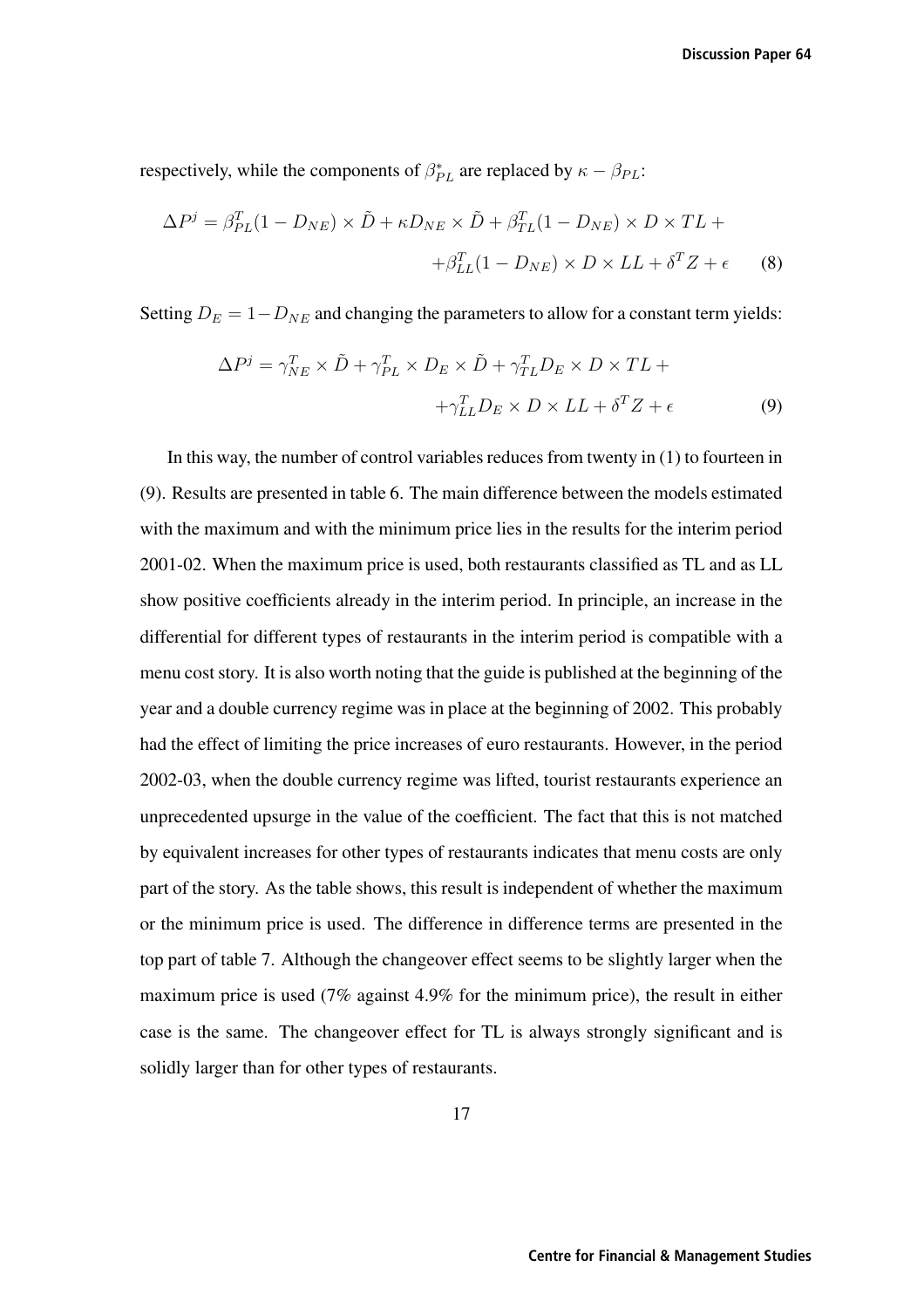One might wonder whether the difference between TL and other types of restaurants is statistically significant. In particular, it is interesting to assess the difference between the two extreme types: TL and LL. This is illustrated in the bottom part of table 7. The t-tests shown are for the null that the difference in difference term is the same for both TL and LL. As the table shows, the changeover effect is about 4% stronger for tourist restaurants and this difference is indeed statistically significant.

Finally, we should take into account the possibility that the introduction of the single currency might have diverted the flows of tourists across Europe. Were this the case, our results would merely reflect a positive demand shock for tourist restaurants in the euro area. We provide evidence to rule out this alternative explanation for our results. Table 8 reports the percentage changes in nights spent in tourist accommodation (source: Eurostat). This is a commonly used indicator of tourist flows. The effect of the euro on tourist flows should be reflected in the number of nights spent by non-residents. The table shows no evidence of a jump of non-residents stays for the euro countries. France and Italy roughly experienced the same growth of non-residents nights as the UK. Germany even shows a decline in the number of tourists. $8$  Overall rates considering both residents and non-residents do not also differ between euro countries and non-euro countries. Hence, the hypothesis that the single currency spurred tourism in the short-term does not appear to be a likely explanation for the evidence presented.

## 4 A Model of the Catering Market

Common explanations for the changeover effect fail to predict the heterogeneous response to the changeover by restaurants in different locations documented in the pre-

<sup>&</sup>lt;sup>8</sup>We consider the change between nights in 2002 and nights in 2000. This is consistent with the use of Michelin data for the 2000-2003 period since the guide is published at the beginning of the year and mostly reflects previous year prices.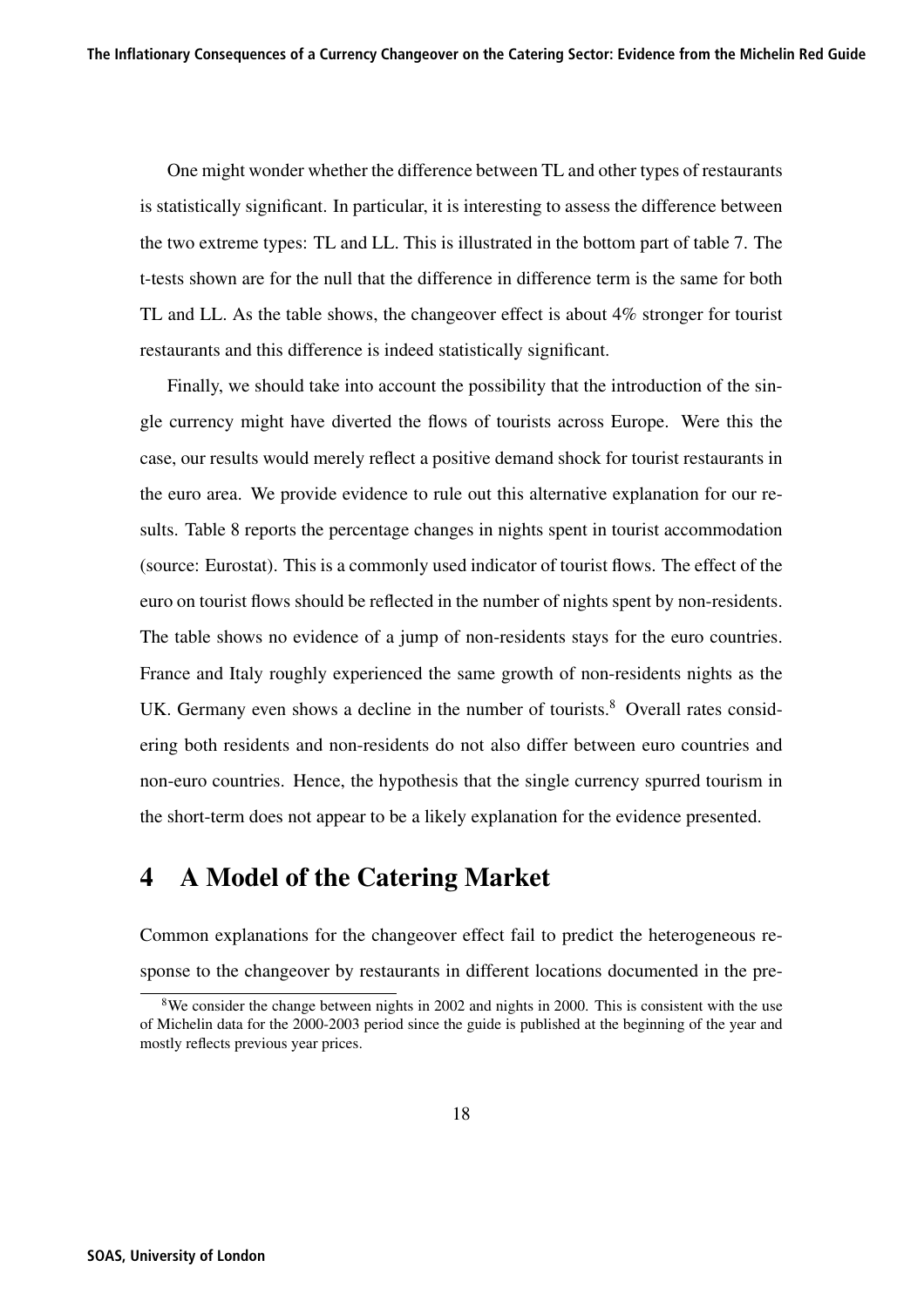**Discussion Paper 64**

vious section. Understanding the reasons for this heterogeneity is a necessary step towards the development of policy recommendations for countries which might, in the future, adopt the common currency. This section presents a simple model of the catering market whose predictions match the observed behaviour of restaurants. Here, we outline the crucial assumptions and the main predictions. A formal discussion is contained in the Appendix.

The set of players is formed by customers and (monopolistic) restaurants. The (exogenously determined) quality of a restaurant can be either high or low. There are two types of customers: informed (locals) and uninformed (tourists). Locals always know in advance the quality of a given restaurant whereas tourists only learn it after the meal. However, tourists observe the price charged by the restaurant and other characteristics such as its location, and coherently update their beliefs.

We treat quality as an "experience" characteristic of the good (Nelson [1970]; Cooper and Ross [1984]). This implies that quality can be discovered only after consuming the good.<sup>9</sup> The rationale for the private information of the locals in our model thus comes from the assumption that they have "experienced" restaurants at some point in time in the past, whereas tourists have not.

We refer to the uninformed customers as "tourists". This should not be taken literally. The model and its empirical implications would not change if we allowed a fraction of the actual tourist population to acquire information through tourist guides or by talking to the locals. What is relevant is that *a fraction* of the tourists is typically uninformed, as suggested by casual observation. When we use the word "tourists", we imply this fraction. By the same token, the data on quality employed in the empirical

<sup>&</sup>lt;sup>9</sup>Chan and Leland [1982] consider the problem of "search goods" (i.e. those goods whose quality can only be observed after bearing some information cost). Real world goods usually fall in between these two categories. Despite tourists being able to obtain *some* information on the quality of a restaurant, for instance by purchasing a tourist guide, the restaurant example resembles more the case of an experience good (von Ungern-Sternberg and von Weizsacker [1985]).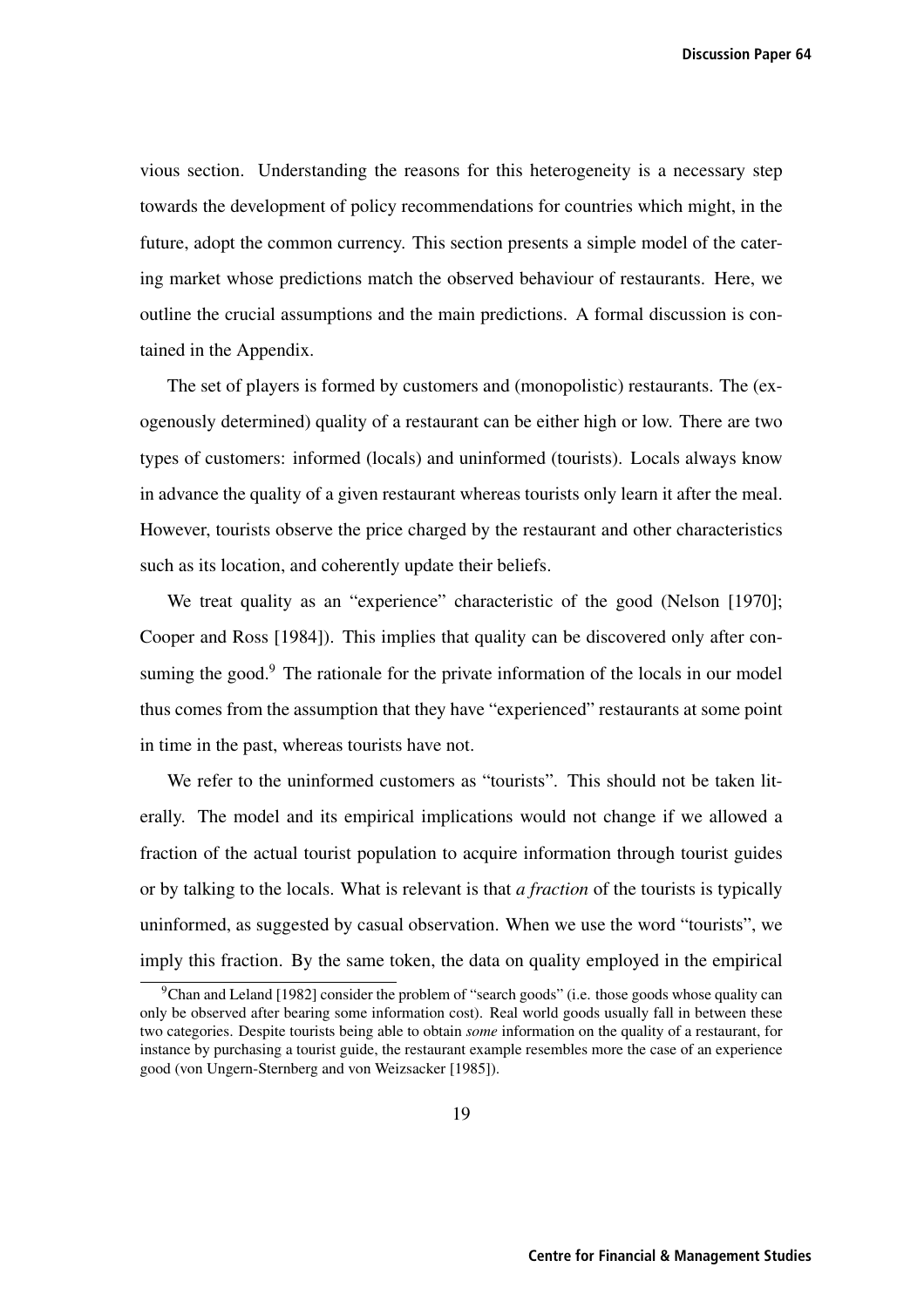analysis, which are taken from a tourist guide, are assumed to form a richer information set than the one available to the (uninformed) tourists.

Restaurants and customers are randomly matched. The probability for restaurant  $i$  to be matched with a tourist ("location") varies across restaurants. When a match occurs, the restaurant makes the customer a *take it or leave it* offer about the price of the meal. Hence, there is no bargaining. We also assume that the restaurant is not able to discriminate between locals and tourists. A possible interpretation of these assumptions is that every restaurant is required to display a menu before knowing whether the match will be with a tourist or with a local and is committed to the prices shown in the menu. When the offer is made, the customer can decide whether to accept or decline it.

Restaurants choose between three business models: a) charging a price that attracts both types of customers, b) charging a price that attracts only tourists, c) charging a price that attracts only locals. Each restaurant chooses its particular business model according to its location and its quality. Restaurants in tourist locations profit relatively more from attracting tourists. At the same time, low quality restaurants can profit, if matched with a tourist, from mimicking high quality restaurants. Hence, they have a higher incentive to deal with tourists. We focus on pure strategy Perfect Bayesian Equilibria. In order to obtain sharp empirical predictions, we restrict attention to equilibria in which all trade between restaurants and tourists occurs at the same price,  $p<sup>T</sup>$ . These equilibria can be characterised as follows: a) restaurants in non-tourist locations tend to charge the locals' reservation price thereby extracting all the surplus from their customers, b) low quality restaurants in tourist locations charge  $p<sup>T</sup>$  and attract only tourists (who experience negative surplus), c) high quality restaurants in tourist locations also charge  $p<sup>T</sup>$  attracting both types of customers (who obtain positive surplus). Proposition 1 in the Appendix establishes that whenever the production cost of a high quality meal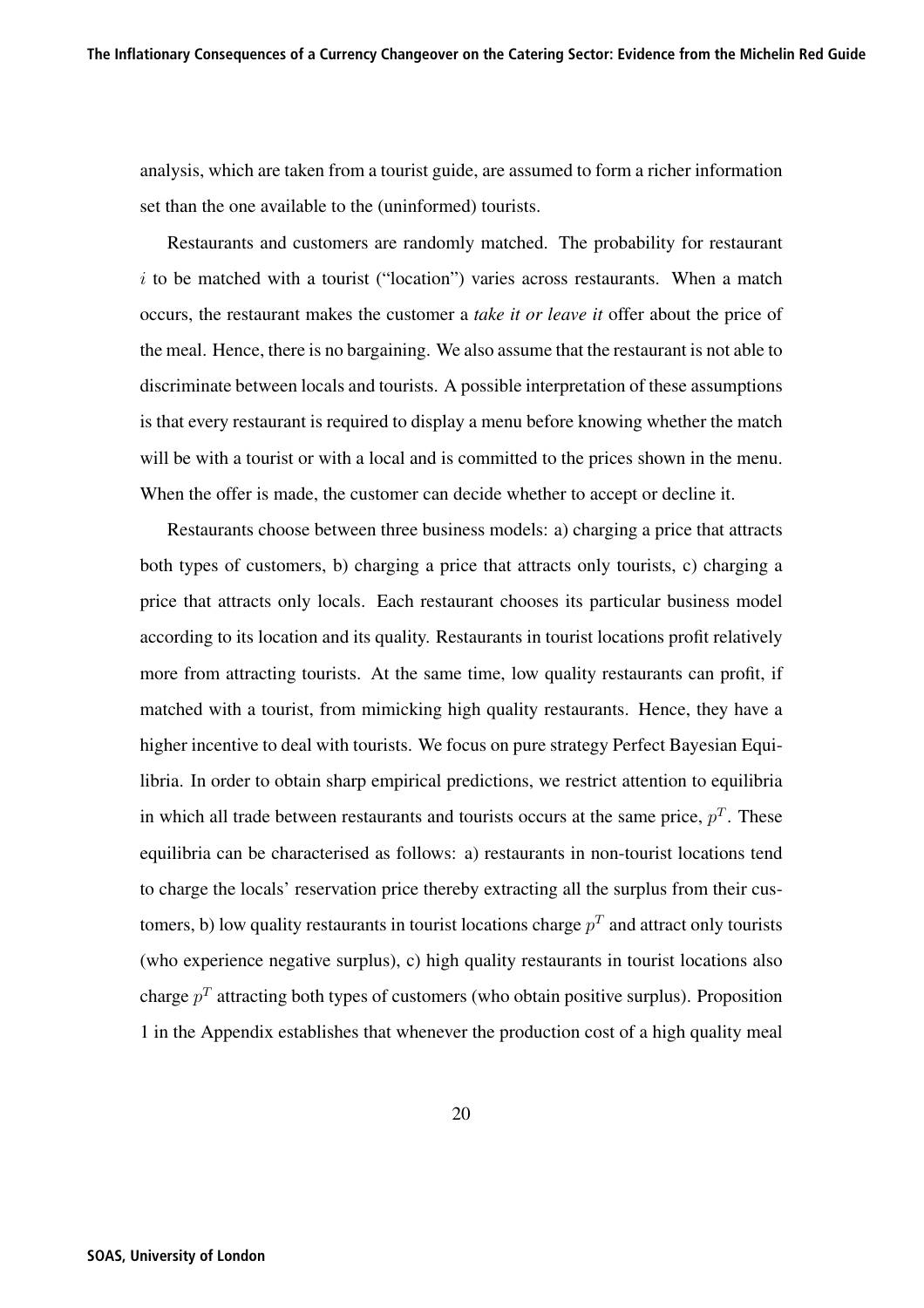**Discussion Paper 64**

is low enough, there is a continuum of equilibria.

The type of equilibrium selected, and the associated equilibrium price, depend on agents' beliefs about the price that will prevail. A simultaneous and coordinated revision of beliefs about the price at which tourists will trade may thus trigger a price shift from an equilibrium to another one. However, a change in the equilibrium would never affect the price of those restaurants which find it optimal to deal only with locals in both the initial and the final equilibrium. In fact, their customers would never accept a price higher than their reservation price and the restaurants have no incentive to lower their price. A change in the equilibrium may only affect prices set by restaurants whose clientele, in either equilibrium, comprises a positive fraction of tourists. As proposition 2 shows, if the price  $p<sup>T</sup>$  prevailing in equilibrium experiences an upward shift, the location determines the effect on the price of a particular restaurant. In particular, restaurants whose probability to be matched with a tourist exceeds a given threshold will (weakly) increase their prices, while restaurants with probability below a certain threshold will not change their prices. The intuition is that restaurants with a low probability to attract tourists are more likely to be visited by locals who can exert a more informed control on the price/quality combination they offer. By contrast, restaurants with a high probability of capturing tourists face fewer locals and are therefore more willing to take advantage from the change in  $p<sup>T</sup>$ .

How might the changeover have provoked such a change? A possible explanation is the following. Suppose that the static game described so far were repeated a number of times. A new generation of tourists enters the economy at the beginning of each period and leaves at the end of the period. We assume that agents are aware of prevailing prices in the previous periods and, except for the period in which the changeover occurs, always play equilibrium strategies. During this interim period, customers could commit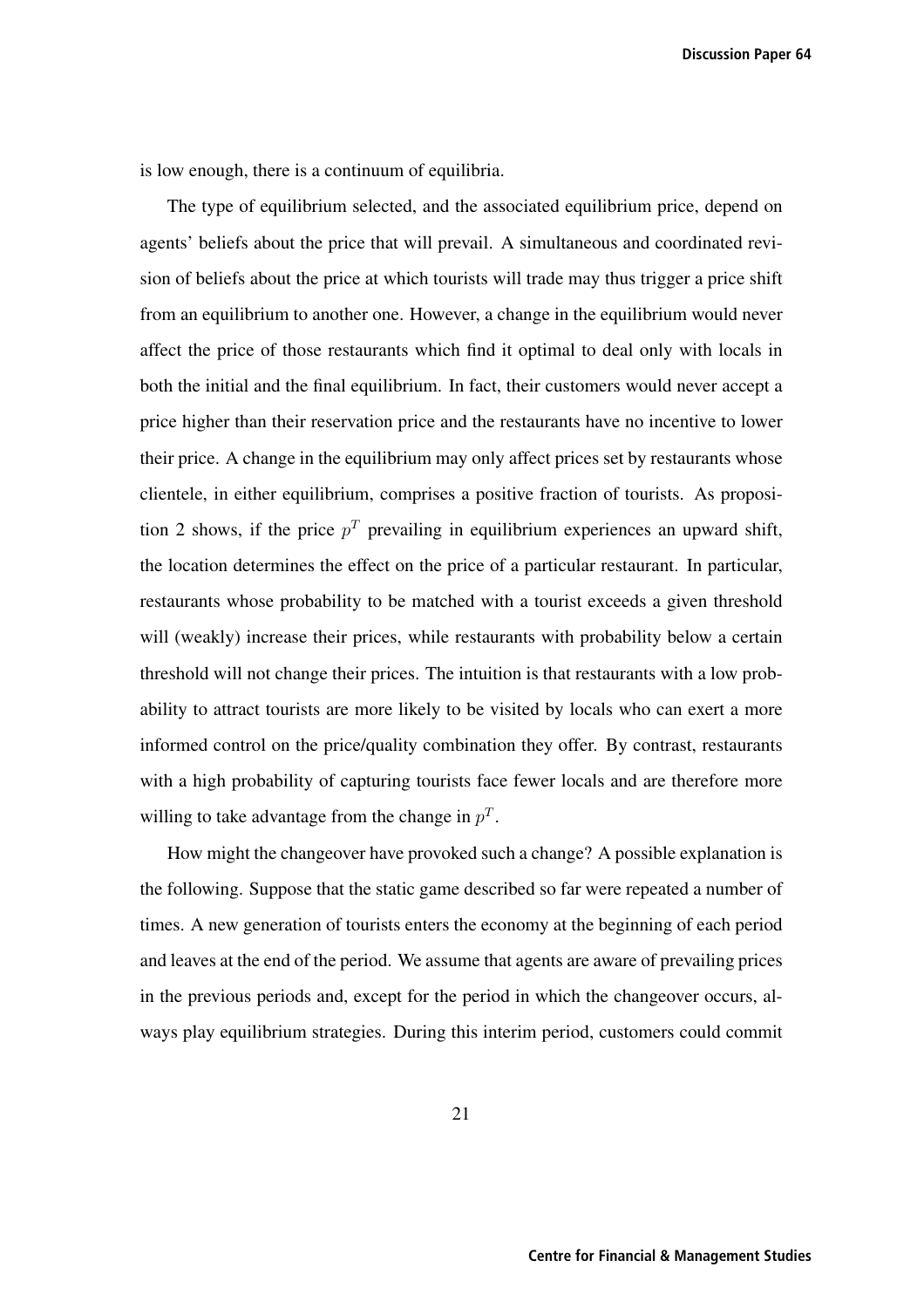mistakes due to the change in cash denomination. Mistakes are the results of the difficulties of handling a new currency and, therefore, affect the behaviour of both tourists and locals. In particular, when matched with a restaurant, customers are likely to accept offers at prices different from the one they would have accepted before the changeover, provided that the difference is relatively small. As the new price moves away from the previous level, the likelihood that the offer is accepted declines. Since mistakes are relatively more costly for restaurants which usually deal with a number of customers than for individual agents, we assume that restaurants make accurate calculations and do not commit mistakes when announcing their prices.

If a restaurant catering only for locals tries to exploit the changeover by increasing its price in the interim period, it will be forced to revert back to the previous level the following period, since its customers would desert it otherwise. By contrast, if a restaurant catering for tourists charges a higher price, there is no reason why it should revert to the pre-changeover price the following period, when mistakes disappear. This is a result of the indeterminacy of the price at which tourists trade: there is a continuum of equilibrium values for  $p<sup>T</sup>$ . It is always possible to conceive of *off-equilibrium* beliefs whereby some price higher than the pre-changeover equilibrium level is associated with the expectation of a higher quality being offered. Thus, PR and RT would experience a permanent increase of the equilibrium price from this period onwards. Hence, the changeover to the new currency would produce a shift in the price at which tourists accept to trade. As a consequence, while customers' mistakes influence the behaviour of restaurants for locals only temporarily, they may permanently alter the equilibrium behaviour of restaurants catering for tourists or for both tourists and locals. This, even if the mistakes themselves are only temporary.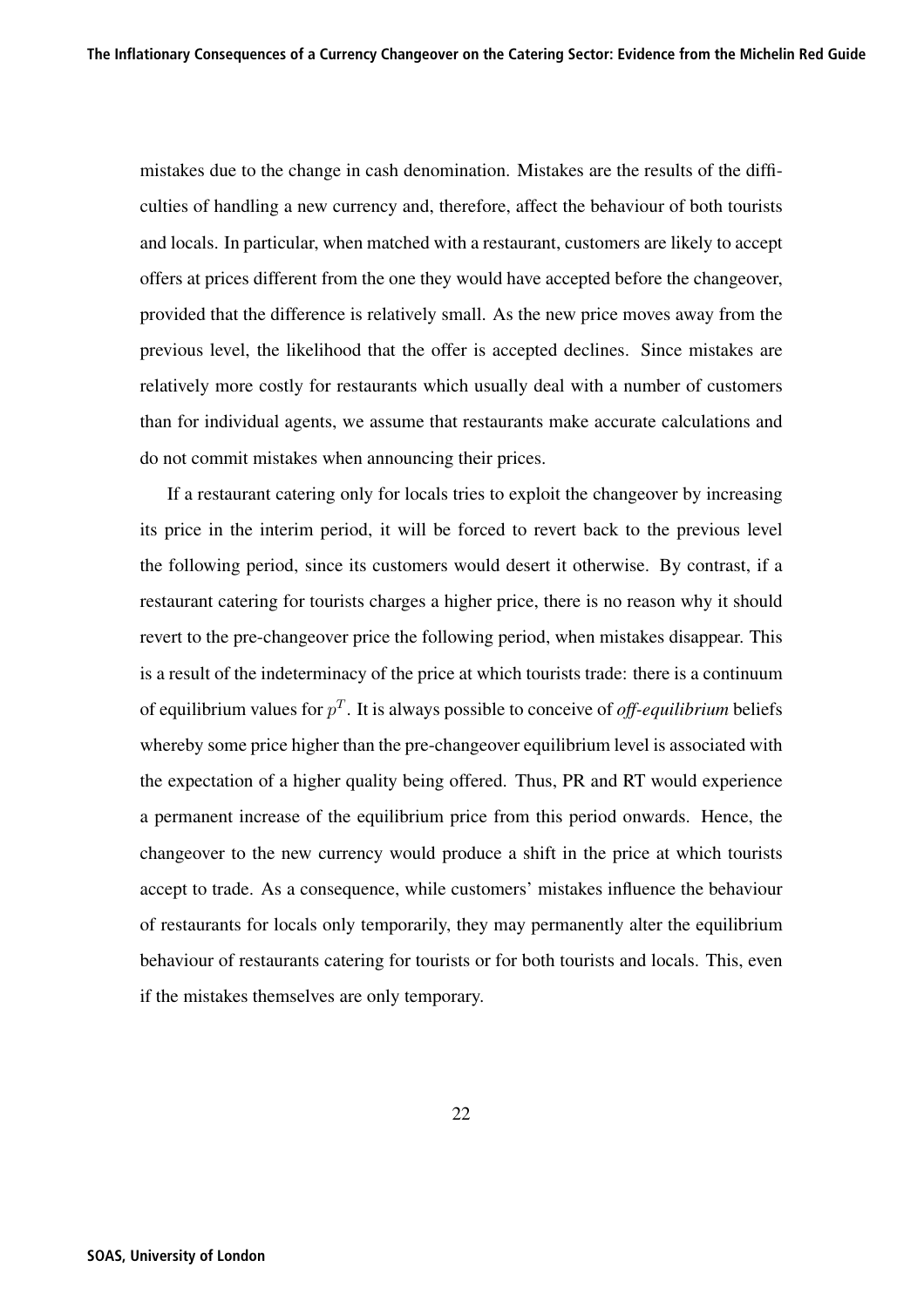# 5 Conclusions

The introduction of the euro has had inflationary consequences on the service sector and in particular on the catering market. Restaurant prices have registered marked increases in the euro zone. Far from being a neutral monetary reform, the adoption of a common currency has acted as a coordinating device, shifting the industry to an equilibrium characterised by a higher price.

The evidence from the Michelin Red Guide suggests that: i) abnormal price increases in the euro area immediately after the changeover were not matched by similar increases outside the euro area, ii) most of the "changeover effect" came from restaurants catering for tourists. The first result confirms that the abnormal price increases were not driven by a shock common to all European countries. They were specific to countries in the Euro area. Within these countries, the marked price increases in restaurants in tourist locations would seem to indicate that suggested justifications in terms of rounding-off of prices in the new currency or overdue and delayed adjustment of menus can at best only be part of the story. We presented an alternative simple model of the catering market with multiple equilibria in which price increases are driven by the changeover through a coordinated revision of expectations. The main feature of the model is that it predicts that higher price increases should actually be observed in tourist locations.

Impressive as it is, the quantitative relevance of the phenomenon found in our empirical analysis is surely underestimated. Our results are, in fact, based on a sample of selected and reliable restaurants. The Michelin Red Guide is arguably one of the best and most exacting Restaurant guides in the world, where the truly bad tourist traps would never find place.

There has been a speculative change in relative prices in Euroland, with redistribu-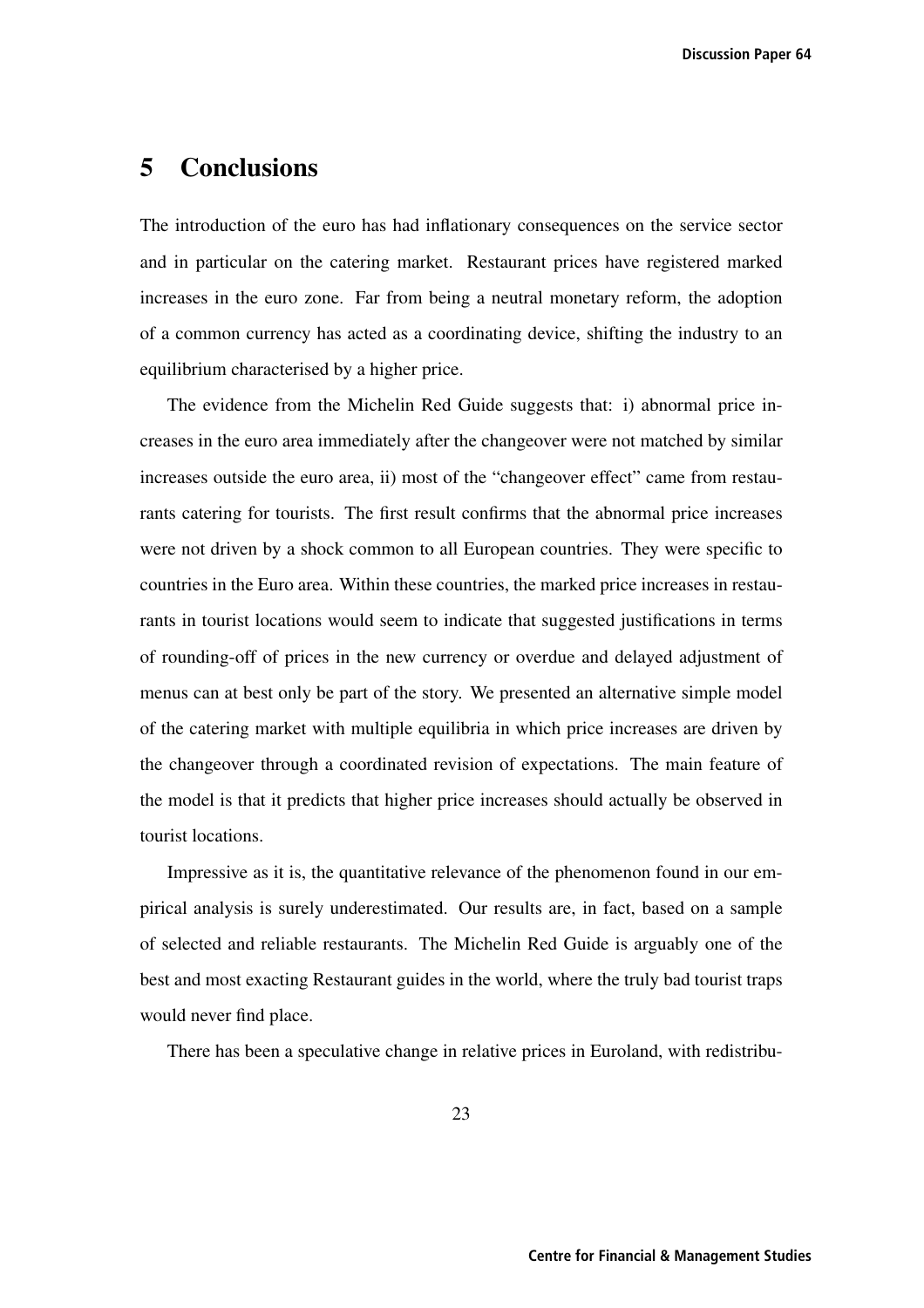tional effects in favour of the catering sector.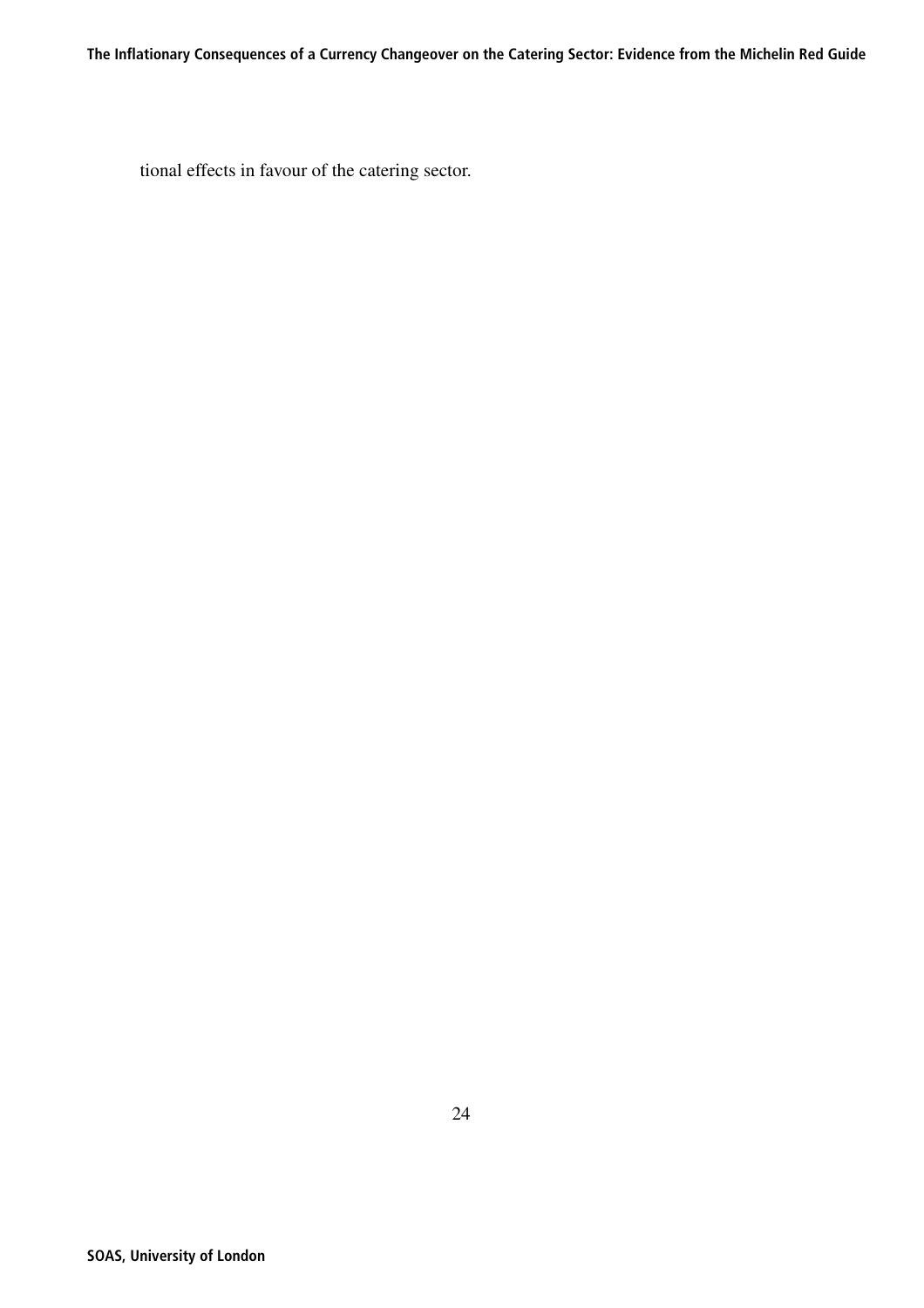## A The Model

There is a large number, formally a continuum, of restaurants in the economy. Conditional on being matched with a customer, restaurant  $i$  has an exogenous probability  $\lambda_i \in [0, 1]$  to be matched with a tourist, where  $\lambda_i$  has a continuous distribution  $\mathcal{F} : [0,1] \to [0,1]$  with full support. For simplicity we refer to  $\lambda_i$  as "location". In general,  $\lambda_i$  is a measure of the restaurant's ability to attract tourists. Restaurant i has a probability  $1 - \lambda_i$  to be matched with a local. For a large number of matches,  $\lambda_i$  and  $1 - \lambda_i$  can be interpreted as the fractions of tourists and locals in the total clientele. We assume that the restaurant's location,  $\lambda_i$ , is observable by everyone.

It is worth noting that the introduction of stochastic matching implies that restaurants do not compete. This assumption appears especially reasonable in the catering sector which is usually characterised by spatial dispersion, capacity constraints, and barriers related to the free entry of new firms in the presence of equilibrium profits.

In addition to being different in the probability to be spotted by tourists, restaurants also differ in their quality. There are high quality,  $h$ , and low quality,  $l$ , restaurants. The set of restaurants is given by  $\Omega = \{l, h\} \times [0, 1]$ . For any  $\lambda_i$ , there is a fraction  $\mu^x$  of type-x restaurants, where  $\mu^x \in [0,1]$ ,  $x \in \{l, h\}$ ,  $\mu^l + \mu^h = 1$ . Producing meals is costly and the unit cost depends on quality:  $c(l) < c(h)$ .

Customers (locals/tourists) have inelastic demand and consume either one meal or nothing. We assume that customers obtain 0 in the case they do not accept the offer of the restaurant. Both customer-types want to maximise their surplus:

$$
U(x) = v(x) - p \tag{A.1}
$$

where p is price and  $v(x)$  is the utility associated with a meal of quality  $x \in \{l, h\}$ . We assume that  $c(h) > v(l)$ . Accordingly, under perfect information, no customer would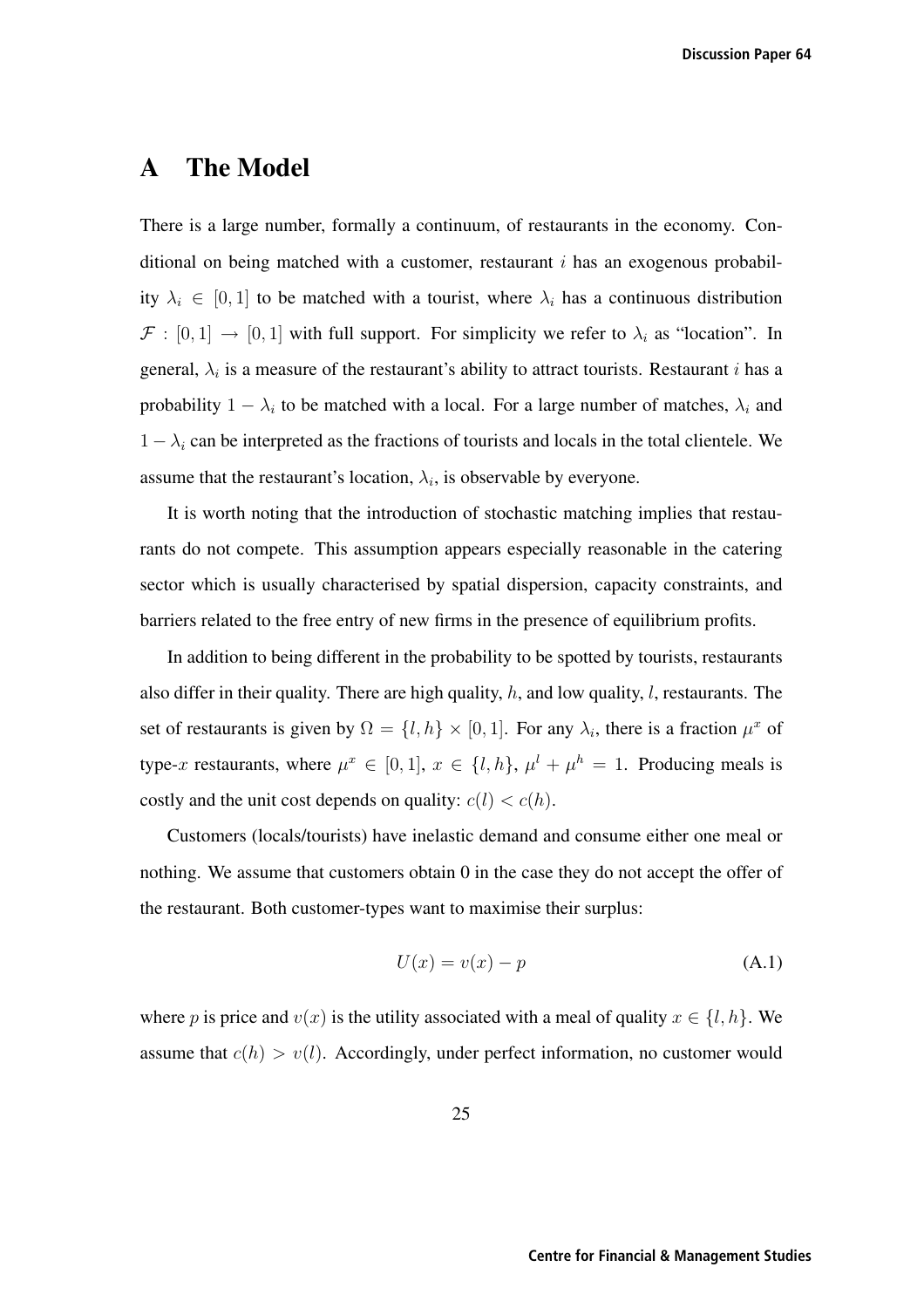ever buy from a restaurant of low quality at any price that is also feasible for a high quality restaurant.

#### A.1 Restaurants' Business Models

Locals solve a trivial problem. Whenever  $v(x) \geq p$  they accept the offer. Tourists must compute expectations given the observable characteristics of the restaurant. Upon observing restaurant i with location  $\lambda_i$ , charging price  $p_i$ , the expected payoff for a tourist is  $E(v(x_i)|p_i, \lambda_i) - p_i$  when accepting the offer and 0 when declining it.

The notion of equilibrium in this model reduces to a Perfect Bayesian Equilibrium in the (signaling) game in which restaurants choose their prices and customers decide whether to accept or to decline the offers.

Definition 1. *A (pure strategy) Perfect Bayesian Equilibrium is a profile of restaurant prices, a profile of strategies (accept, decline) for customers, and a set of beliefs for tourists such that: i) restaurants optimally choose their prices on the basis of their ability to attract tourists*  $(\lambda_i)$ *, their quality, and customers' strategies; ii) tourists' beliefs, upon observing*  $\lambda_i$  *and*  $p_i$ *, are derived from restaurants' strategies using Bayes rule where possible; iii) customers' strategies are optimal given their beliefs.*

For empirical convenience, we restrict attention to Perfect Bayesian Equilibria in which all trade between restaurants and tourists occurs at a unique price,  $p<sup>T</sup>$ . Such equilibria can always be sustained by postulating that tourists, upon observing an offequilibrium price, assume that the quality of the restaurant announcing that price is relatively low.<sup>10</sup>

Restaurants must decide among three alternative business models: dealing with both locals and tourists, dealing only with tourists, and dealing only with locals. The restaurants associated with the three models are respectively denoted as Popular Restaurants (PR), Restaurants for Tourists (RT) and Restaurants for Regulars (RR).

 $10$ Other equilibria may be possible if, for example, we allow restaurants with different locations to trade with tourists at different prices. Considering these equilibria would complicate the analysis withour adding to the intuition.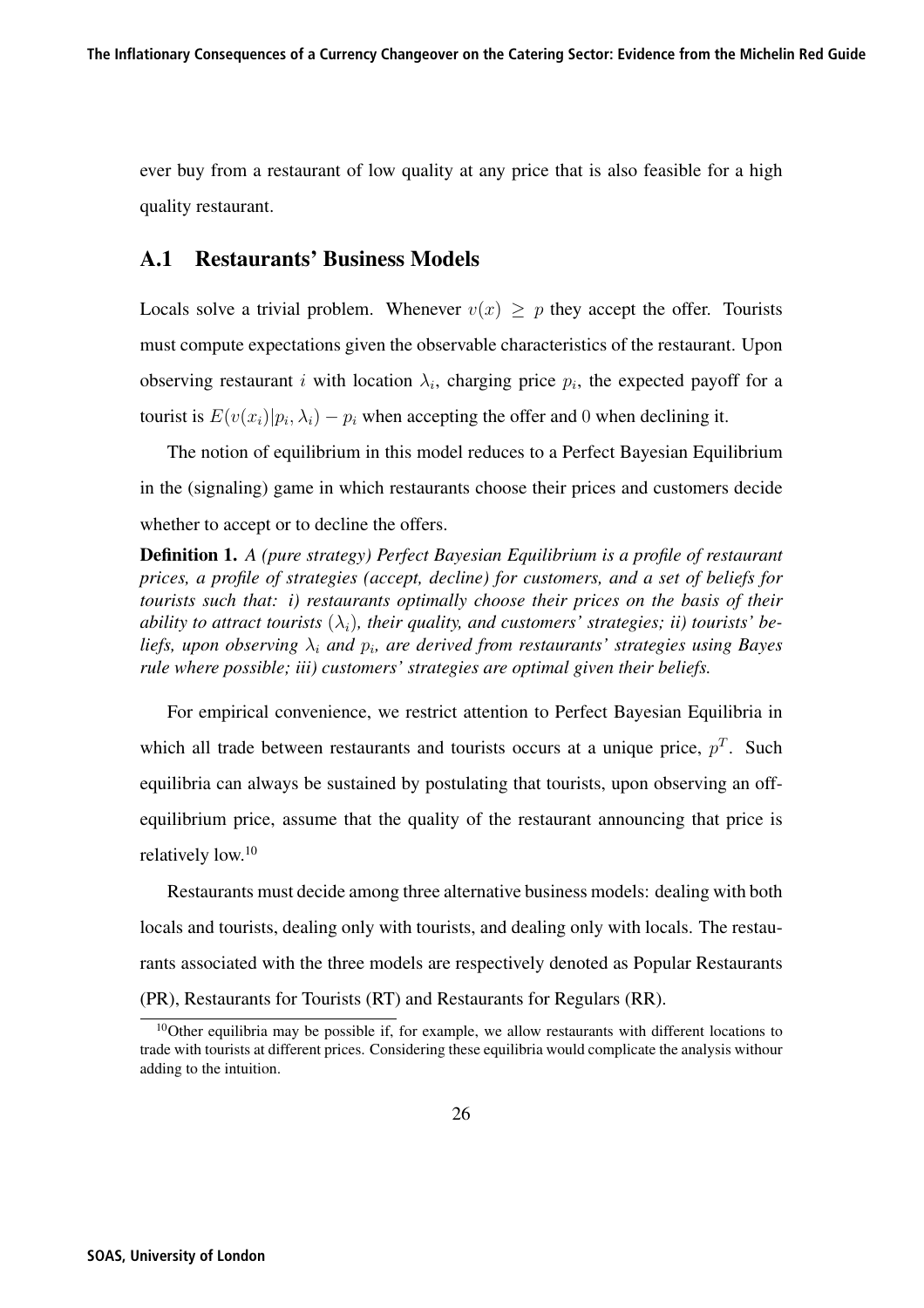A tourist suffers an ex-post loss when he goes to a Restaurant for Tourists. If he were not, then locals would also go to the RT. But then the restaurant would no longer be a RT. A RT would then charge  $p^T$ , where  $p^T > v(x_i)$ . Notice also that for the tourist not to be able to detect the rip-off, there must be restaurants with an equivalent location and quality higher than  $p<sup>T</sup>$  for which it is optimal to charge  $p<sup>T</sup>$ .

A RR charges a price that is different from  $p<sup>T</sup>$  and is not higher than the utility associated with its expected quality. These restaurants are able to extract all the consumers' surplus since their customers (locals) know their quality, and RR know they know. Hence, in equilibrium, RR always charge  $p_i = v(x_i)$ . Tourists can actually recognize RR since these restaurants charge prices different from  $p<sup>T</sup>$  in equilibrium. However, zero surplus implies that it is (weakly) optimal for tourists to reject the offers of RR.

Finally, a PR charges  $p^T \le v(x_i)$ . In this way, it will attract both types of customers. Note that customers obtain non-negative surplus when matched with a popular restaurant.

Profits associated with each business model are:

$$
\Pi_{PR} = p^T - c(x_i); \quad p^T \le v(x_i) \tag{A.2}
$$

$$
\Pi_{RT} = \lambda_i \left( p^T - c(x_i) \right); \ \ p^T > v(x_i) \tag{A.3}
$$

$$
\Pi_{RR} = (1 - \lambda_i) \left( v(x_i) - c(x_i) \right); \ \ v(x_i) \neq p^T \tag{A.4}
$$

The incentive to deal with tourists depends on the price  $p<sup>T</sup>$  prevailing in the market and on the ability to attract them,  $\lambda_i$ . Restaurants with a high  $\lambda_i$  will always choose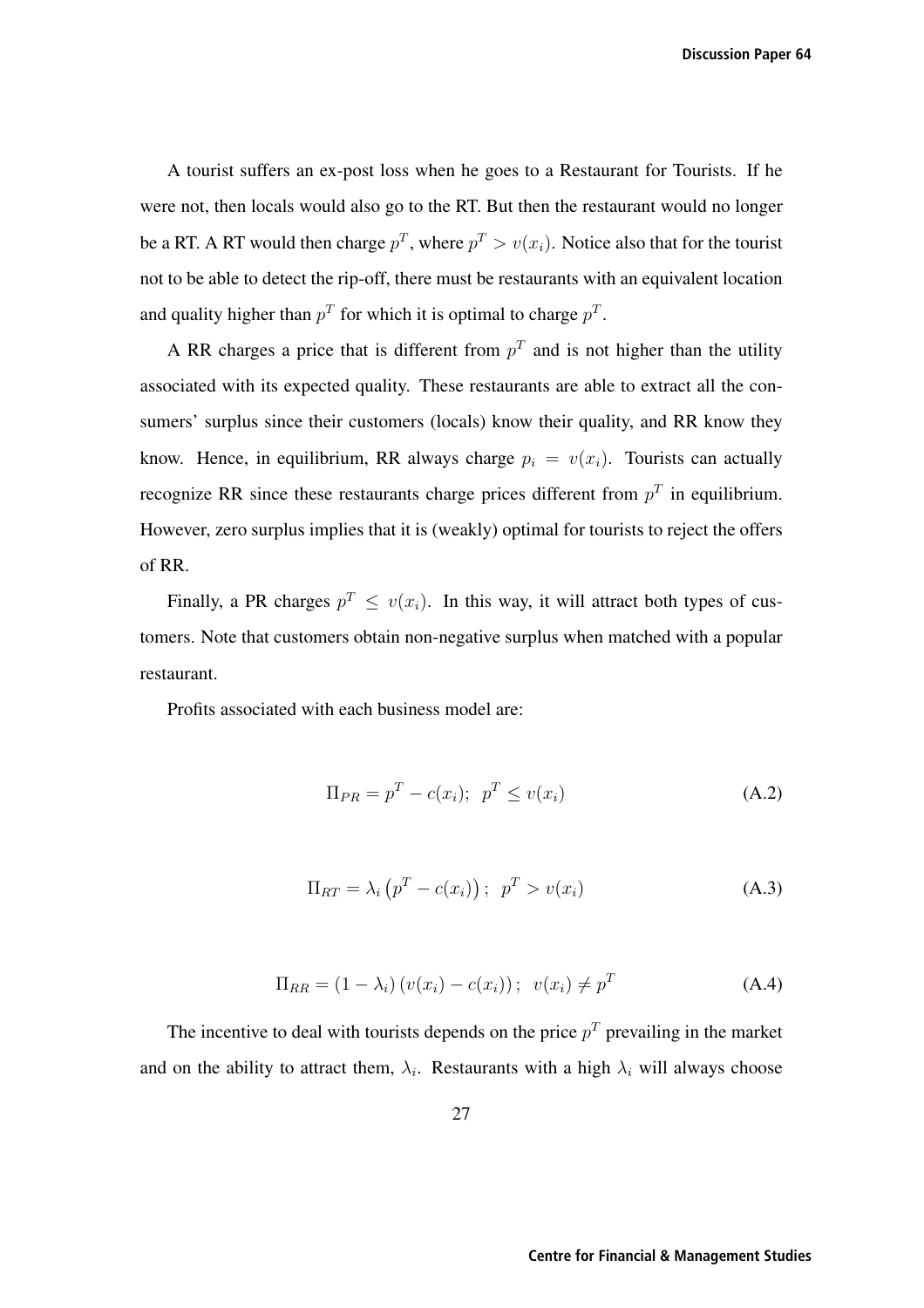to deal with tourists provided that  $p<sup>T</sup>$  be high enough. If  $p<sup>T</sup>$  is higher than the utility associated with their quality they will become RT. Otherwise, they will opt for becoming PR. Symmetrically, the incentive to deal only with locals is stronger for restaurants with a low  $\lambda_i$ .

#### A.2 Equilibrium analysis

The set of equilibria we analyse is characterised by a distribution of prices such that PR and RT announce  $p_i = p^T$ , while RR announce  $p_i = v(x_i)$ .

First note that there always exists an equilibrium, characterised by  $p^T = v(l)$ , in which only low quality restaurants deal with tourists (PR) and high quality restaurants only cater for locals (RR). This is a typical situation *a la Akerlof `* where higher qualities are driven out of the tourist segment of the market.

Equilibria other than the one characterised by  $p^T = v(l)$  require that  $p^T > c(h)$ . If  $p<sup>T</sup>$  were lower than or equal to  $c(h)$ , no high quality restaurant would charge  $p<sup>T</sup>$  and tourists would make a certain loss when trading at  $p^T$ . Given  $p^T > c(h)$ , low quality restaurants decide whether to charge  $v(l)$  and be RR or charge  $p<sup>T</sup>$  and be RT. High quality restaurants choose between charging  $v(h)$  and being RR, and charging  $p<sup>T</sup>$  and being PR. The following result establishes conditions for the existence of equilibria other than the one characterised by  $p^T = v(l)$ .

Proposition 1. *If*

$$
\frac{\mu^h v(h) + \mu^l v(l)}{\mu^h + \mu^l} > c(h) \tag{A.5}
$$

*then there exist a continuum of equilibria characterised by a tourist price*  $p<sup>T</sup>$  *in the interval*

$$
\[c(h), \frac{\mu^h v(h) + \mu^l v(l)}{\mu^h + \mu^l}\]
$$

Note that  $c(h)$  is the minimum price that a restaurant of quality h can charge without incurring a loss. The expression on the left hand side of inequality (A.5) is the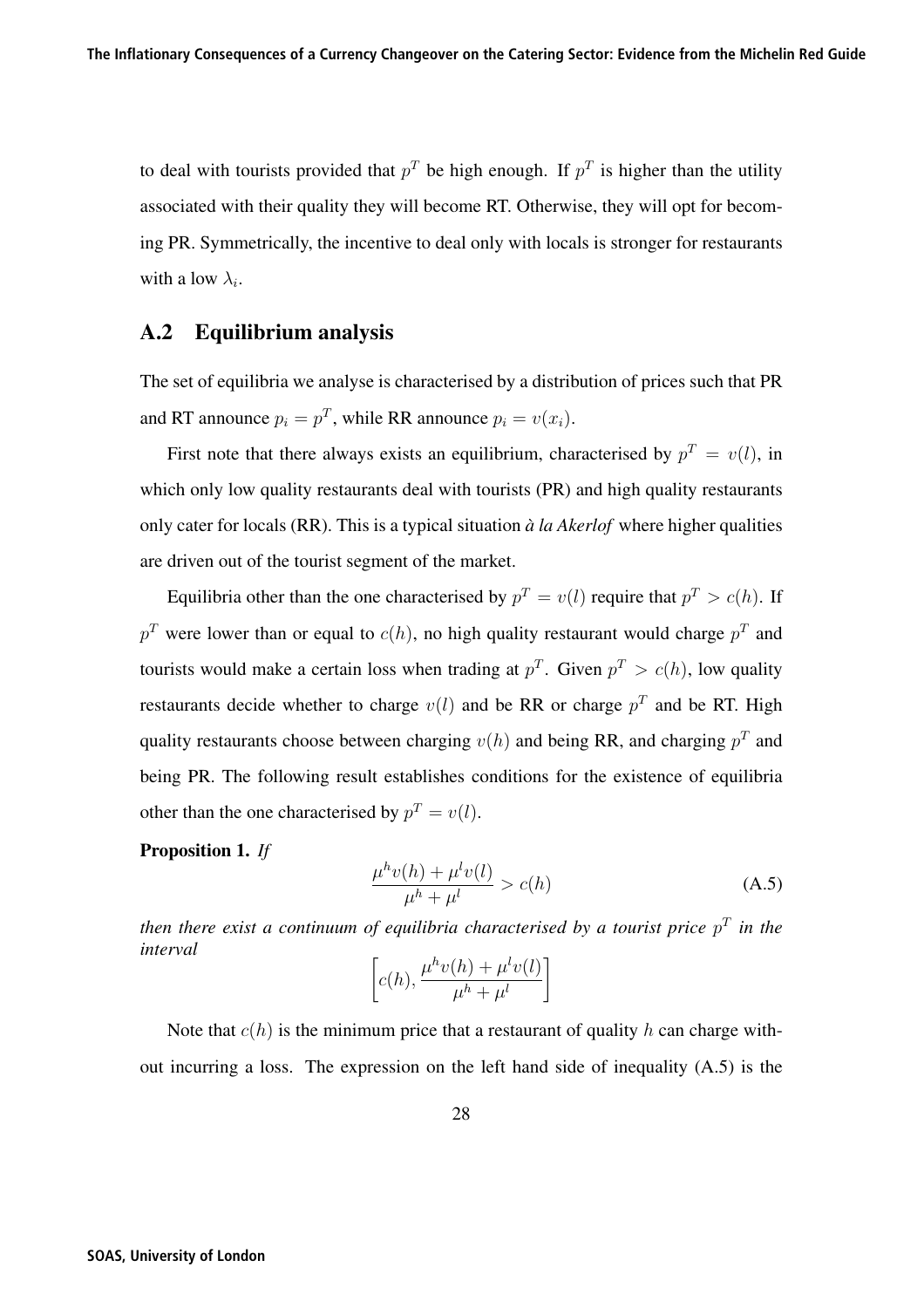expected utility from trading at  $p<sup>T</sup>$  given the tourist's posterior beliefs. In these equilibria, tourists experience a positive surplus when matched with a high quality restaurant and a negative surplus when matched with low quality restaurants.<sup>11</sup>

If restaurants believe that tourists will trade at a particular value of  $p<sup>T</sup>$ , they will charge that value. This implies that if beliefs are revised, the economy could shift to an equilibrium with different prices. The following proposition suggests that there is a testable relationship between the price change of a restaurant and its location:

Proposition 2. *Assume that a revision of beliefs selects an equilibrium characterised by a higher tourist price*  $p^T$ . Then, there exist  $\lambda^*$  and  $\tilde{\lambda} < \lambda^*$  such that: i) every *restaurant, i, with*  $\lambda_i > \lambda^*$ , *charges a price greater than or equal to its initial price; ii) every restaurant*  $\lambda_i < \tilde{\lambda}$  *leaves its price unchanged.* 

As explained in the proof, restaurants in less "extreme" locations (i.e.  $\lambda_i \in [\tilde{\lambda}, \lambda^*)$ ) raise or lower their prices according to their quality.

#### A.3 Proofs

#### *Proof of Proposition 1*

Tourists will accept the offer of a restaurant charging  $p^T$  if  $E(v(x_i)|p^T, \lambda_i) > p^T$ . We first establish that if  $p<sup>T</sup>$  is in the interval described in Proposition 1, there is a positive fraction of restaurants of type l and h which charge  $p<sup>T</sup>$ . Then, we prove that it is optimal to trade at  $p<sup>T</sup>$  for tourists. From equations (A.2) and (A.4), high quality restaurants will choose to charge  $p<sup>T</sup>$  and behave as PR (rather than charging  $v(h)$ ) and behave as RR) if their probability  $\lambda_i$  is above the threshold:

$$
\lambda(h) \equiv \frac{v(h) - p^T}{v(h) - c(h)}
$$

 $11$ Even though the equilibria we analyse are characterised by a certain degree of pooling of different types of restaurants, the beliefs supporting these equilibria are robust to the Intuitive Criterion [Cho and Kreps [1987]]. Low quality restaurants could always benefit from deviating to a higher price if tourists, upon observing the deviation from the equilibrium, were to believe that the restaurants deviating were, for instance, high quality restaurants. Therefore, beliefs assigning a low quality upon observing a deviation from the equilibrium are robust.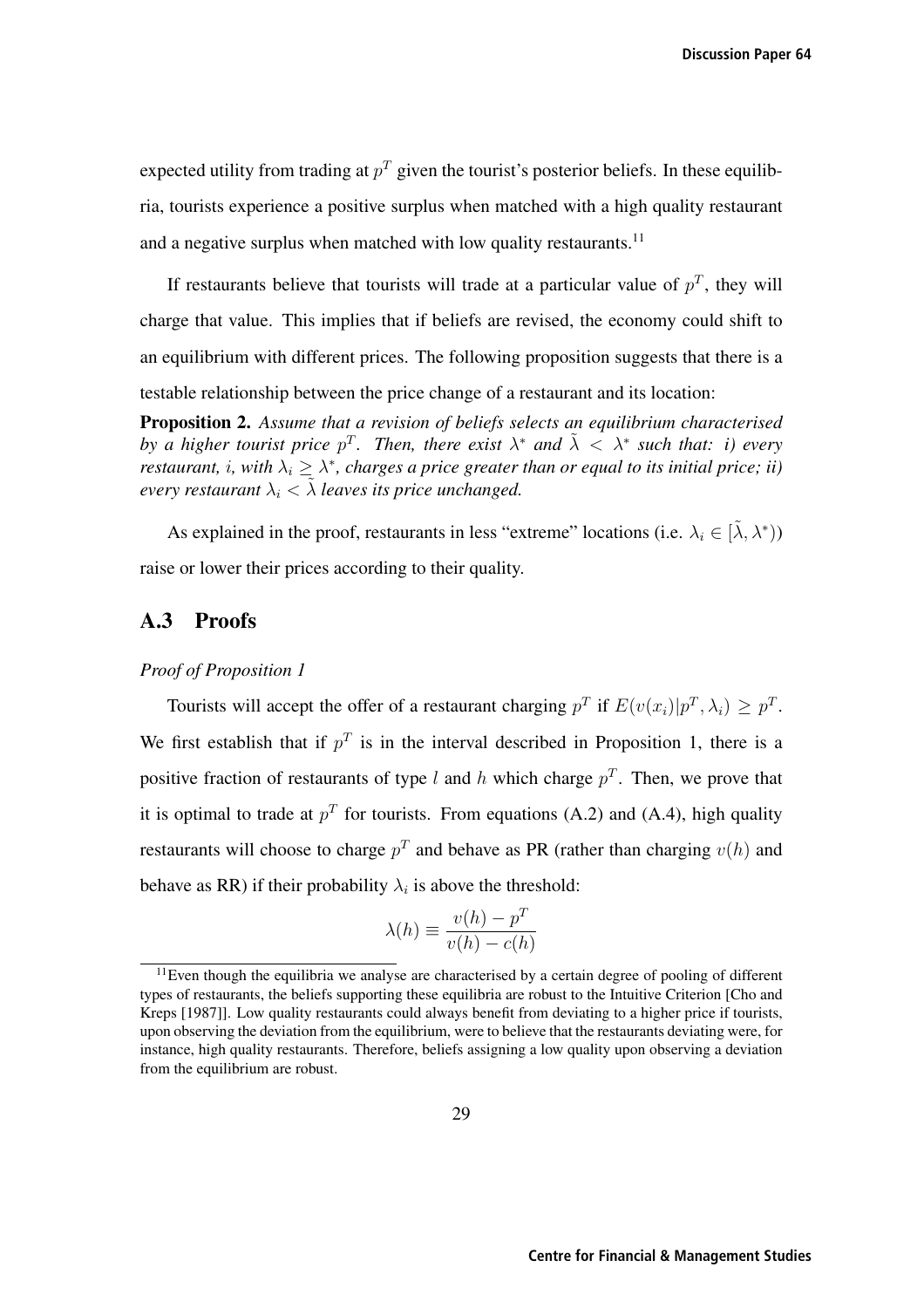By construction,  $\lambda(h) < 1$  whenever  $p^T > c(h)$ . Hence, at any price above  $c(h)$  there are type h restaurants for which charging  $p<sup>T</sup>$  is optimal given tourists' off-equilibrium beliefs. From equations  $(A.3)$  and  $(A.4)$ , type l restaurants prefer to be RT (rather than RR) if their  $\lambda_i$  is above:

$$
\lambda(l) \equiv \frac{v(l) - c(l)}{p^T + v(l) - 2c(l)}
$$

where  $\lambda(l)$  is strictly less than 1/2 whenever  $p^T > v(l)$ . This always occurs in the interval  $\left[c(h), \frac{\mu^h v(h) + \mu^l v(l)}{\mu^m + \mu^l}\right]$ , since  $c(h) > v(l)$ . Hence, there are always restaurants of type l willing to charge  $p^T$ . As for tourists, note that, whenever  $\lambda(h) > \lambda(l)$ , type l restaurants with  $\lambda(l) \leq \lambda_i < \lambda(h)$  could not profit from charging  $p^T$  as long as tourist are able to observe their location. The reason is that it is suboptimal to charge  $p<sup>T</sup>$  for all high quality restaurants with  $\lambda_i < \lambda(h)$ . Hence, if  $\lambda(h) > \lambda_i \geq \lambda(l)$ , the tourist would assume, upon observing a restaurant  $\lambda_i$  charging  $p^T$ , that he is facing a low quality restaurant. If so, knowing that a tourist would never accept their offers, these restaurants will instead charge  $v(l)$  and deal with locals only. Hence,  $\lambda_i \geq \lambda(l)$ is necessary but not sufficient for a low quality restaurant to charge  $p<sup>T</sup>$ . Symmetrically, if  $\lambda(l) > \lambda_i \geq \lambda(h)$ , the tourist would correctly detect a high quality restaurant and would always accept the offer. Thus, the tourist is actually uncertain about the quality only when  $\lambda_i \ge \max[\lambda(h), \lambda(l)]$ . Since both  $\lambda(l)$  and  $\lambda(h)$  are less than 1 when  $p^T \in$  $\left[c(h), \frac{\mu^h v(h) + \mu^l v(l)}{\mu^m + \mu^l}\right]$ , there are always restaurants whose quality cannot be assessed with certainty. In these cases, the posterior belief of the tourist is that the restaurant is low quality with probability  $\mu^l/(\mu^h+\mu^l)$  and medium quality with probability  $\mu^h/(\mu^h+\mu^l)$ . Therefore, the expected utility will be:

$$
E(v(x_i)|p^T, \lambda_i) = \frac{\mu^h v(h) + \mu^l v(l)}{\mu^h + \mu^l}
$$

which is the maximum price the tourist is willing to pay and, therefore, the upper bound for  $p^T$ .  $\Box$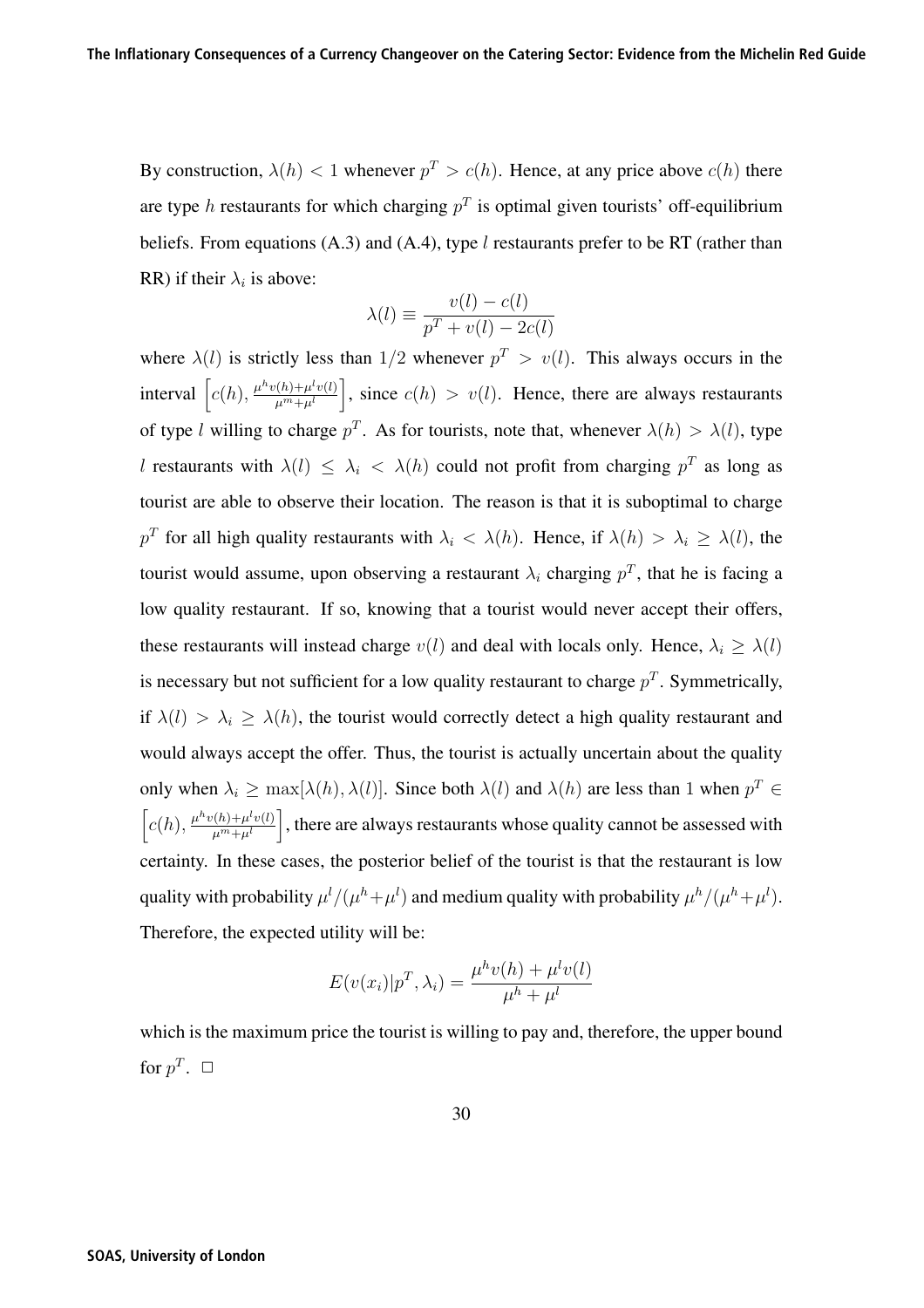#### *Proof of Proposition 2*

As in Proposition 1, low quality restaurants decide whether to be RR or RT. Let  $\lambda(l)$ denote the threshold value of  $\lambda_i$  that determines the choice of the business model for type *l* restaurants.  $\lambda$ (*l*) follows from (A.3) and (A.4):

$$
\lambda(l) \equiv \frac{v(l) - c(l)}{p^T + v(l) - 2c(l)}
$$

From equations (A.2) and (A.4), high quality restaurants find it optimal to charge  $p<sup>T</sup>$  if their  $\lambda_i$  is above:

$$
\lambda(h) \equiv \frac{v(h) - p^T}{v(h) - c(h)}
$$

We have already noted that, for a type l restaurant, the condition  $\lambda_i \geq \lambda(l)$  is only necessary for charging  $p^T$ .  $\lambda_i \geq \lambda(h)$  should also hold, otherwise the tourists would be able to assess that these restaurants are not high quality by observing their location. We denote with a "<sup>∗</sup>" the values of variables in the initial equilibrium and with a " " the values in the final equilibrium. Since  $\lambda(l)$  and  $\lambda(h)$  are decreasing in  $p<sup>T</sup>$ , for  $\tilde{p}^T > p^{*T}$ , the relationships  $\tilde{\lambda}(l) < \lambda^*(l)$  and  $\tilde{\lambda}(h) < \lambda^*(h)$  must hold. Consider now all restaurants such that  $\lambda_i \geq \lambda^*(h)$ . All high quality restaurants with  $\lambda_i \geq \lambda^*(h)$  were charging  $p^{*T}$  in the initial equilibrium and therefore charge  $\tilde{p}^T$  in the final equilibrium. Thus, they have raised their price. Within low quality restaurants with  $\lambda_i \geq \lambda^*(h)$ , a positive fraction  $(1 - \mathcal{F}(\max[\lambda^*(l), \lambda^*(h)]))$  were charging  $p^{*T}$ , and a (possibly zero) fraction  $(\max[\mathcal{F}(\lambda^*(l))-\mathcal{F}(\lambda^*(h)), 0])$  were charging  $v(l)$  in the initial equilibrium. In the final equilibrium, all the restaurants in the first group and, provided  $\lambda^*(l) > \lambda^*(h)$ , a fraction  $\mathcal{F}(\lambda^*(l)) - \mathcal{F}(\max[\tilde{\lambda}(l), \lambda^*(h)])$  of restaurants in the second group switch to  $\tilde{p}^T$ , thus increasing their prices. The rest keeps charging  $v(l)$ . Thus, they have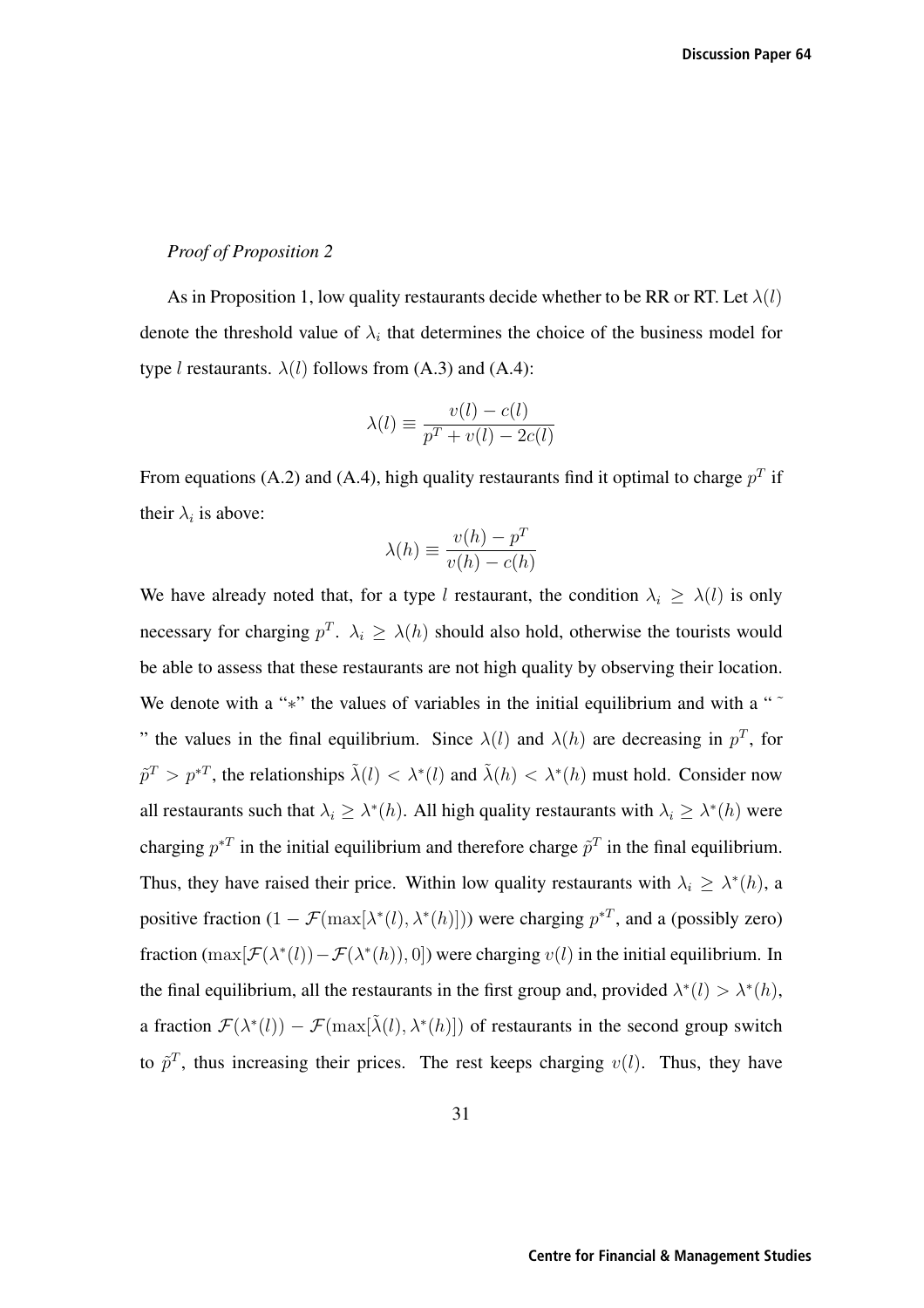either raised their price or left it unchanged. But then, defining  $\lambda^* \equiv \lambda^*(h)$  proves point i). Consider now restaurants with  $\lambda_i < \tilde{\lambda}(h)$ . Since  $\tilde{\lambda}(h) < \lambda^*(h)$  high quality restaurants were charging  $v(h)$  in the initial equilibrium and keep doing so in the final equilibrium. At the same time, low quality restaurants were also charging  $v(l)$  in the initial equilibrium and, because of their location, cannot credibly pretend to be high quality by announcing  $\tilde{p}^T$ . Thus, they keep announcing  $v(l)$ . Therefore, defining  $\tilde{\lambda} \equiv$  $\tilde{\lambda}(h)$  proves point ii). Finally, we give account of the the behaviour of restaurants in the interval  $[\tilde{\lambda}, \lambda^*]$ . In this case, the price change is conditional on the restaurant's quality. High quality restaurants were initially charging  $v(h)$  and now charge  $\tilde{p}^T$  thus reducing their price. Low quality restaurants were also charging the locals' reservation price in the initial equilibrium. In the final equilibrium, they either charge  $\tilde{p}^T$  (which is higher) or stick to the locals' reservation price.  $\Box$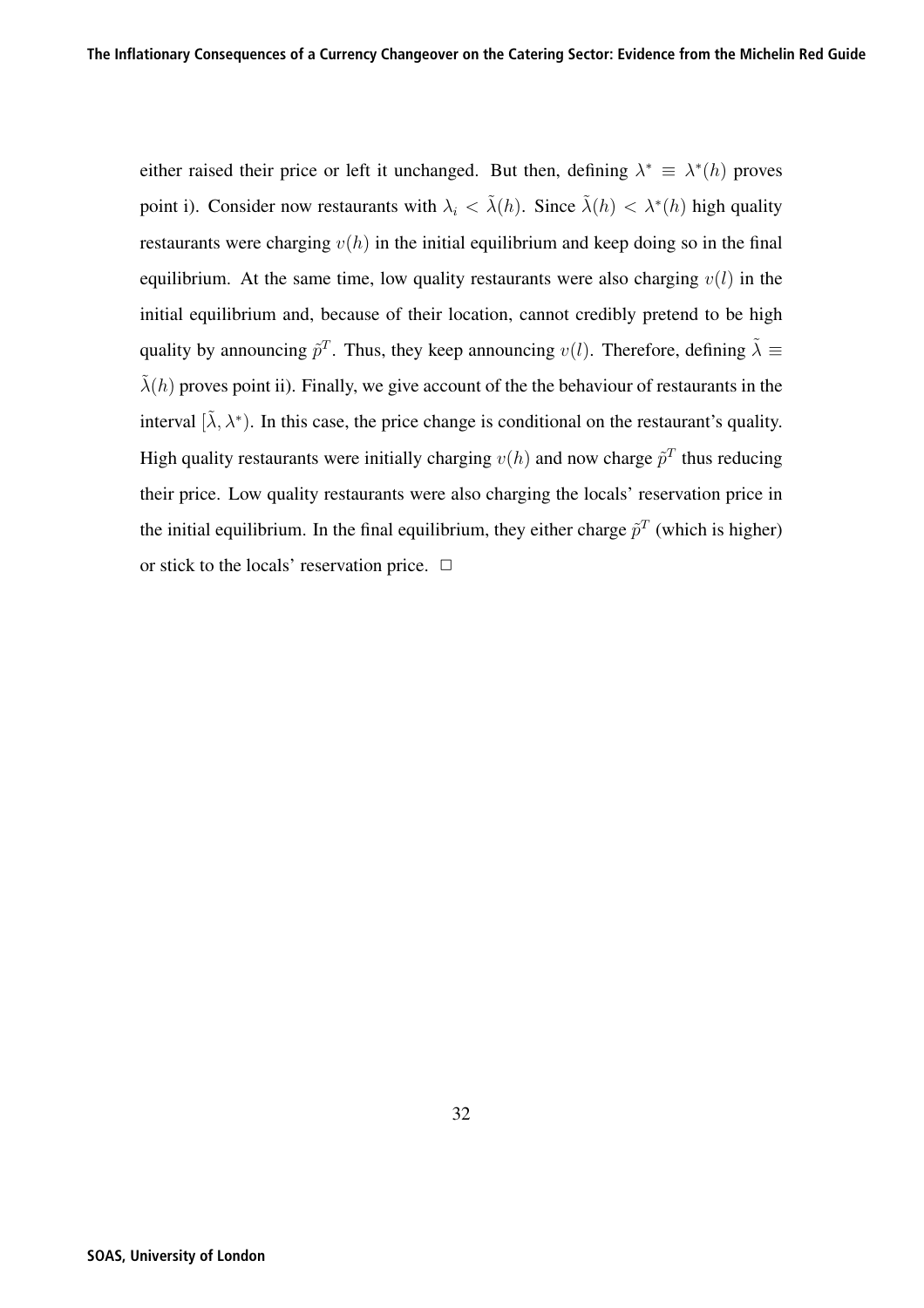## References

K. Bagwell and M. H. Riordan. High and declining prices signal product quality. *American Economic Review*, 81(1):224–239, 1991.

European Central Bank. *Monthly Bulletin*. ECB, March 2002.

European Central Bank. *Monthly Bulletin*. ECB, April 2002.

European Central Bank. *Monthly Bulletin*. ECB, July 2002.

- E. S. Cannon and G.P. Cipriani. Euro-illusion: a natural experiment. Bristol Economics Discussion Papers, 2003.
- Y. Chan and H. Leland. Prices and qualities in markets with costly information. *Review of Economic Studies*, 49(4):499–516, 1982.
- I. K. Cho and D. M. Kreps. Signaling games and stable equilibria. *Quarterly Journal of Economics*, 102(2):179–221, 1987.
- R. Cooper and T. W. Ross. Prices, product qualities and asymmetric information: The competitve case. *Review of Economic Studies*, 51(2):197–207, 1984.
- E. Fehr and J.T. Tyran. Does money illusion matter? *American Economic Review*, 91 (5):1239–1262, 2001.
- E. Fehr and J.T. Tyran. Money illusion and coordination failures. IZA Discussion Paper n. 1013, 2004.
- Michelin Guide. *The Red Guide: Main Cities of Europe*. Michelin Travel Publications, France, 2000, 2001, 2002, and 2003 editions.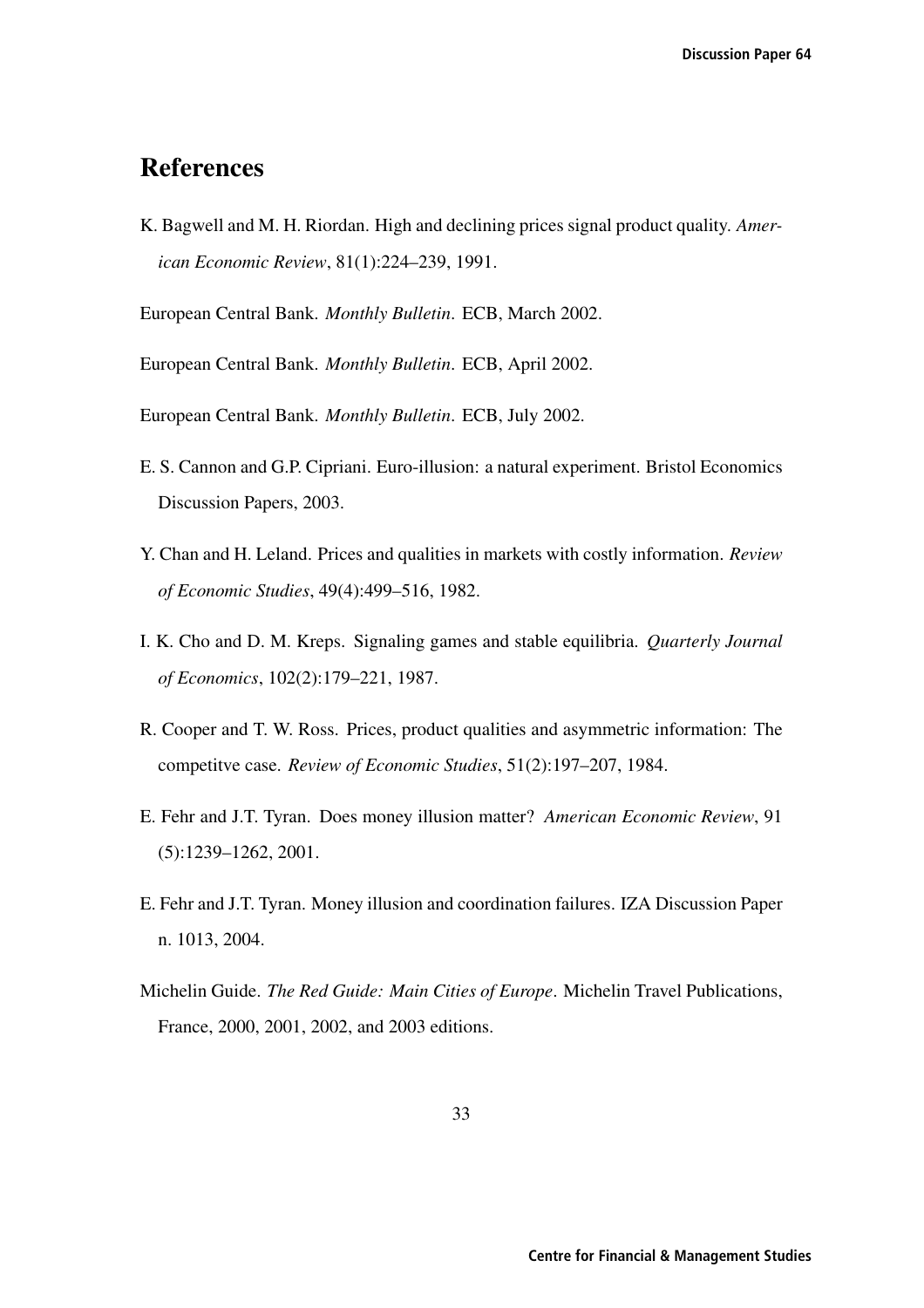- B. Hobijn, A. Tanbalotti, and F. Ravenna. Menu costs at work: Restaurant prices and the introduction of the euro. *Quarterly Journal of Economics*, 2006. Forthcoming.
- P. Milgrom and J. Roberts. Price and advertising signals of product quality. *Journal of Political Economy*, 94(4):796–821, 1986.
- P. Nelson. Information and consumer behavior. *Journal of Political Economy*, 78(2): 311–329, 1970.
- A. R. Soetevent. Anonymity in giving in a natural context–a field experiment in 30 churches. *Journal of Public Economics*, 89(11-12):2301–2323, 2005.
- T. von Ungern-Sternberg and C. C. von Weizsacker. The supply of quality on a market for "experience goods". *Journal of Industrial Economics*, 33(4):531–540, 1985.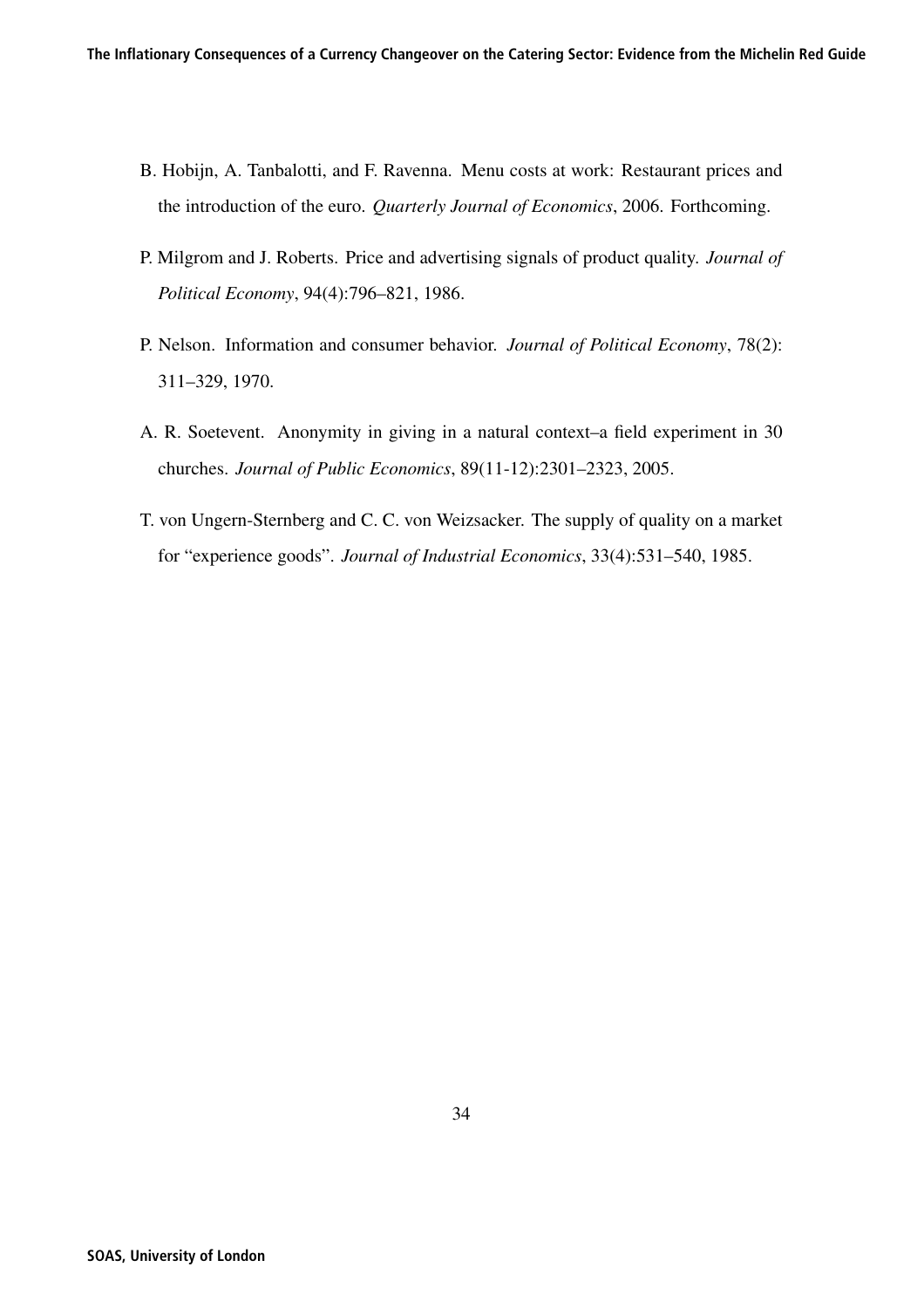|                     | All Sample | Euro    | Non-Euro |
|---------------------|------------|---------|----------|
| Obs. per period     | 661        | 496     | 165      |
| TL.                 | 32%        | 33%     | 27%      |
| LL.                 | 44%        | 46%     | 39%      |
| PI.                 | 24%        | 21%     | 34%      |
| <b>BOOKING ESS.</b> | 25%        | 27%     | 22%      |
| NO STARS            | 72%        | 67%     | 85%      |
| <b>ONE STAR</b>     | 17%        | 20%     | 12%      |
| <b>TWO STARS</b>    | 8%         | 10%     | $2\%$    |
| <b>THREE STARS</b>  | 3%         | 3%      | $1\%$    |
| <b>UPGRADE</b>      |            |         |          |
| 2000-2001           | $1.8\%$    | $1.8\%$ | $1.8 \%$ |
| 2001-2002           | $1.5\%$    | $1.8\%$ | 0.6%     |
| 2002-2003           | 1.2%       | $1.4\%$ | 0.6%     |
| <b>DOWNGRADE</b>    |            |         |          |
| 2000-2001           | 0.6%       | $0.8\%$ | $0.0\%$  |
| 2001-2002           | 2.1%       | 2.4%    | $1.2\%$  |
| 2002-2003           | 1.4%       | 1.8%    | $0.0\%$  |

Table 1: Relative Frequencies of Restaurants' Characteristics

*Notes:* TL is a dummy variable taking value 1 if the restaurant is in a tourist location. LL is a dummy variable taking value 1 if the restaurant is in a location for local costumers. PL is a dummy variable taking value 1 if the restaurant is neither in a tourist location nor in a local costumers' location. BOOKING ESSENTIAL is a dummy variable which takes value 1 if the guide recommends advance booking. The number of stars awarded to a restaurant is an indicator of the quality of its cuisine. UPGRADE (DOWNGRADE) is a dummy variable taking value 1 if the number of stars granted to the restaurant by the guide has increased (decreased) in the period considered. The Euro subsample includes restaurants in France, Germany, and Italy. The Non-Euro subsample includes restaurants in Denmark, Sweden, and UK.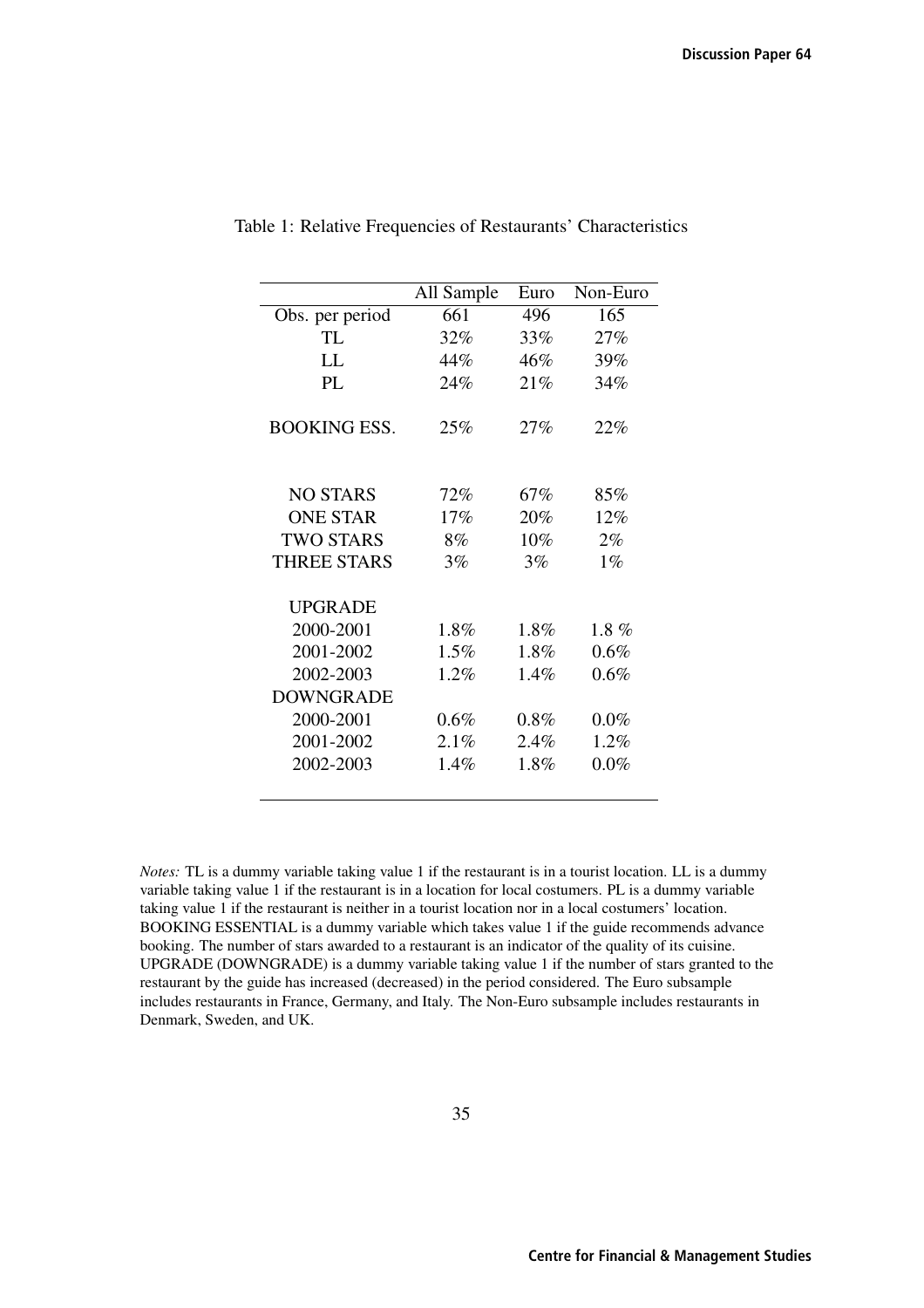| period |                  | 2000-2001<br>2001-2002 |                  |                  | 2002-2003        |                  |
|--------|------------------|------------------------|------------------|------------------|------------------|------------------|
|        | $\Delta P^{min}$ | $\triangle P^{max}$    | $\Delta P^{min}$ | $\Delta P^{max}$ | $\Delta P^{min}$ | $\wedge P^{max}$ |
| $1\%$  | $-0.405$         | $-0.445$               | $-0.359$         | $-0.312$         | $-0.472$         | $-0.447$         |
| 5%     | $-0.194$         | $-0.205$               | $-0.157$         | $-0.176$         | $-0.195$         | $-0.209$         |
| 10%    | $-0.105$         | $-0.109$               | $-0.102$         | $-0.115$         | $-0.128$         | $-0.118$         |
| 25%    | 0.000            | $-0.011$               | $-0.016$         | $-0.033$         | $-0.028$         | $-0.021$         |
| 50%    | 0.030            | 0.031                  | 0.043            | 0.036            | 0.036            | 0.029            |
| 75%    | 0.114            | 0.113                  | 0.131            | 0.115            | 0.108            | 0.103            |
| 90%    | 0.201            | 0.202                  | 0.243            | 0.225            | 0.182            | 0.202            |
| 95%    | 0.290            | 0.305                  | 0.300            | 0.275            | 0.241            | 0.262            |
| 99%    | 0.693            | 0.536                  | 0.530            | 0.470            | 0.416            | 0.470            |
| Mean   | 0.047            | 0.041                  | 0.059            | 0.049            | 0.031            | 0.035            |
| S.D.   | 0.175            | 0.187                  | 0.155            | 0.176            | 0.161            | 0.160            |
| Obs    | 661              | 661                    | 661              | 661              | 661              | 661              |

Table 2: Descriptive Statistics of Restaurant Inflation

*Notes:*  $\Delta P^{min}$  is the log-change of the minimum price relative to the previous year edition.  $\Delta P^{max}$  is the log-change of the maximum price relative to the previous year edition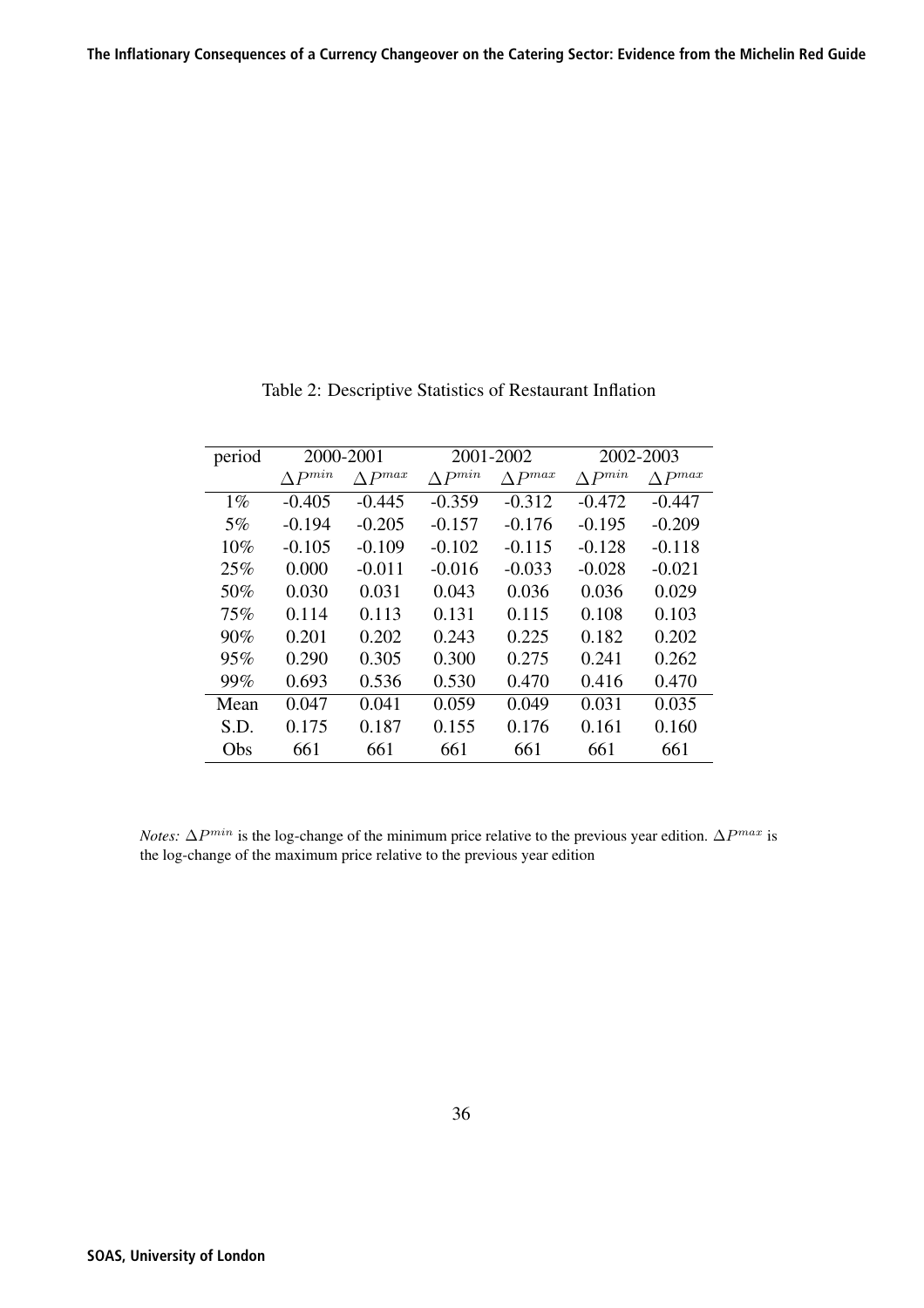|                  |                   |                                | Dependent Variable |       |                     |       |
|------------------|-------------------|--------------------------------|--------------------|-------|---------------------|-------|
| Period $\times$  | Location $\times$ | Non Euro                       | $\Delta P^{min}$   |       | $\triangle P^{max}$ |       |
| Dummy            | Dummy             | Dummy                          | Coeff.             | S.E.  | Coeff.              | S. E. |
|                  |                   | NO                             | 0.015              | 0.011 | 0.014               | 0.011 |
| 2000-2001        | TL                | N <sub>O</sub>                 | $0.031*$           | 0.015 | $0.031*$            | 0.015 |
| 2000-2001        | LL                | NO                             | $0.029*$           | 0.014 | $0.027*$            | 0.014 |
| 2001-2002        | I                 | NO                             | 0.027              | 0.016 | $-0.003$            | 0.016 |
| 2001-2002        | TL                | NO                             | 0.013              | 0.015 | $0.039**$           | 0.015 |
| 2001-2002        | LL                | NO                             | 0.012              | 0.014 | $0.035*$            | 0.014 |
| 2002-2003        | $\prime$          | NO                             | 0.009              | 0.016 | 0.016               | 0.016 |
| 2002-2003        | TL                | NO                             | $0.051***$         | 0.015 | $0.044**$           | 0.015 |
| 2002-2003        | LL                | NO                             | 0.001              | 0.014 | 0.000               | 0.014 |
| 7                | $\prime$          | <b>YES</b>                     | 0.010              | 0.019 | 0.024               | 0.019 |
| 2000-2001        | TL                | <b>YES</b>                     | $-0.011$           | 0.028 | 0.004               | 0.027 |
| 2000-2001        | LL                | <b>YES</b>                     | $-0.003$           | 0.025 | $-0.019$            | 0.025 |
| 2001-2002        | $\prime$          | <b>YES</b>                     | 0.009              | 0.027 | $-0.006$            | 0.027 |
| 2001-2002        | TL                | <b>YES</b>                     | $-0.079**$         | 0.028 | $-0.016$            | 0.027 |
| 2001-2002        | LL                | <b>YES</b>                     | $-0.024$           | 0.025 | $-0.032$            | 0.025 |
| 2002-2003        | $\overline{1}$    | <b>YES</b>                     | 0.021              | 0.027 | $-0.037$            | 0.027 |
| 2002-2003        | TL                | <b>YES</b>                     | $-0.094***$        | 0.028 | $-0.039$            | 0.027 |
| 2002-2003        | LL                | <b>YES</b>                     | $-0.061*$          | 0.025 | $-0.018$            | 0.025 |
|                  |                   | <b>Other Control Variables</b> |                    |       |                     |       |
| <b>UPGRADE</b>   |                   |                                | $0.052*$           | 0.022 | 0.029               | 0.022 |
| <b>DOWNGRADE</b> |                   |                                | 0.021              | 0.023 | $-0.022$            | 0.023 |
| Obs              |                   |                                | 1983               |       | 1983                |       |
| F-Test           |                   |                                | $3.30***$          |       | $2.60***$           |       |

Table 3: Robust Estimates of Restaurant Inflation

*Notes:* The table presents robust regression results. The dependent variable is the log-change in minimum (maximum) price relative to the previous year edition. The first eighteen explanatory variables are given by the interactions between time periods (2000-2001, 2001-2002, 2002-2003), locations (TL, LL, PL), and Euro/Non Euro areas. UPGRADE (DOWNGRADE) is a dummy variable taking value 1 if the number of stars granted to the restaurant by the guide has increased (decreased) in the period considered. The model estimated is:

$$
\Delta P = \beta_0 + \beta_9 D_{NE} + (\beta_1 + \beta_{10} D_{NE}) D_{00-01} \times TL + (\beta_2 + \beta_{11} D_{NE}) D_{00-01} \times LL + + (\beta_3 + \beta_{12} D_{NE}) D_{01-02} + (\beta_4 + \beta_{13} D_{NE}) D_{01-02} \times TL + (\beta_5 + \beta_{14} D_{NE}) D_{01-02} \times LL + + (\beta_6 + \beta_{15} D_{NE}) D_{02-03} + (\beta_7 + \beta_{16} D_{NE}) D_{02-03} \times TL + (\beta_8 + \beta_{17} D_{NE}) D_{02-03} \times LL + + \beta_{18} U PGRADE + \beta_{19} DOWNGRADE
$$

 $D_{NE}$  is the non euro dummy.  $D_{(t-1)-t}$  are period dummies. \*=5% significant \*\* = 1% significant. \*\*\*  $= 0.1\%$  significant.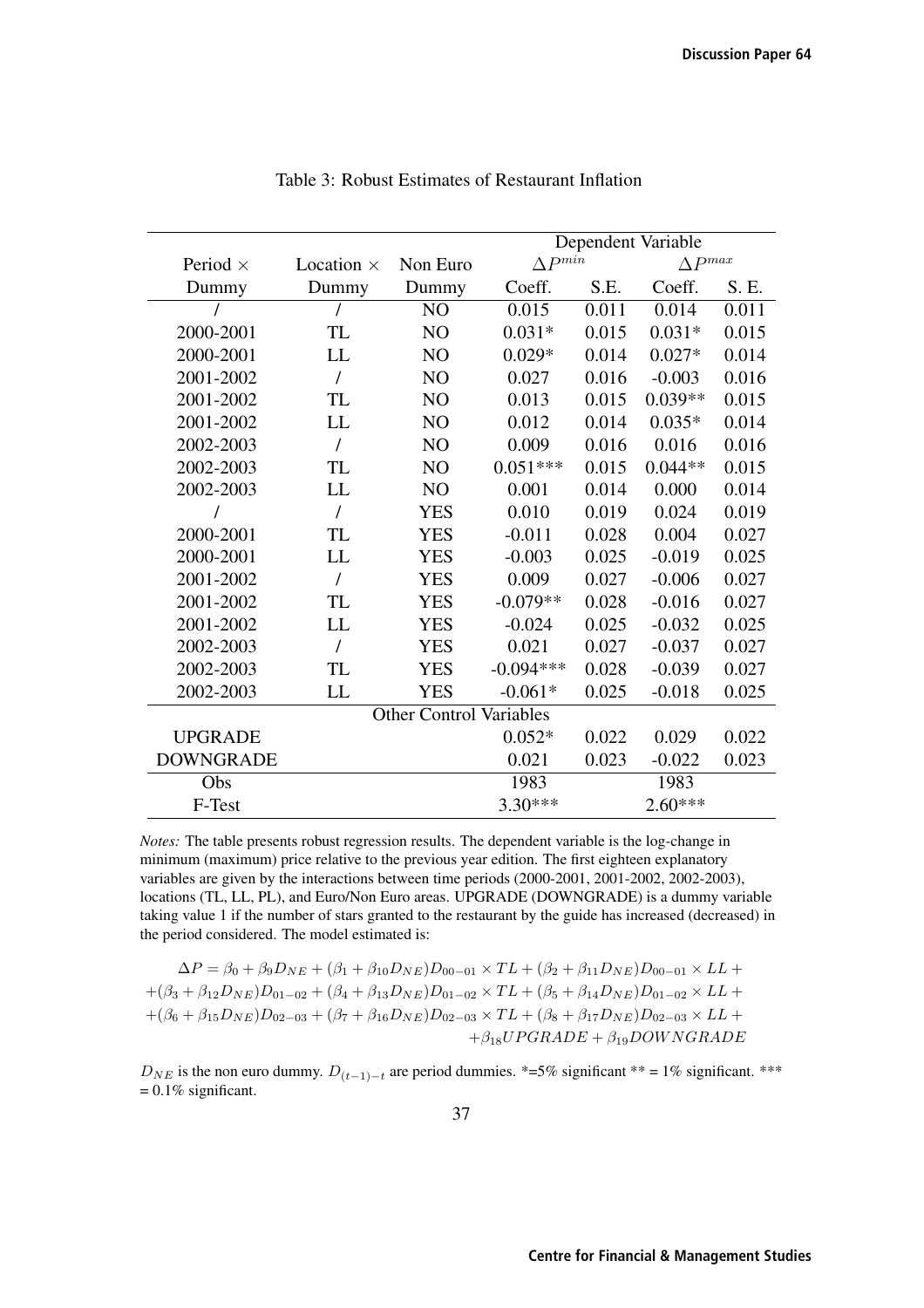| Unrestricted |                   |        | $\Delta P^{\overline{min}}$ |          |           | $\Delta P^{max}$    |          |
|--------------|-------------------|--------|-----------------------------|----------|-----------|---------------------|----------|
| Model        |                   |        |                             |          |           |                     |          |
| Location     |                   | TL     | LL                          | PL       | TL        | LL                  | PL       |
| diff before  | $\left( a\right)$ | 0.000  | $-0.008$                    | $-0.010$ | $-0.028$  | $-0.005$            | $-0.024$ |
| diff after   | (b)               | 0.062  | 0.029                       | $-0.032$ | 0.053     | 0.031               | 0.014    |
| diff in diff | $(b)-(a)$         | 0.062  | 0.037                       | $-0.021$ | 0.081     | 0.036               | 0.037    |
| t-test       |                   |        |                             |          |           |                     |          |
| $(b)-(a)=0$  |                   | 2.218* | 1.575                       | $-0.781$ | $2.909**$ | 1.559               | 1.371    |
| p-value      |                   | 0.027  | 0.115                       | 0.436    | 0.004     | 0.119               | 0.170    |
|              |                   |        |                             |          |           |                     |          |
| Restricted   |                   |        | $\Lambda P^{min}$           |          |           | $\triangle P^{max}$ |          |
| Model I      |                   |        |                             |          |           |                     |          |
| diff before  | (a)               |        | $-0.003$                    |          |           | $-0.015$            |          |
| diff after   | (b)               |        | 0.019                       |          |           | 0.032               |          |
| diff in diff | $(b)-(a)$         |        | 0.022                       |          |           | 0.047               |          |
| t-test       |                   |        |                             |          |           |                     |          |
| $(b)-(a)=0$  |                   |        | 1.487                       |          |           | $3.191**$           |          |
| p-value      |                   |        | 0.137                       |          |           | 0.001               |          |

Table 4: Differences in Inflation between Euro and Non-Euro Countries before and after the Changeover

*Notes:* The unrestricted model is the model estimated in table 3. Diff before is the price change for euro restaurants minus the price change for non-euro restaurants in period 2000-2001. Diff after is the price change for euro restaurants minus the price change for non-euro restaurants in period 2002-2003. For TL, diff before is  $-(\beta_9 + \beta_{10})$ , diff after is  $-(\beta_9 + \beta_{15} + \beta_{16})$ . For LL, diff before is  $-(\beta_9 + \beta_{11})$ , diff after is  $-(\beta_9 + \beta_{15} + \beta_{17})$ . For PL, diff before is  $-\beta_9$ , diff after is  $-(\beta_9 + \beta_{15})$ . See table 3 for the coefficients.

The restricted model is:

$$
\Delta P = \beta_0 + \beta_3 D_{NE} + (\beta_1 + \beta_4 D_{NE})D_{01-02} + (\beta_2 + \beta_5 D_{NE})D_{02-03} ++\beta_6 UPGRADE + \beta_7 DOWNGRADE
$$

See table 3 for the description of the variables. Diff before is  $-\beta_3$ . Diff after is  $-(\beta_3 + \beta_5)$ . \*=5% significant \*\* =  $1\%$  significant. \*\*\* =  $0.1\%$  significant.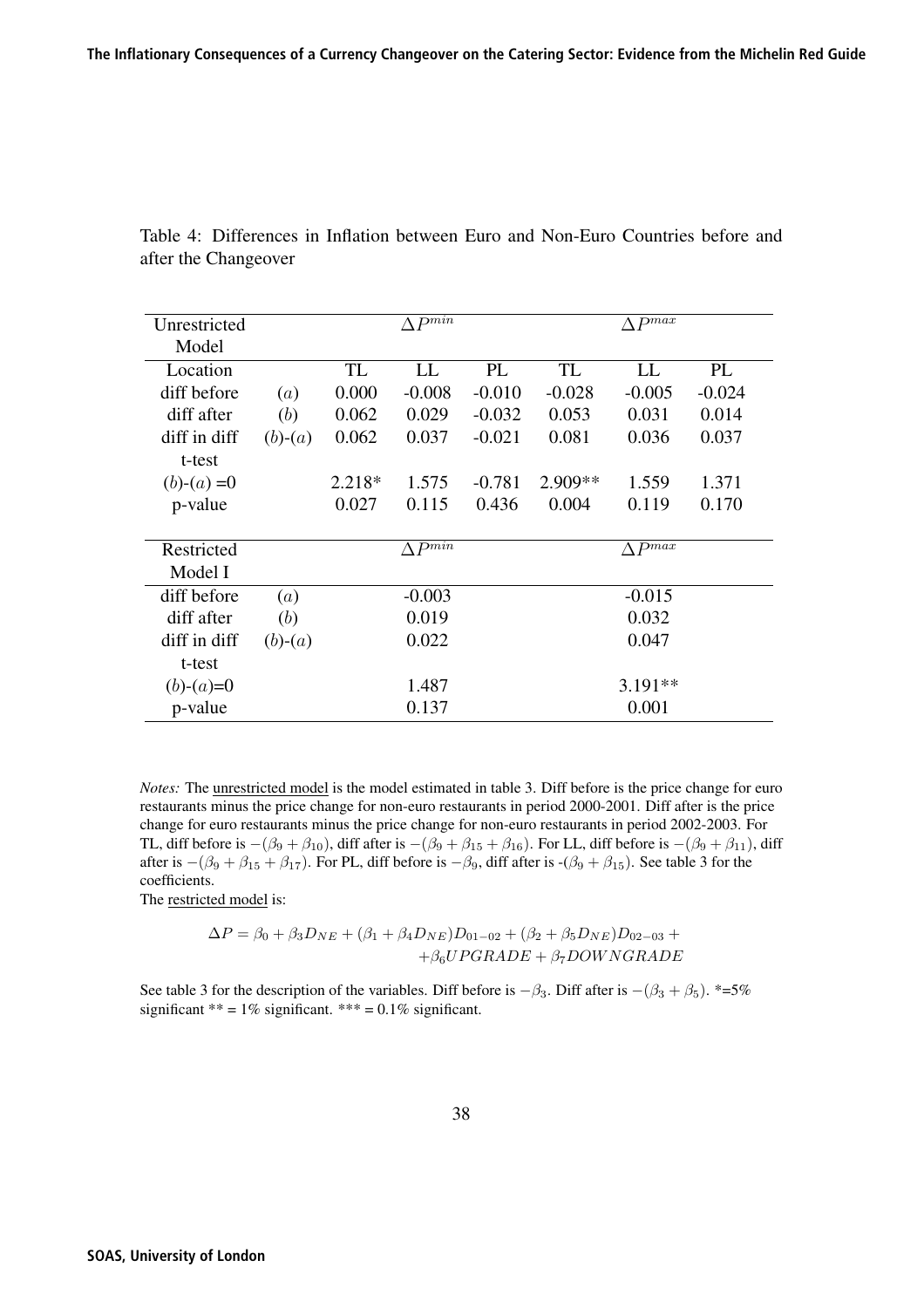| <b>Booking</b> |              |           | $\wedge P^{min}$ |          |           | $\triangle P^{max}$ |          |
|----------------|--------------|-----------|------------------|----------|-----------|---------------------|----------|
| Essential      |              |           |                  |          |           |                     |          |
|                | Location     | <b>TL</b> | LL               | PL       | TL        | LL                  | PL       |
| N <sub>O</sub> | diff in diff | 0.057     | 0.031            | $-0.027$ | 0.089     | 0.042               | 0.040    |
|                | t-test       | 1.920     | 1.250            | $-0.970$ | $3.010**$ | 1.700               | 1.430    |
| <b>YES</b>     | diff in diff | 0.079     | 0.053            | $-0.005$ | 0.069     | 0.022               | 0.020    |
|                | t-test       | $2.110*$  | 1.510            | $-0.130$ | 1.840     | 0.630               | 0.520    |
|                |              |           |                  |          |           |                     |          |
| Number of      |              |           | $\wedge P^{min}$ |          |           | $\wedge P^{max}$    |          |
| stars $> 1$    |              |           |                  |          |           |                     |          |
| N <sub>O</sub> | diff in diff | 0.048     | 0.022            | $-0.027$ | 0.087     | 0.048               | 0.043    |
|                | t-test       | 1.650     | 0.920            | $-1.000$ | $3.020**$ | 1.980*              | 1.590    |
| <b>YES</b>     | diff in diff | 0.091     | 0.066            | 0.016    | 0.032     | $-0.007$            | $-0.011$ |
|                | t-test       | $2.180*$  | 1.670            | 0.370    | 0.770     | $-0.180$            | $-0.260$ |

Table 5: Differences in Inflation between Euro and Non-Euro Countries before and after the Changeover: Robustness to Additional Restaurants' Characteristics

*Notes:* The results reported in the table refer to robust regressions in which additional characteristics and their interactions with time periods and currency areas have been alternatively added to the base model (see table 3). The additional characteristics considered are whether booking is essential and whether the restaurant has been awarded 1 or more stars. Diff in diff is the difference between euro restaurants and non-euro restaurants in the period 2002-03 minus the difference between euro restaurants and non-euro restaurants in the period 2000-01.  $*=5\%$  significant  $** = 1\%$  significant. \*\*\* = 0.1% significant.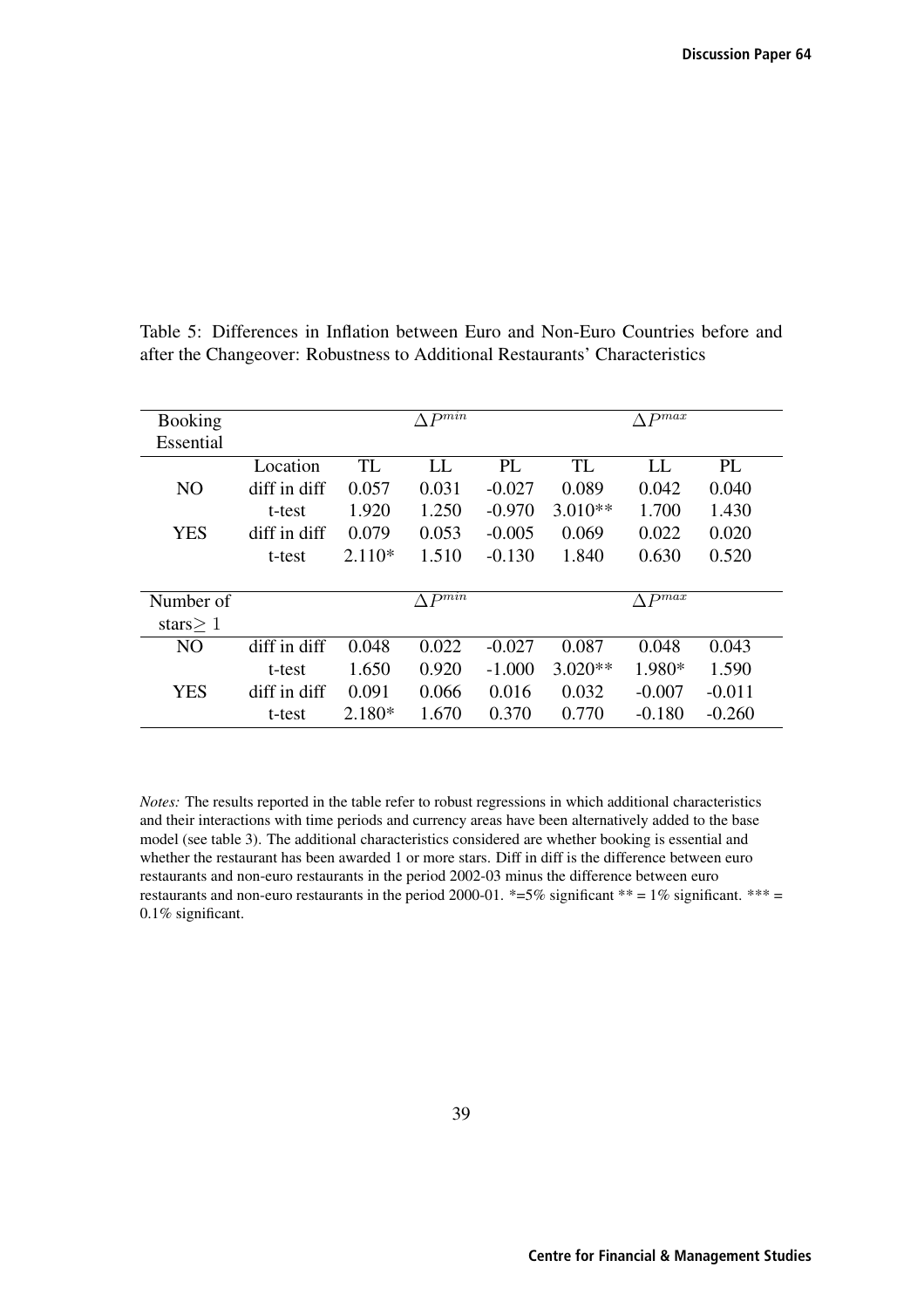|                  |                   |                | Dependent Variable             |       |                  |       |
|------------------|-------------------|----------------|--------------------------------|-------|------------------|-------|
| Period $\times$  | Location $\times$ | Euro           | $\Delta P^{min}$               |       | $\Delta P^{max}$ |       |
| Dummy            | Dummy             | Dummy          | Coeff.                         | S.E.  | Coeff.           | S. E. |
|                  |                   | N <sub>O</sub> | $0.042***$                     | 0.009 | $0.051***$       | 0.009 |
| 2001-2002        |                   | N <sub>O</sub> | $-0.002$                       | 0.013 | $-0.015$         | 0.013 |
| 2002-2003        |                   | N <sub>O</sub> | $-0.020$                       | 0.013 | $0.040**$        | 0.013 |
|                  |                   | <b>YES</b>     | $-0.027$                       | 0.015 | $-0.037*$        | 0.014 |
| 2000-2001        | TL                | <b>YES</b>     | $0.031*$                       | 0.015 | $0.030*$         | 0.014 |
| 2000-2001        | LL                | <b>YES</b>     | $0.030*$                       | 0.014 | $0.027*$         | 0.014 |
| 2001-2002        |                   | <b>YES</b>     | 0.029                          | 0.021 | 0.012            | 0.020 |
| 2001-2002        | TL                | <b>YES</b>     | 0.013                          | 0.015 | $0.039**$        | 0.015 |
| 2001-2002        | LL                | <b>YES</b>     | 0.012                          | 0.014 | $0.035**$        | 0.014 |
| 2002-2003        |                   | <b>YES</b>     | 0.029                          | 0.021 | $0.056**$        | 0.020 |
| 2002-2003        | TL                | YES            | $0.051***$                     | 0.015 | $0.044**$        | 0.014 |
| 2002-2003        | LL                | YES            | 0.001                          | 0.014 | 0.000            | 0.014 |
|                  |                   |                | <b>Other Control Variables</b> |       |                  |       |
| <b>UPGRADE</b>   |                   |                | $0.050*$                       | 0.022 | 0.029            | 0.021 |
| <b>DOWNGRADE</b> |                   |                | 0.022                          | 0.023 | $-0.022$         | 0.023 |
| Obs              |                   |                | 1983                           |       | 1983             |       |
| F-Test           |                   |                | $3.32***$                      |       | 3.49***          |       |

Table 6: Robust Estimates of Restaurant Inflation (Restricted Model II)

*Notes:* The table presents estimates of a restricted model in which different locations (TL, LL, PL) have different coefficients only if the restaurant is in the euro area. The dependent variable is log-change in minimum (maximum) price relative to the previous year edition. The model estimated is:

$$
\Delta P = \gamma_0 + \gamma_1 D_{01-02} + \gamma_2 D_{02-03} + \gamma_3 D_E + \gamma_4 D_{00-01} \times TL \times D_E + \gamma_5 D_{00-01} \times LL \times D_E + + \gamma_6 D_{01-02} \times D_E + + \gamma_7 D_{01-02} \times TL \times D_E + \gamma_8 D_{01-02} \times LL \times D_E + \gamma_9 D_{02-03} \times D_E + + \gamma_{10} D_{02-03} \times TL \times D_E + \gamma_{11} D_{02-03} \times LL \times D_E + \gamma_{12} U PGRADE + \gamma_{13} DOW NGRADE
$$

where  $D_E$  is the euro dummy. \*=5% significant \*\* = 1% significant. \*\*\* = 0.1% significant.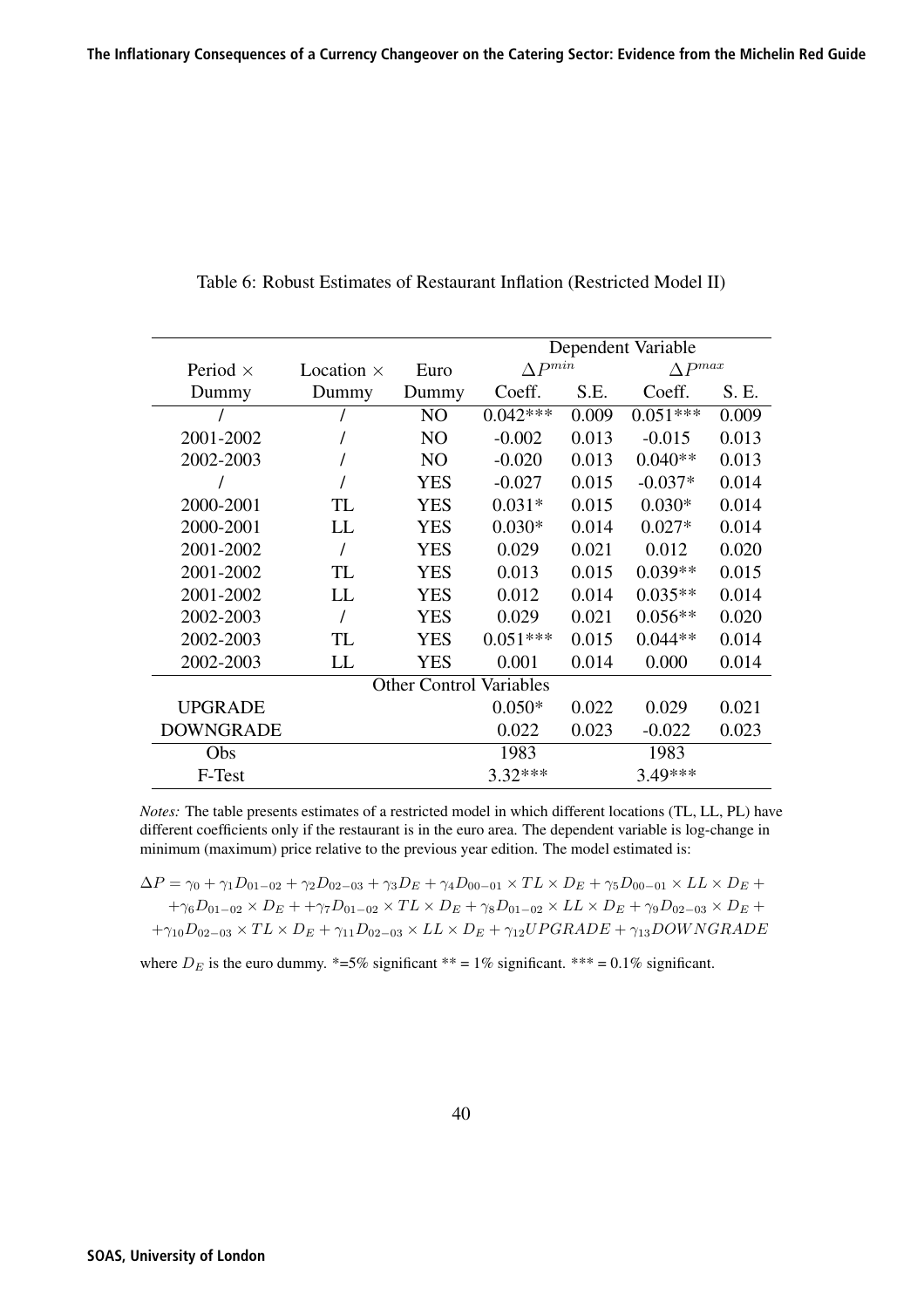|            |           | $\Lambda P^{min}$ |          |           | $\wedge$ $P^{max}$ |          |
|------------|-----------|-------------------|----------|-----------|--------------------|----------|
|            |           |                   |          |           |                    |          |
|            | TL        | LL                | PL       | TL        | LL                 | PI.      |
| <i>(a)</i> | 0.004     | 0.003             | $-0.027$ | $-0.006$  | $-0.010$           | $-0.037$ |
| (b)        | 0.053     | 0.003             | 0.002    | 0.063     | 0.019              | 0.019    |
| $(b)-(a)$  | 0.049     | 0.000             | 0.029    | 0.070     | 0.029              | 0.056    |
|            |           |                   |          |           |                    |          |
|            | $2.700**$ | 0.020             | 1.390    | $3.86***$ | 1.73               | $2.75**$ |
|            | 0.007     | 0.982             | 0.164    | 0.000     | 0.084              | 0.006    |
|            |           |                   |          |           |                    |          |

Table 7: Differences in Inflation between Euro and Non-Euro Countries before and after the Changeover (Restricted Model II)

Comparison between TL and LL

| $diff_{TL} - diff_{LL}$ |           | $\wedge pmin$ | $\wedge$ Dmax |
|-------------------------|-----------|---------------|---------------|
| before                  | (c)       | 0.001         | 0.003         |
| after                   | (d)       | 0.050         | 0.044         |
|                         | $(d)-(c)$ | 0.049         | 0.041         |
| t-test                  |           |               |               |
| $(d)-(c)=0$             |           | $2.880**$     | $2.420*$      |
| p-value                 |           | 0.004         | 0.016         |

*Notes:* Restricted model II is the model estimated in table 6. Diff before is the price change for euro restaurants minus the price change for non-euro restaurants in period 2000-2001. Diff after is the price change for euro restaurants minus the price change for non-euro restaurants in period 2002-2003. For TL, diff before is  $\gamma_3 + \gamma_4$ , diff after is  $\gamma_3 + \gamma_9 + \gamma_{10}$ . For LL, diff before is  $\gamma_3 + \gamma_5$ , diff after is  $\gamma_3 + \gamma_9 + \gamma_{11}$ . For PL, diff before is  $\gamma_3$ , diff after is  $\gamma_3 + \gamma_9$ . See table 6 for the coefficients. The bottom part of the table compares the inflation differential (euro minus non-euro) for TL with that of LL. The first term (c) is  $\gamma_4 - \gamma_5$ . The second term (d) is  $\gamma_{10} - \gamma_{11}$ . The third term, (d)-(c), is  $\gamma_{10} - \gamma_{11} - (\gamma_4 - \gamma_5)$ . \*=5% significant \*\* = 1% significant. \*\*\* = 0.1% significant.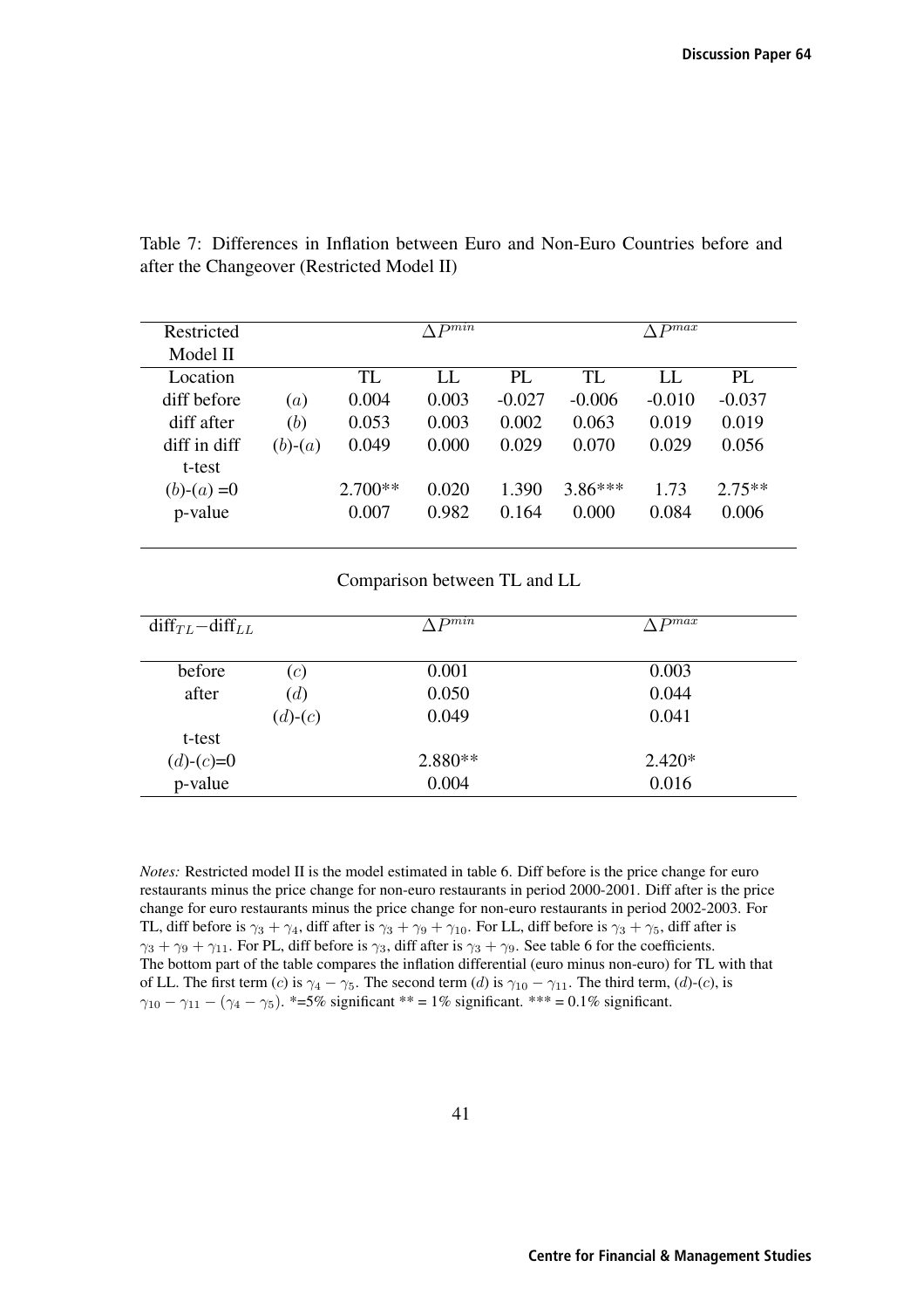| Country | Residents | Non residents | Overall  |
|---------|-----------|---------------|----------|
| Denmark | 0.069     | $-0.043$      | 0.020    |
| Sweden  | 0.063     | 0.129         | 0.078    |
| UK      | $-0.049$  | 0.051         | $-0.023$ |
| Italy   | 0.013     | 0.041         | 0.024    |
| France  | 0.008     | 0.062         | 0.017    |
| Germany | $-0.019$  | $-0.048$      | $-0.023$ |

Table 8: Percentage Change in Nights Spent in Tourist Accommodations 2002-2000

*Notes:* The table reports the percentage changes in nights spent in tourist accommodations by residents and non-residents for the countries included in the estimates (Source: Eurostat).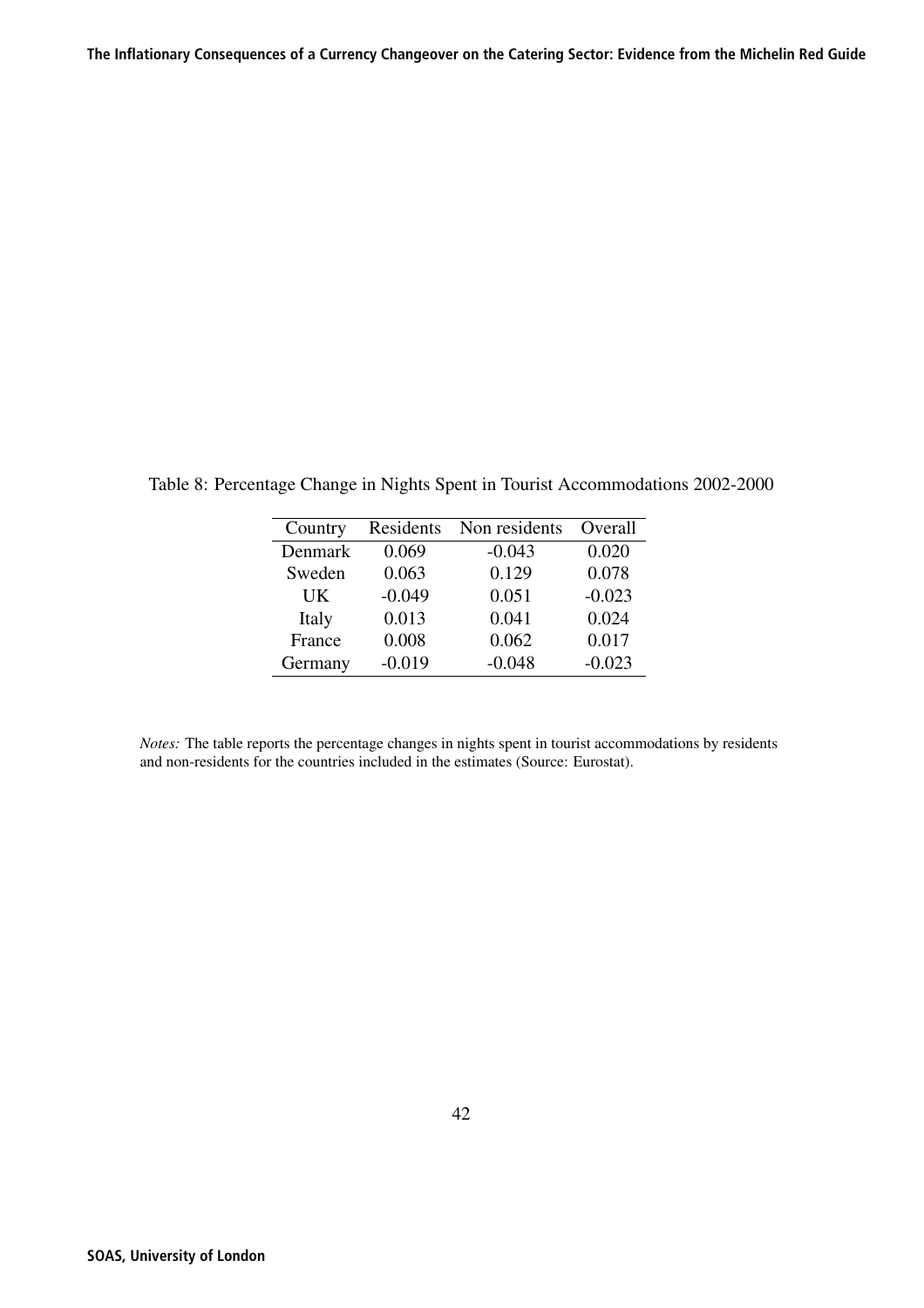

Fig. 1. Kernel Density Estimate of Price Change: Minimum Price

43